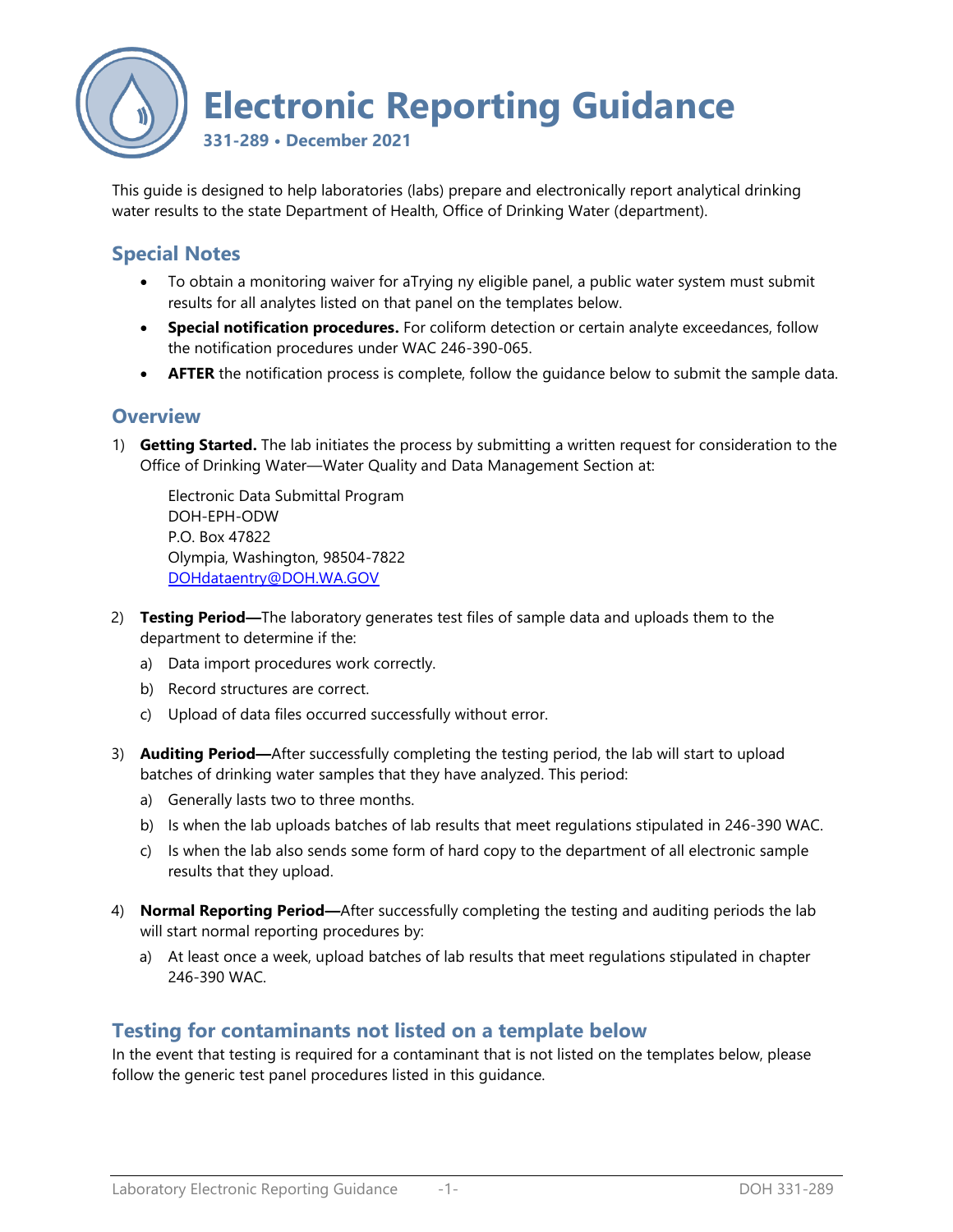## **General Data Structure**

A standard format is necessary to support the electronic transfer of drinking water sample data from certified labs to the department's database.

In addition to properly linking information from the sample to the correct public water system and source within the database, other factors influence the validity of sample information. Certain data combinations are illogical and not allowed by the department's database business rules.

- Structure the data as an XML document using elements and values. There are no attributes attached to the elements.
- Submit data to the department's FTP server using your department assigned user ID and password.
- The data elements "sources" and "analytes" have child elements that allow a one-to-many relationship to be described. Not all elements are required.

# **Organic Chemicals**

To comply with section 246-390-075 (13)(a) *"Labs shall attach to the analytical result, a copy of the method specific QA/QC results for any organic chemical detection that is reported to the department which is at or above the SDRLs listed in Table 1 of this section,"* a lab shall print a paper copy of the report and quality control and mail it to the department.

Listed in the embedded document below are the electronic file transfer structures for every organic chemical regulated by the department:



For all analyses with a standardized parameter grouping, the combination of the following fields uniquely defines one sample:

## **Header Information**

### **Lab Number <labnumber>**

- Element cannot be empty.
- Numeric field three characters in length.
- Must be a valid laboratory code.
- The department permanently assigns laboratory codes to uniquely identifying a certified water-testing laboratory. All samples analyzed by a lab will carry the same code. If an invalid Lab Number is used, the sample file will fail to transfer properly.

## **Sample Number <samnumber>**

- Element cannot be empty.
- Numeric field five characters in length.
- The lab assigns this number.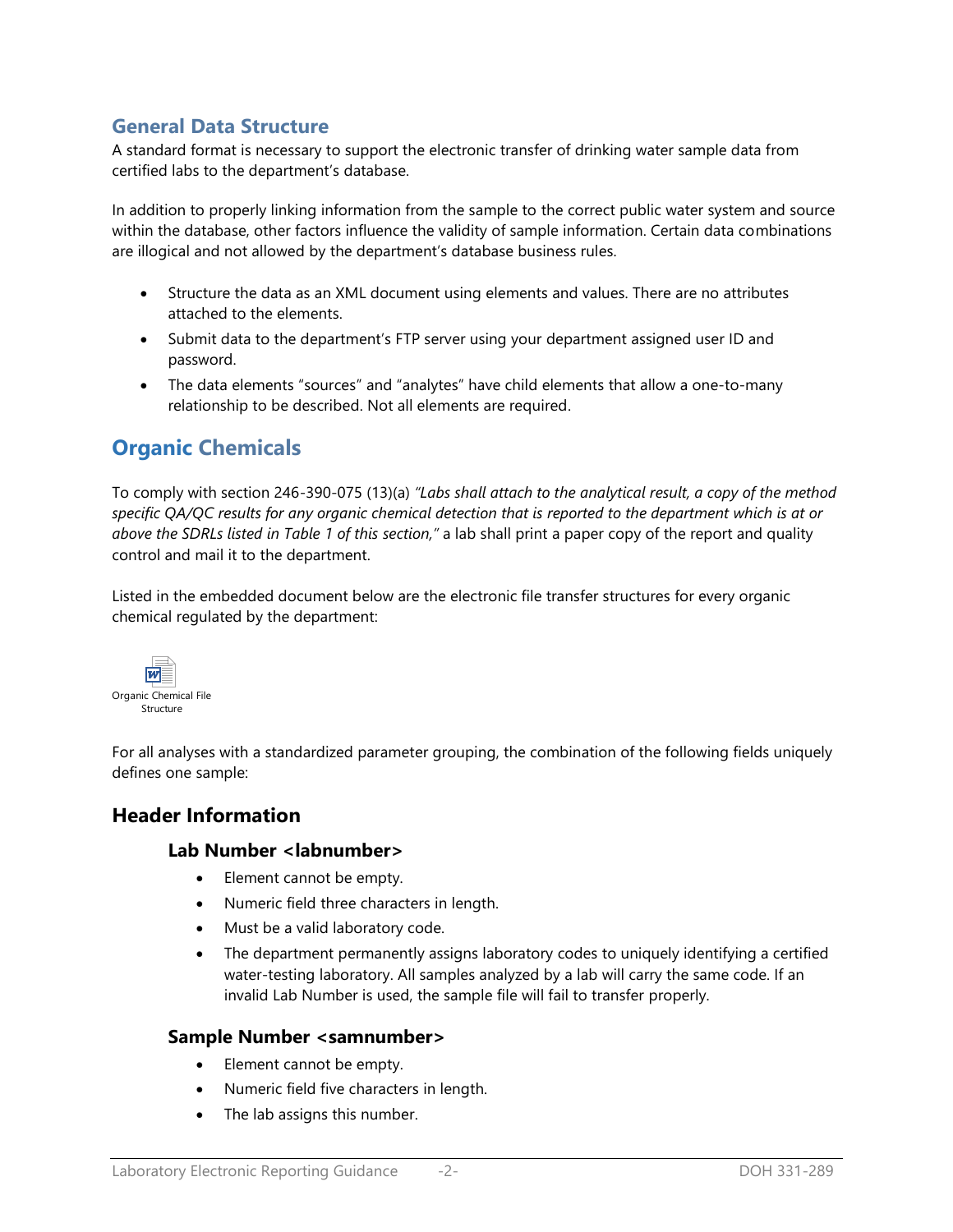The lab can submit sample numbers greater than five characters; however, the department will only load the last five (right most) characters**.**

## **Sample Collect Date <collectdate>**

- Element cannot be empty.
- Alphanumeric field ten characters in length.
- This must be an actual date and formatted YYYY-MM-DD. This date must be less than or equal to today's date.

## **Composition <composition>**

- Element cannot be empty.
- Alphanumeric field three characters in length.
- Element represents the composition of the sample collected by the public water system. Valid composition codes are below.
	- o **D92** Flowing distribution sample (e.g. disinfected samples)
	- o **C** Composite samples
	- o **B** Blended samples
	- o **S** Samples from a single source
	- **U** Unknown samples (sample will not be used by the department to determine public water system compliance)

### **Test Panel <testpanel>**

- Element cannot be empty.
- Alphanumeric field ten characters in length.
- The valid Test Panel Codes are listed below.
	- o **DIOXIN**Dioxin
	- o **ENDO** Endothal
	- o **FUMIGANT** Soil Fumigants
	- o **GLYP** Glyphosate
	- o **HAA5** Haloacetic Acids
	- o **HERB1** Chlorophenoxy Herbicides
	- o **INSECT1** Carbamate Insecticides
	- o **PCB** PCB AS Decachlorobiphenyl
	- o **PEST1** General Pesticides Suite
	- o **QUAT** Diquat/Paraquat
	- o **TOC-ALK** Total Organic Carbon
	- o **THM** Total Trihalomethane
	- o **VOC1** Volatile Organic Compounds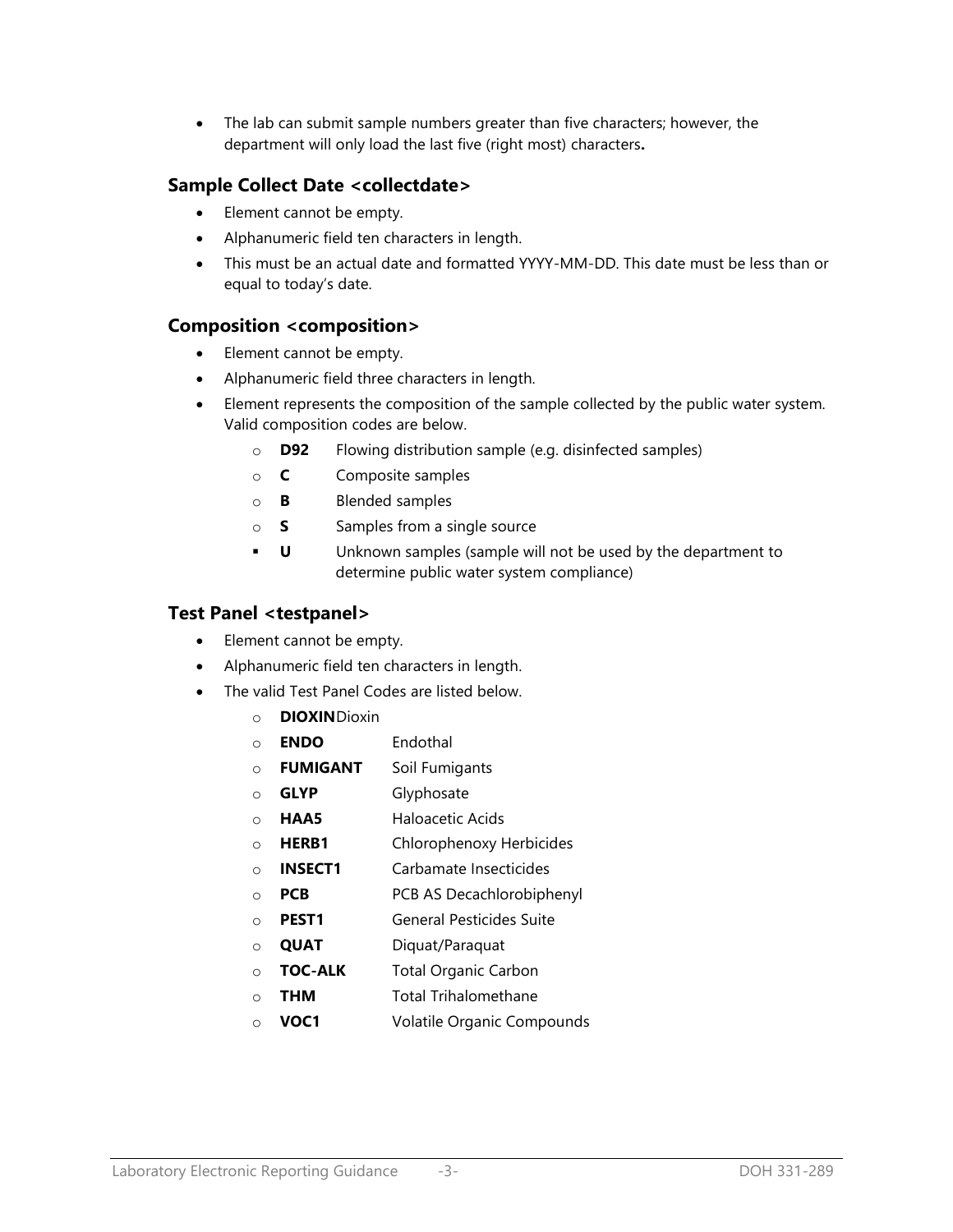## **Water System ID Number <watersystemid>**

- Element cannot be blank.
- Alphanumeric field six characters in length.
- The department will permanently assigns a unique water system identification code to all Washington State public water systems. All samples analyzed for a public water system will carry the same code. If an invalid Water System ID Number is used, the sample file will fail to transfer properly.

### **Analyte Group Code <analytegroup>**

- Element cannot be empty.
- Alphanumeric field ten characters in length.
- Each Analyte Group refers to a different collection of analyses.
- It must contain one of the following values.
	- o **SOC** Synthetic Organic Chemicals
	- o **VOC** Volatile Organic Chemicals
	- o **DBP** Disinfection Byproducts

### **Sample Type Code <type>**

- Element cannot be empty.
- Alpha field four characters long.
- It must contain one of the following values.
	- o **PT/R** Pretreatment /Raw Water Sample
	- o **PT/F** Post treatment/Finished Water Sample
	- o **U** Unknown

### **Sample Purpose Code <purpose>**

- Element cannot be empty.
- Alpha field seven characters long.
- It must contain one of the following values.
	- o **RC** Routine Compliance
	- o **O** Other purpose (not used for compliance)
	- o **Confirm** Confirmation sample (chemical)

### **Collection Mode <collectionmode>**

- Element cannot be empty.
- Alpha field one character long.
- It must contain one of the following values.
	- o **F** Flowing
	- o **S** Standing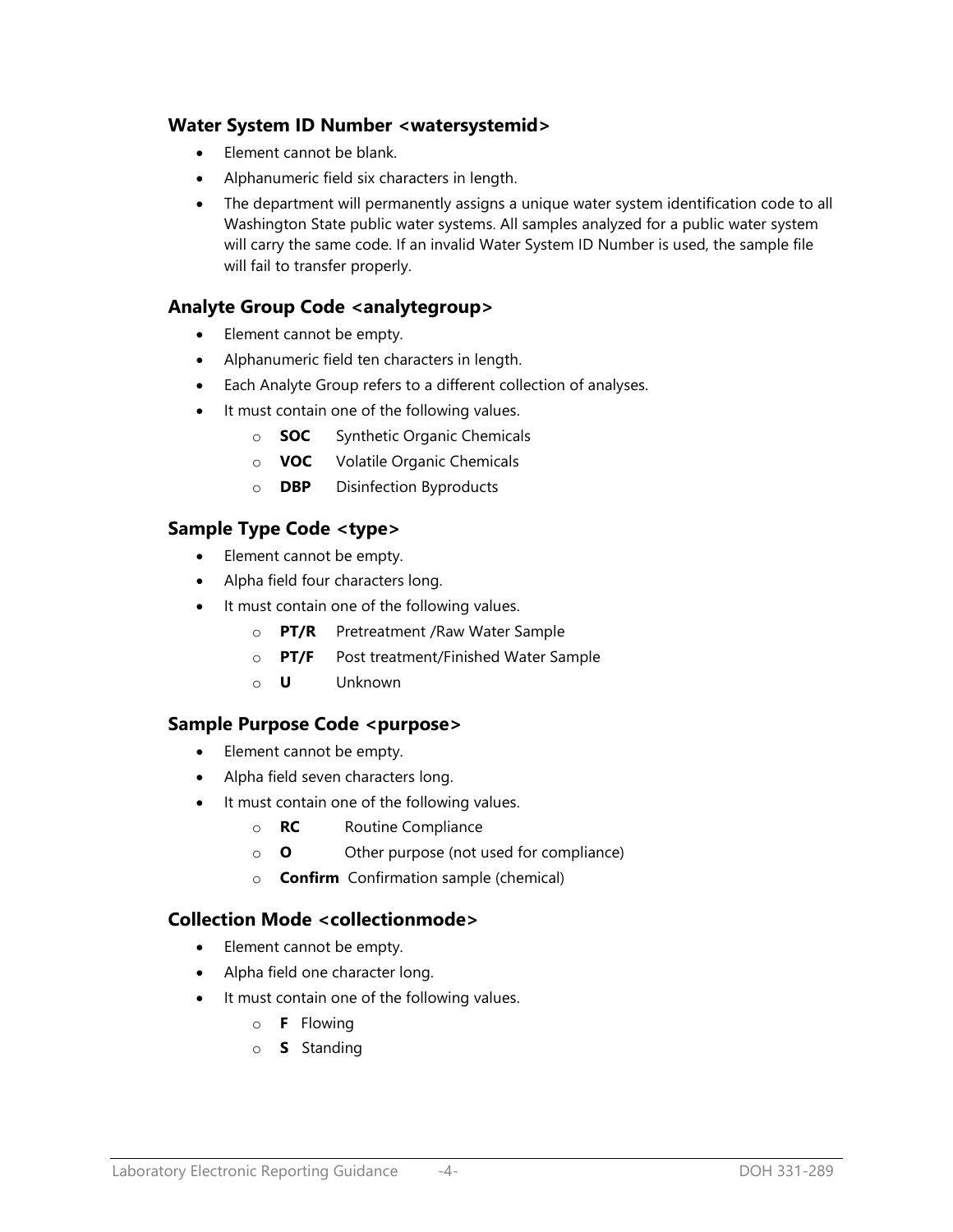## **Sample Lab Received Date <receiveddate>**

- Element cannot be empty.
- Alphanumeric field ten characters in length.
- The date the sample was logged in at the lab.
- This must be an actual date and formatted YYYY-MM-DD. This date must be less than or equal to today's date.

## **Sample Lab Report Date <reportdate>**

- Element cannot be empty.
- Alphanumeric field ten characters in length.
- The date the sample was reported to us.
- This must be an actual date and formatted YYYY-MM-DD. This date must be less than or equal to today's date.

### **Sample Location Descriptor <locationdescriptor>**

- Element can be empty.
- Text describing the location of sample collection.
- Alphanumeric field 255 characters long.
- No restriction on content.

## **Source Information**

### **Source Number <sourcenumber>**

- Element cannot be empty if <composition> is C, B, or S.
- Numeric field two characters in length.
- Element represents a unique source on the public water system.

## **Result Information**

### **Analyte DOH Number <analytedohnumber>**

- Element cannot be empty.
- Numeric field four characters in length.
- The number assigned by the department that uniquely identifies each analyte. (See WAC 246-390-075 Tables 3-7)

## **Sample Suitability Code <suitability>**

- Element cannot be empty.
- Alpha field three characters long.
- If the sample is suitable, enter Y.
- **If the sample is not suitable, enter one of the following codes.** 
	- o **A** Sample too old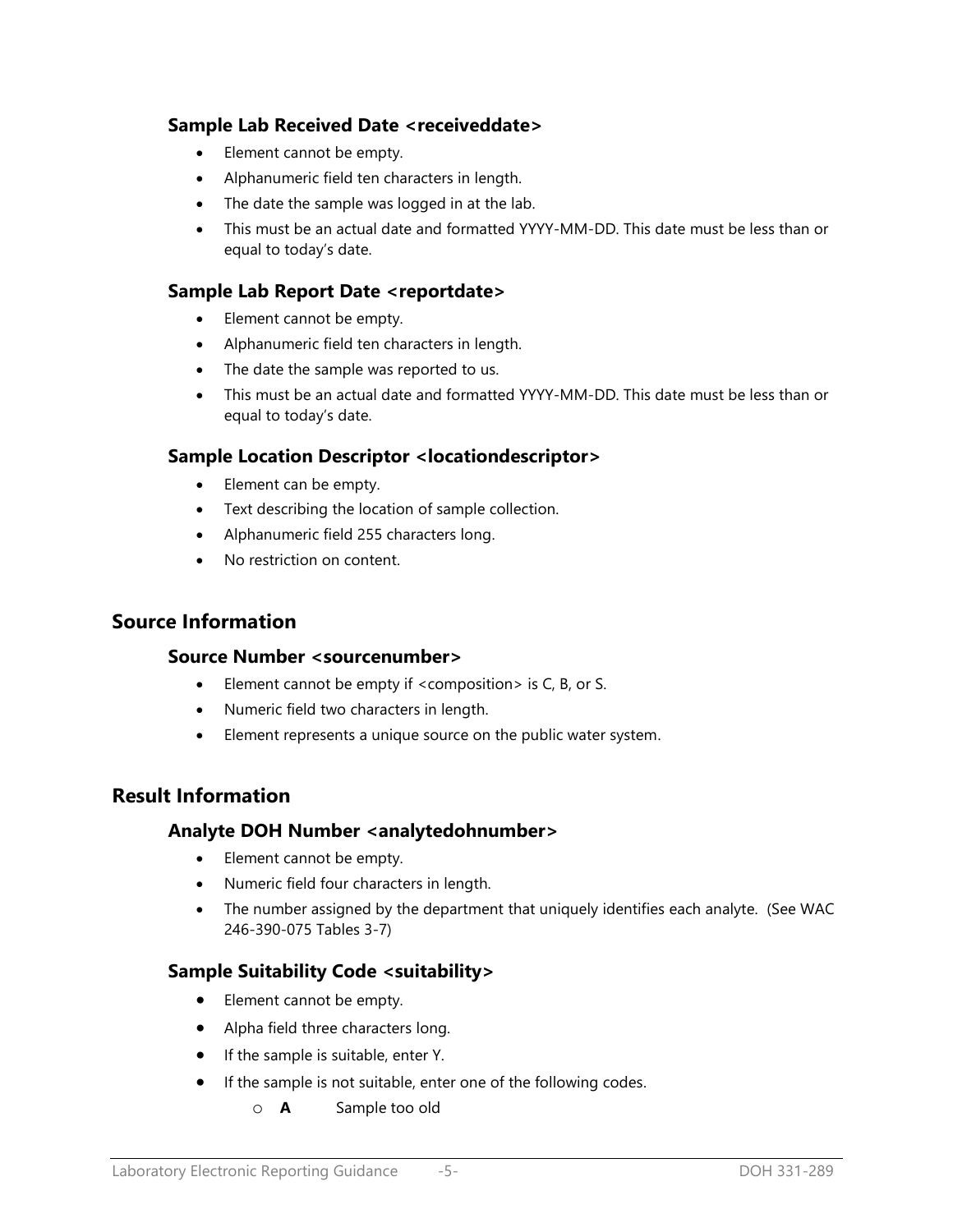- o **M** Wrong or damaged container
- o **X** Unknown

## **Sample Analysis Level <analysislevel>**

- Element cannot be empty.
- Alpha field two characters in length.
- **Element is used to indicate if an <b><analytedohnumber>** was analyzed and if the result was quantifiable.
- Valid entries for this element are:
	- o **EQ** Equals.
	- o **NA Not Analyzed—**Use this code if you did not analyze any analyte that is required on a test panel.
	- o **ND** No Detection.
- A lab shall use the above valid entries when the lab's established MRL is greater than the SDRL as:
	- o "**ND**" when a lab's **<measurementresult>** is less than the SDRL and MRL;
	- o "**EQ**" with a "**J**" **<resultqualifier>** indicating that the **<measurementresult>** is an estimated concentration when a result is equal to or greater than the SDRL, but less than the lab's established MRL; or
	- o "**EQ**" when a **<measurementresult>** is equal to or greater than the lab's established MRL.
- A lab shall use the above valid entries when the lab's established MRL is less than the SDRL as:
	- o "**ND**" when a lab's **<measurementresult>** is less than the MRL and SDRL;
	- o "**ND**" when a **<measurementresult>** is equal to or greater than the lab's established MRL, but less than the SDRL; or
	- o "**EQ**" when a **<measurementresult>** is equal to or greater than the SDRL.
- A lab shall use the above valid entries when their established MRL is equal to the SDRL as:
	- o "**ND**" when a lab's **<measurementresult>** is less than the SDRL and MRL; or
	- o "**EQ**" when a **<measurementresult>** is equal to or greater than the SDRL and the lab's established MRL.

### **Sample Measurement < measurementresult>**

- Element may be empty.
- Numeric field nine characters in length.
- Enter data using the format: 99999.9999
	- o Unless the field is zero, there must be no more than five numbers before the decimal point and four after. For example, the following values would be transferred as indicated:
		- $17 \cdot 000017000$
		- $0.05 \cdot 00000.0500$
		- $-5.4 \cdot 00005.4000$
- Report data in the units of measure listed in WAC 246-390-075 Tables 3-7.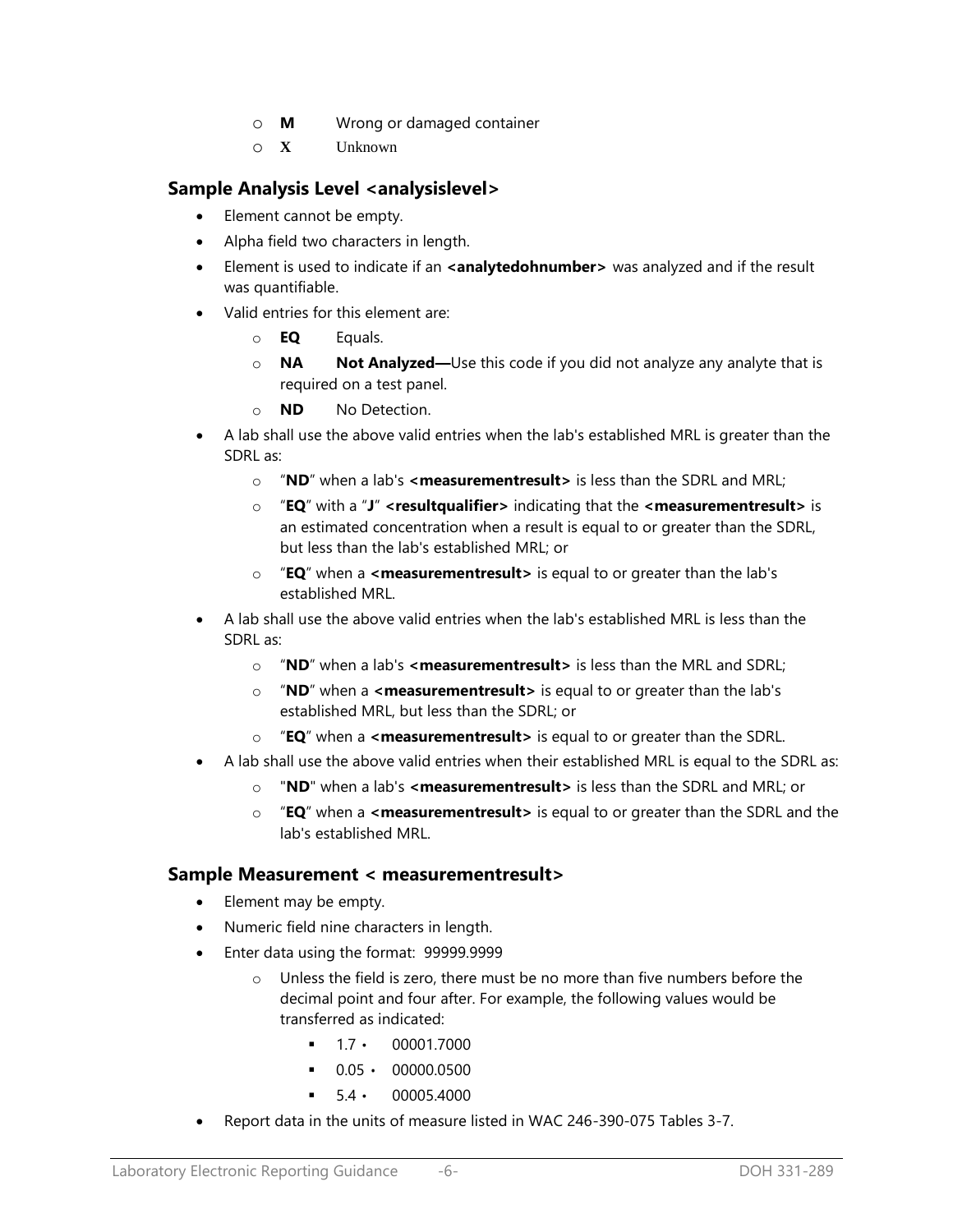- o Enter numbers but not units of measure.
- o **Do not report in improper units.**
- o Maximum values are checked at data transfer. However, exceeding the maximum is not sufficient to prevent transfer of the sample records.

## **Result Qualifier <resultqualifier>**

- Element cannot be empty.
- Alpha field four characters in length.
- Valid entries for this element are:
	- o **B** Also Detected in Blank.
	- o **J** Estimated Concentration.
	- o **N** None.
	- o **NDDS** Not Detected in Duplicate Sample.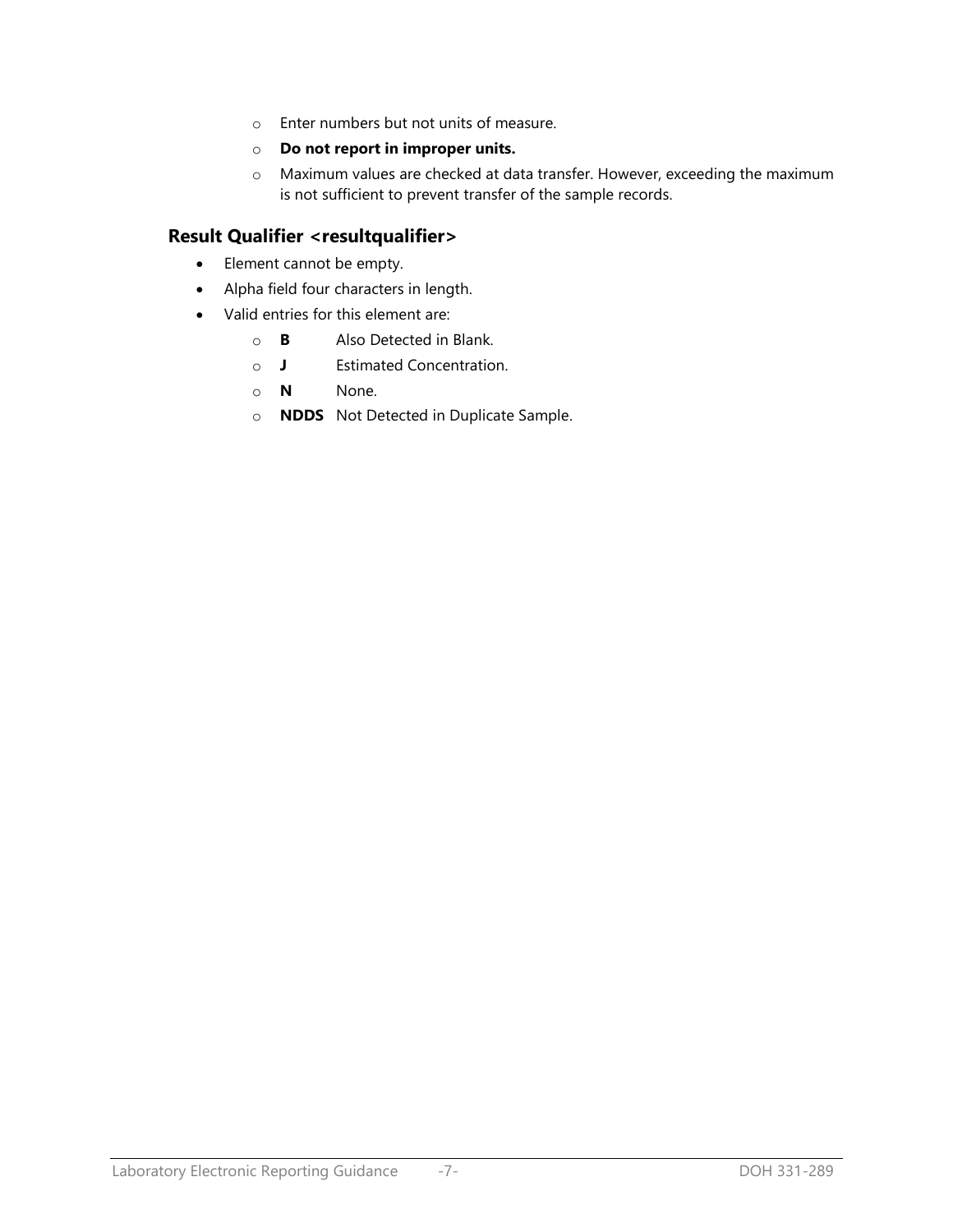# **Reporting Examples for organic chemicals in WAC 246-390-075(13) (b)–(d)**

## **Key Definitions**

Method reporting limit **(MRL)** means the lowest concentration of a standard used for calibration.

State detection reporting limit **(SDRL)** means the minimum reportable detection of an analyte as established in Tables 3 through 7 of WAC 246-390.

**µg/L** means micrograms per liter (1µg/L = 1ppb – parts per billion).

**(b)** A lab shall report organic chemical contaminant results when the lab's established MRL is greater than the SDRL as:

**(i) Nondetect or ND** when a lab's result is less than the SDRL and MRL;



**(ii)** An estimated concentration, notated with a "J" data qualifier when a result is equal to or greater than the SDRL, but less than the lab's established MRL;



**(iii)** A number when a result is equal to or greater than the lab's established MRL.

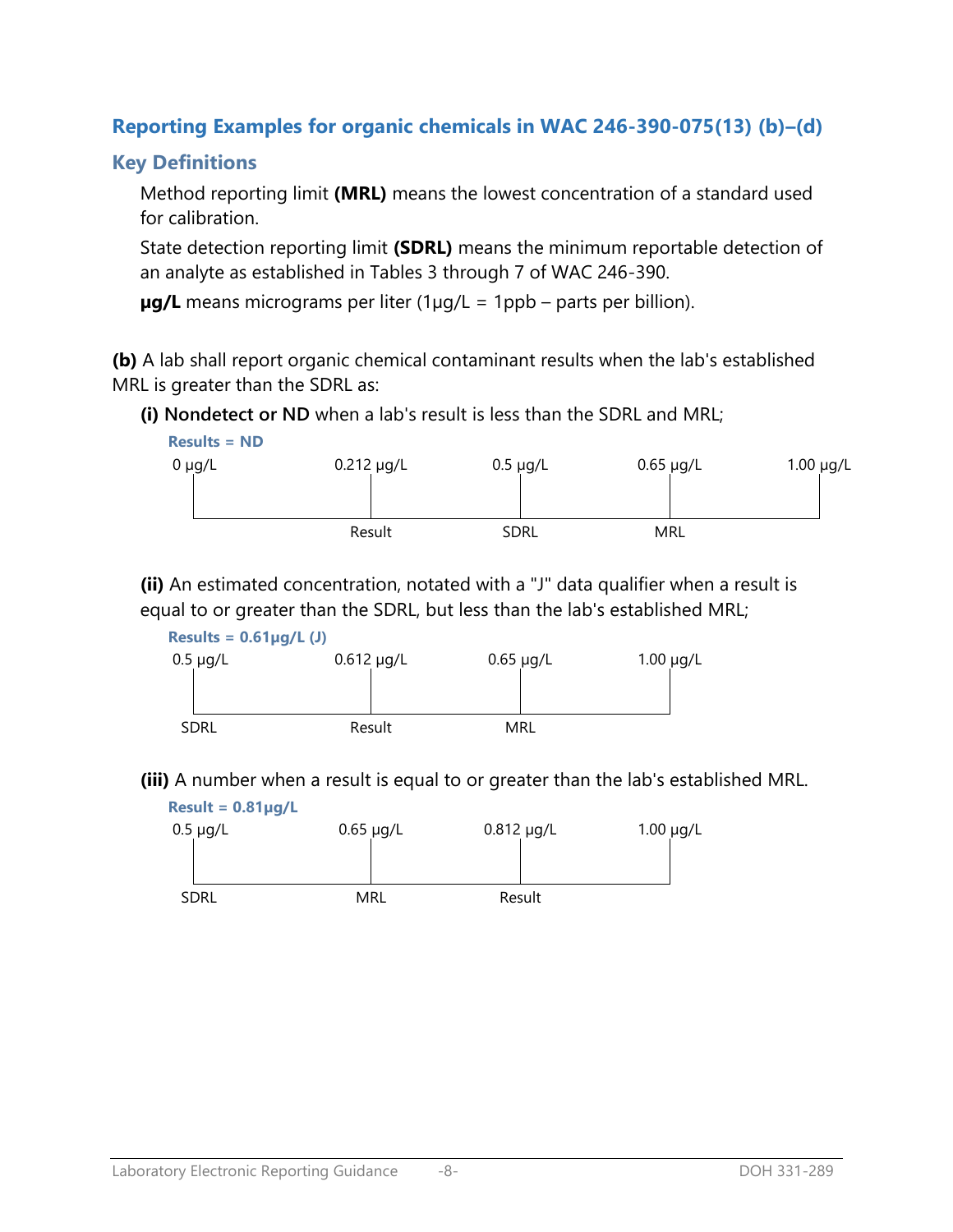**(c)** A lab shall report organic chemical contaminant results when the lab's established MRL is less than the SDRL as:

**(i) Nondetect or ND** when a lab's result is less than the lab's established MRL;



**(ii) Nondetect or ND** when a lab's result is less than the established SDRL; or



**(iii)** A number when a result is equal to or greater than the SDRL.



**(d)** A lab shall report organic chemical contaminant results when their established MRL is equal to the SDRL as:

**(i) Nondetect or ND** when a lab's result is less than the SDRL and MRL; or



**(ii)** A number when a result is equal to or greater than the SDRL and the lab's established MRL.

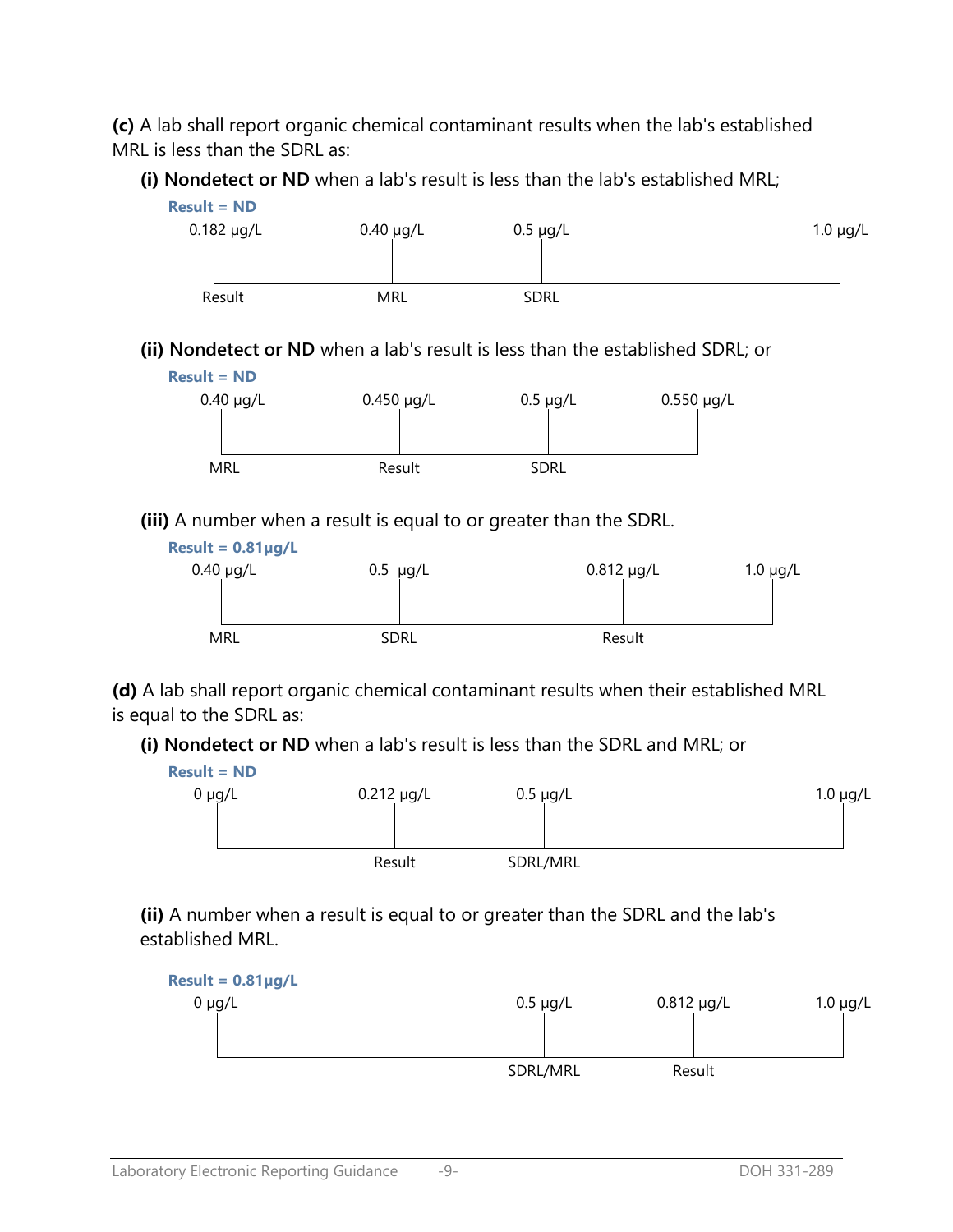## **Inorganic Chemicals**

Listed in the embedded document below are the electronic file transfer structures for every inorganic chemical regulated by the department.



For all analyses with a standardized parameter grouping, the combination of the following fields uniquely defines one sample:

## **Header Information**

### **Lab Number <labnumber>**

- Element cannot be empty.
- Numeric field three characters in length.
- Must be a valid laboratory code.
- The department permanently assigns lab codes to uniquely identifying a certified watertesting lab. All samples analyzed by a lab will carry the same code. If an invalid Lab Number is used, the sample file will fail to transfer properly.

### **Sample Number <samnumber>**

- Element cannot be empty.
- Numeric field five characters in length.
- The lab assigns this number.
- The lab can submit sample numbers greater than five characters; however, the department will only load the last five (right most) characters**.**

## **Sample Collect Date <collectdate>**

- Element cannot be empty.
- Alphanumeric field ten characters in length.
- This must be an actual date and formatted YYYY-MM-DD. This date must be less than or equal to today's date.

### **Composition <composition>**

- Element cannot be empty.
- Alphanumeric field three characters in length.
- Element represents the composition of the sample collected by the public water system. Valid composition codes are below:
	- o **D93** Standing distribution sample (e.g. lead and copper samples)
	- o **C** Composite samples
	- o **B** Blended samples
	- o **S** Samples from a single source
	- $\circ$  U Unknown samples (sample will not be used by the department to determine public water system compliance)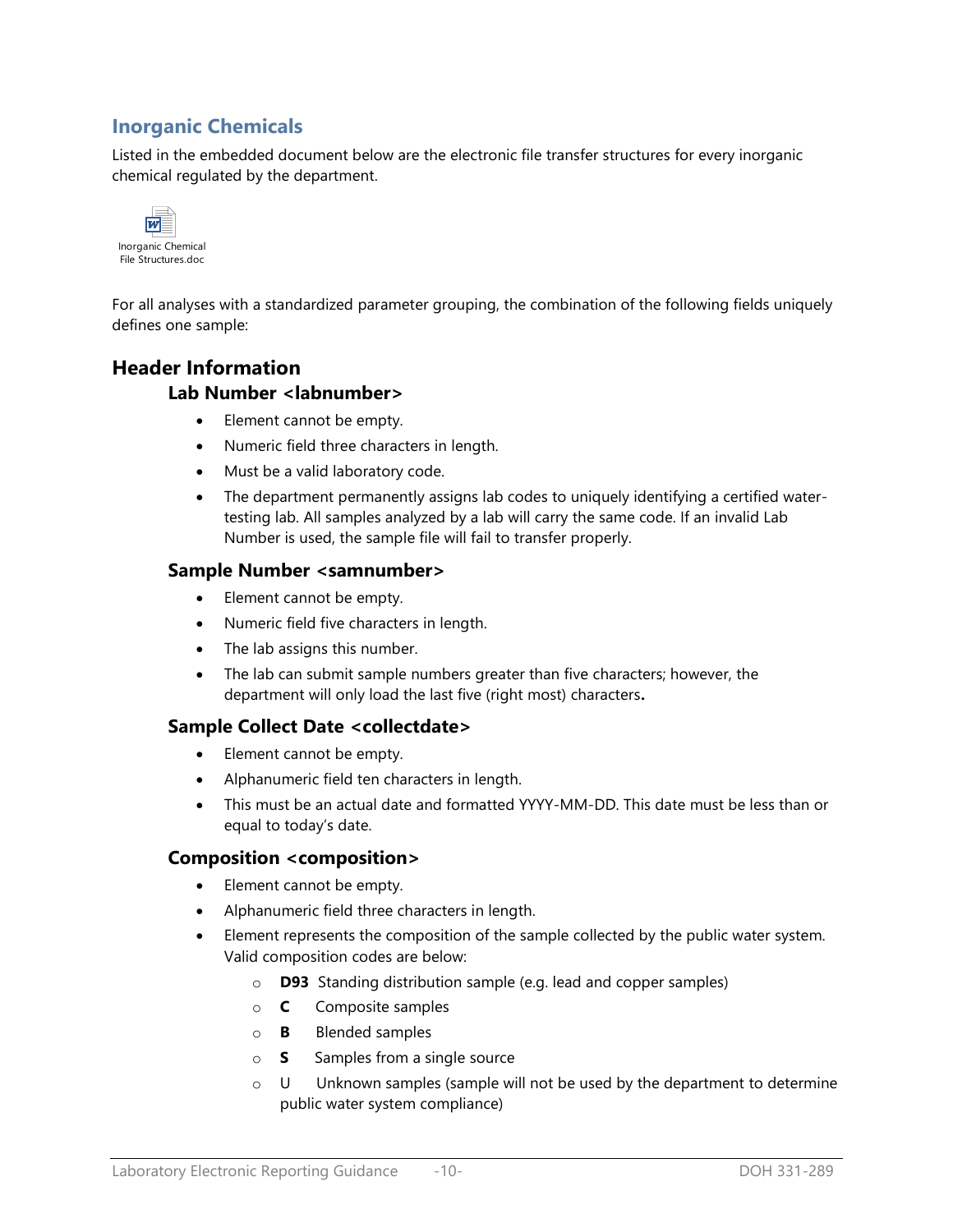## **Test Panel <testpanel>**

- Element cannot be empty.
- Alphanumeric field ten characters in length.
- The valid Test Panel Codes are listed below:
	- o **AR** Arsenic
	- o **ASB** Asbestos
	- o **BROMATE** Bromate
	- o **CHLORITE** Chlorite
	- o **IOC** Complete Inorganic Analysis
	- o **IOC\_SHORT** Inorganic Short Form
	- o **LCR** Lead Copper
	- o **NIT** Nitrate Suite

## **Water System ID Number <watersystemid>**

- Element cannot be blank.
- Alphanumeric field six characters in length.
- The department permanently assigns a unique water system identification code to all Washington State public water systems. All samples analyzed for a public water system will carry the same code. If an invalid Water System ID Number is used, the sample file will fail to transfer properly.

## **Analyte Group Code <analytegroup>**

- Element cannot be empty.
- Alphanumeric field ten characters in length.
- Each Analyte Group refers to a different collection of analyses.
- It must contain one of the following values:
	- o **DBP** Disinfection Byproducts
	- o **IOC** Inorganic Contaminants

## **Sample Type Code <type>**

- Element cannot be empty.
- Alpha field four characters long.
- It must contain one of the following values:
	- o **PT/R** Pretreatment /Raw Water Sample
	- o **PT/F** Post treatment/Finished Water Sample
	- o **U** Unknown

## **Sample Purpose Code <purpose>**

- Element cannot be empty.
- Alpha field seven characters long.
- It must contain one of the following values:
	- o **RC** Routine Compliance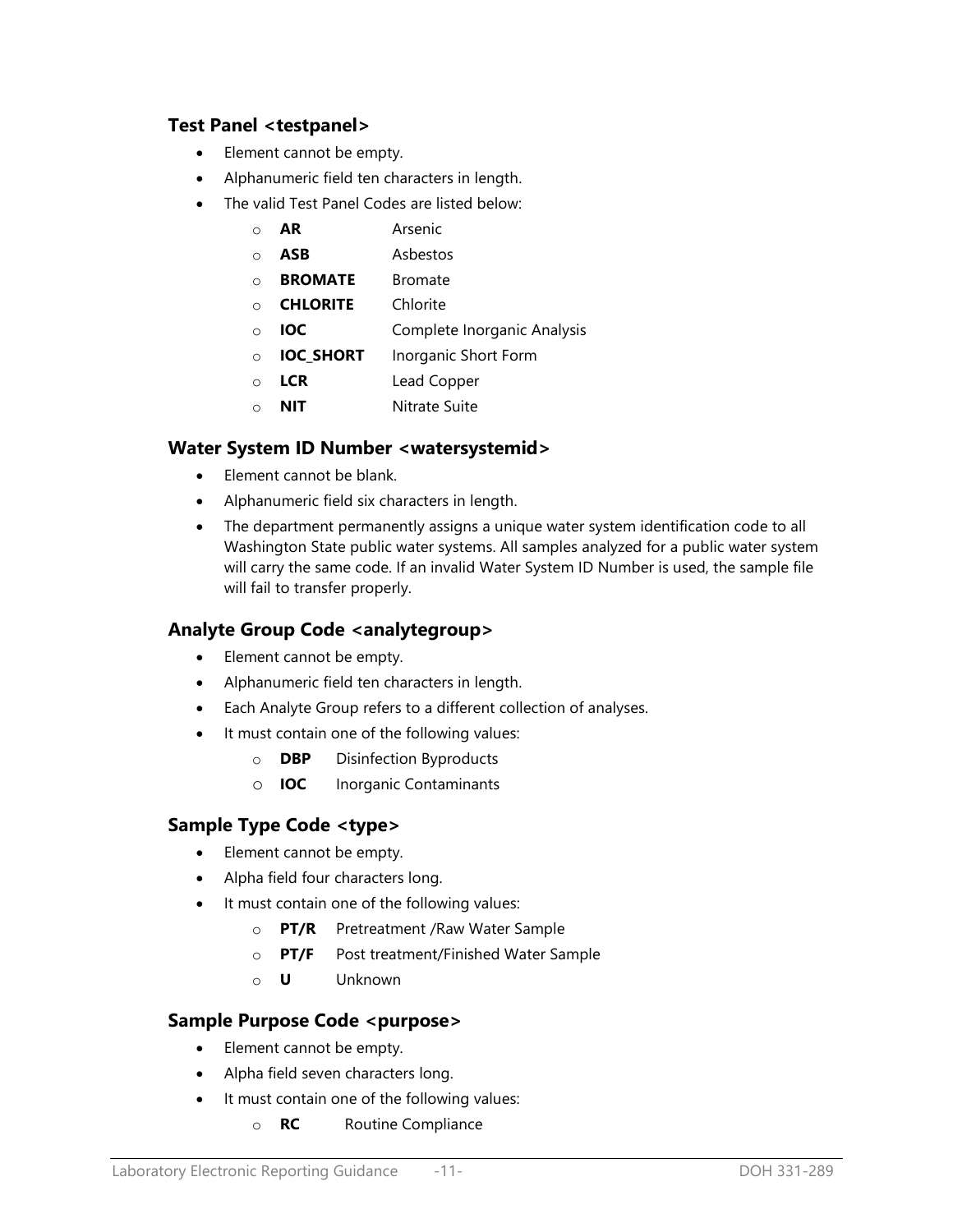- o **O** Other purpose (not used for compliance)
- o **Confirm** Confirmation sample (chemical)

### **Collection Mode <collectionmode>**

- Element cannot be empty.
- Alpha field one character long.
- It must contain one of the following values:
	- o **F** Flowing
	- o **S** Standing

#### **Sample Lab Received Date <receiveddate>**

- Element cannot be empty.
- Alphanumeric field ten characters in length.
- The date the sample was logged in at the lab.
- This must be an actual date and formatted YYYY-MM-DD. This date must be less than or equal to today's date.

## **Sample Lab Report Date <reportdate>**

- Element cannot be empty.
- Alphanumeric field ten characters in length.
- The date the sample was reported to us.
- This must be an actual date and formatted YYYY-MM-DD. This date must be less than or equal to today's date.

## **Sample Location Descriptor <locationdescriptor>**

- Element can be empty.
- Text describing the location of sample collection.
- Alphanumeric field 255 characters long
- No restriction on content.

## **Source Information**

### **Source Number <sourcenumber>**

- Element cannot be empty if <composition> is C, B, or S.
- Numeric field two characters in length.
- Element represents a unique source on the public water system.

## **Result Information**

### **Analyte DOH Number <analytedohnumber>**

- Element cannot be empty.
- Numeric field four characters in length.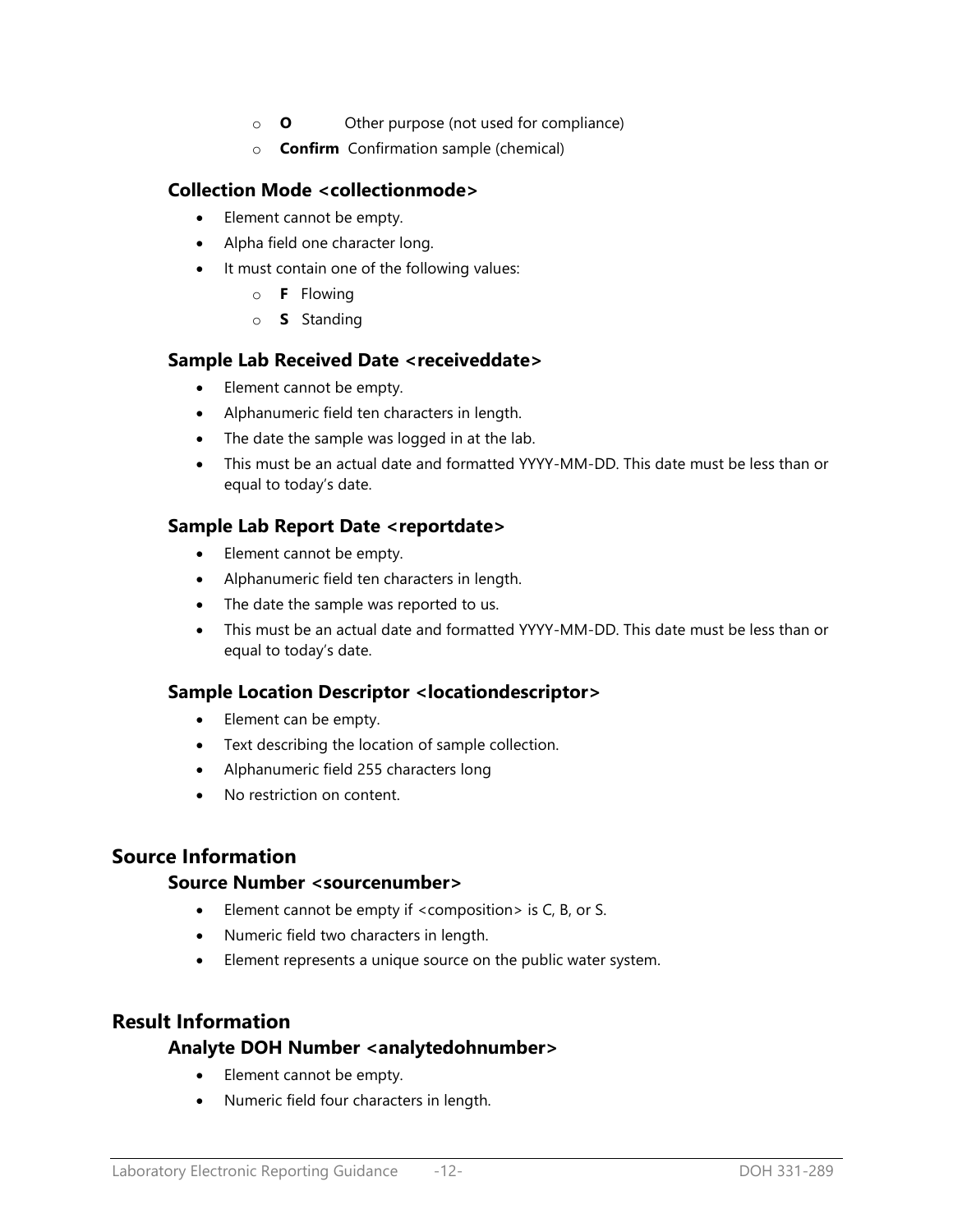The number assigned by the department that uniquely identifies each analyte. (See WAC 246-390-075 Tables 3-7)

## **Sample Suitability Code <suitability>**

- Element cannot be empty.
- Alpha field three characters long.
- If the sample is suitable, enter Y.
- If the sample is not suitable, enter one of the following codes:
	- o **A** Sample too old
	- o **M** Wrong or damaged container
	- o **X** Unknown

## **Sample Analysis Level <analysislevel>**

- Element cannot be empty.
- Alpha field two characters in length.
- **Element is used to indicate if an <analytedohnumber>** was analyzed and if the result was quantifiable.
- Valid entries for this element are:
	- o **EQ** Equals
	- o **LT** Less Than
	- o **NA Not Analyzed—**Use this code if you did not analyze any analyte that is required on a test panel.
	- o **ND** No Detection
- A lab shall use the above valid entries when the lab's established MRL is greater than the SDRL as:
	- o "**ND**" when a lab's **<measurementresult>** is less than the SDRL and MRL;
	- o "**EQ**" with a "**J**" **<resultqualifier>** indicating that the **<measurementresult>** is an estimated concentration when a result is equal to or greater than the SDRL, but less than the lab's established MRL; or
	- o "**EQ**" when a **<measurementresult>** is equal to or greater than the lab's established MRL.
- A lab shall use the above valid entries when the lab's established MRL is less than the SDRL as:
	- o "**ND**" when a lab's **<measurementresult>** is less than the SDRL and MRL;
	- o "**ND**" when a lab's **<measurementresult>** is greater than the MRL, but less than the SDRL;
	- o "**EQ**" when a **<measurementresult>** is equal to or greater than the SDRL.
- A lab shall use the above valid entries when their established MRL is equal to the SDRL as:
	- o "**ND**" when a lab's **<measurementresult>** is less than the SDRL and MRL; or
	- o "**EQ**" when a **<measurementresult>** is equal to or greater than the SDRL and the lab's established MRL.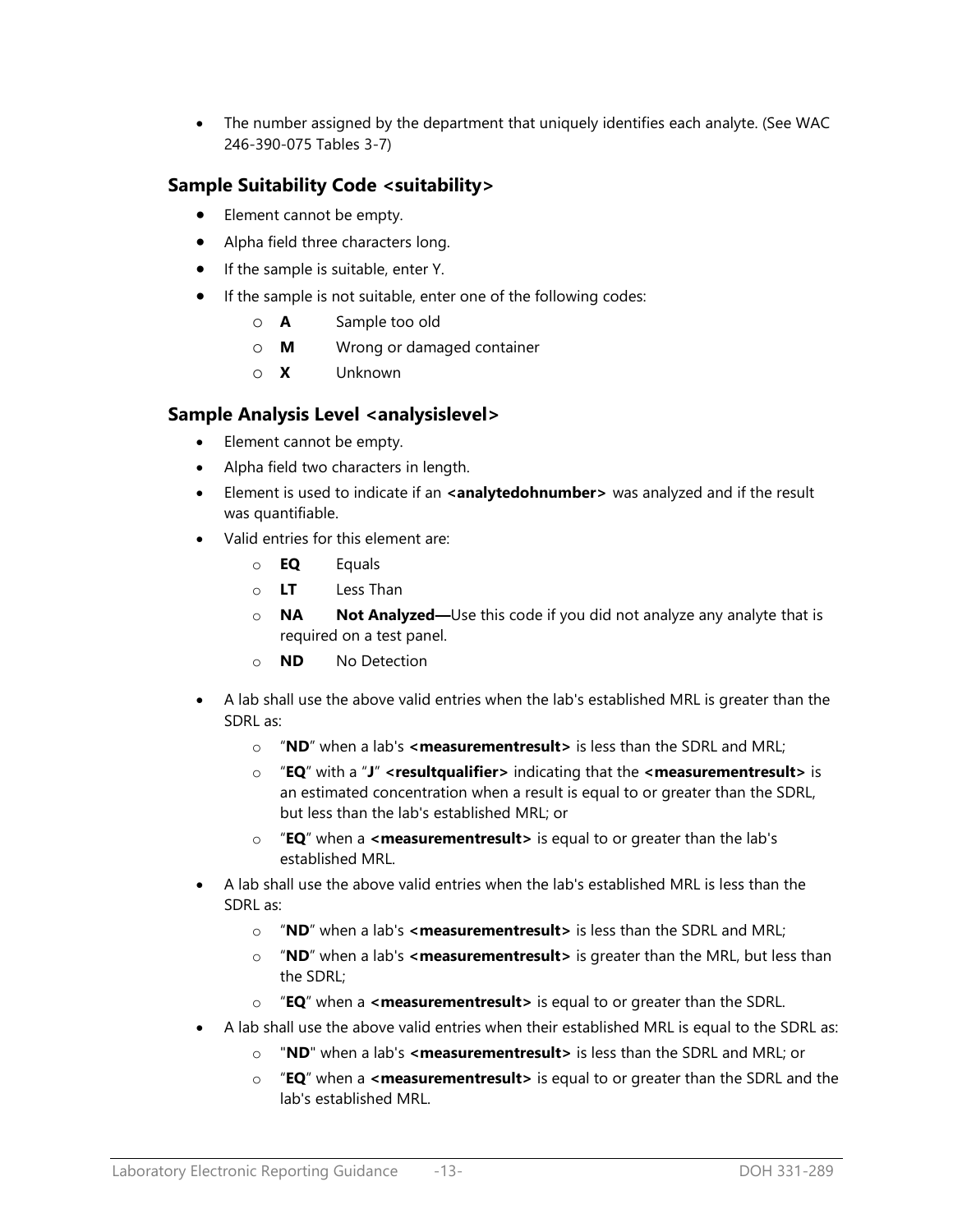### **Sample Measurement < measurementresult>**

- Element may be empty.
- Numeric field nine characters in length.
- Enter data using the format: 99999.9999
	- o Unless the field is zero, there must be no more than five numbers before the decimal point and four after. For example, the following values would be transferred as indicated:
		- $-1.7 \cdot 00001.7000$
		- $0.05 \cdot 00000.0500$
		- 5.4 00005.4000
- Report data in the units of measure listed in WAC 246-390-075 tables 3-7.
	- o Enter the numbers but not the units of measure.
	- o **Do not report in improper units.**
	- o Maximum values are checked at data transfer. However, exceeding the maximum is not sufficient to prevent transfer of the sample records.

### **Result Qualifier <resultqualifier>**

- Element cannot be empty.
- Alpha field four characters in length.
- Valid entries for this element are:
	- o **B** Also Detected in Blank
	- o **J** Estimated Concentration
	- o **N** None
	- o **NDDS** Not Detected in Duplicate Sample

# **Reporting Examples for inorganic chemicals in WAC 246-390-075(14) (a)– (c)**

## **Key Definitions**

Method reporting limit **(MRL)** means the lowest concentration of a standard used for calibration.

State detection reporting limit **(SDRL)** means the minimum reportable detection of an analyte as established in Tables 3 through 7 of WAC 246-390.

**mg/L** means milligrams per liter (1 mg/L = 1ppm – parts per million).

**(a)** A lab shall report inorganic chemical contaminant results when the lab's established MRL is greater than the SDRL as:

**(i) Nondetect or ND** when a lab's result is less than the SDRL and MRL;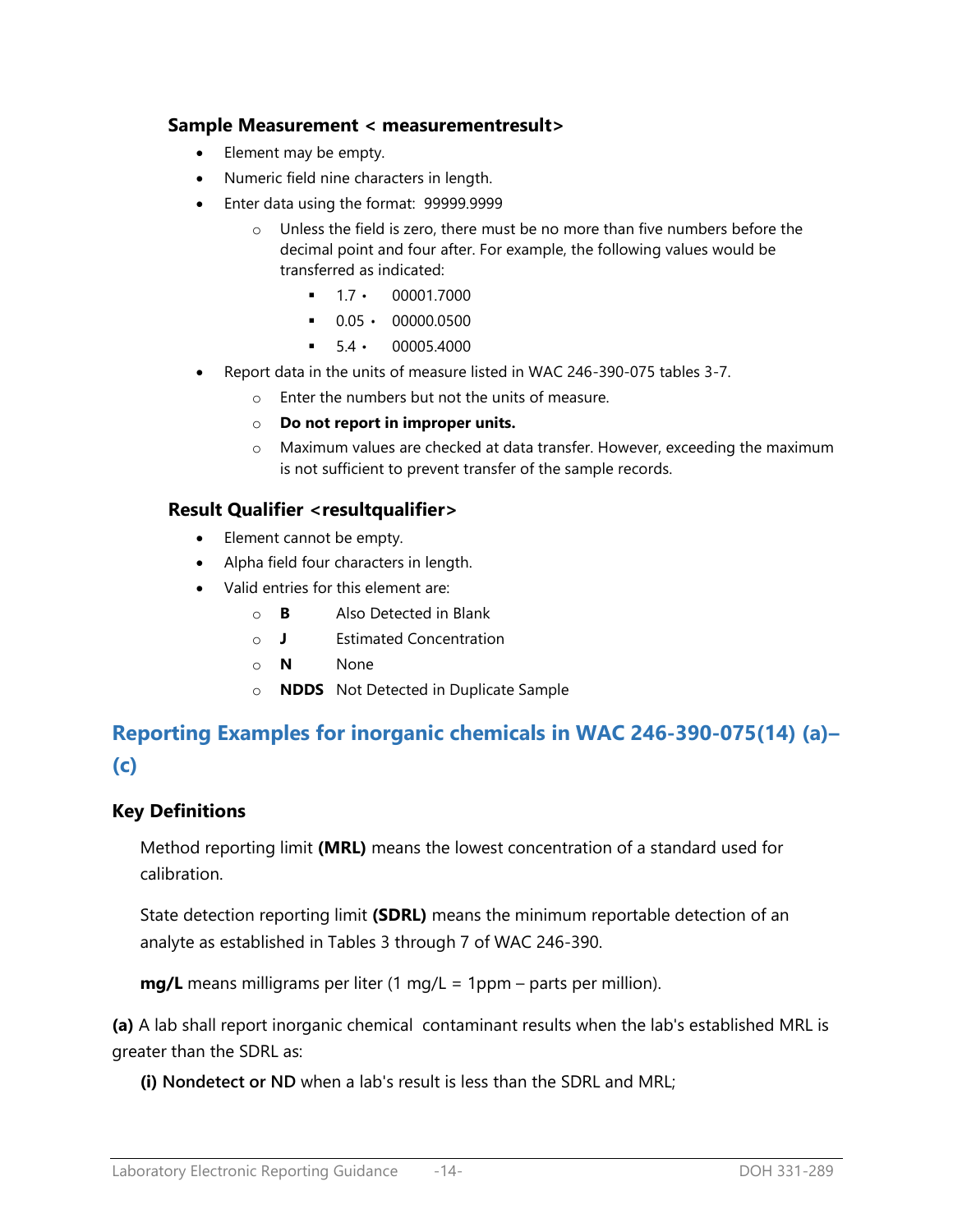

**(ii)** An estimated concentration, notated with a "J" data qualifier, when a result is equal to or greater than the SDRL, but less than the lab's established MRL;



**(iii)** A number when a result is equal to or greater than the lab's established MRL.



**(b)** A lab shall report inorganic chemical contaminant results when the lab's established MRL is less than the SDRL as:

**(i) Nondetect or ND** when a lab's result is less than the lab's established MRL;



**(ii) Nondetect or ND** when a lab's result is less than the department's established SDRL, but greater than the lab's established MRL; or

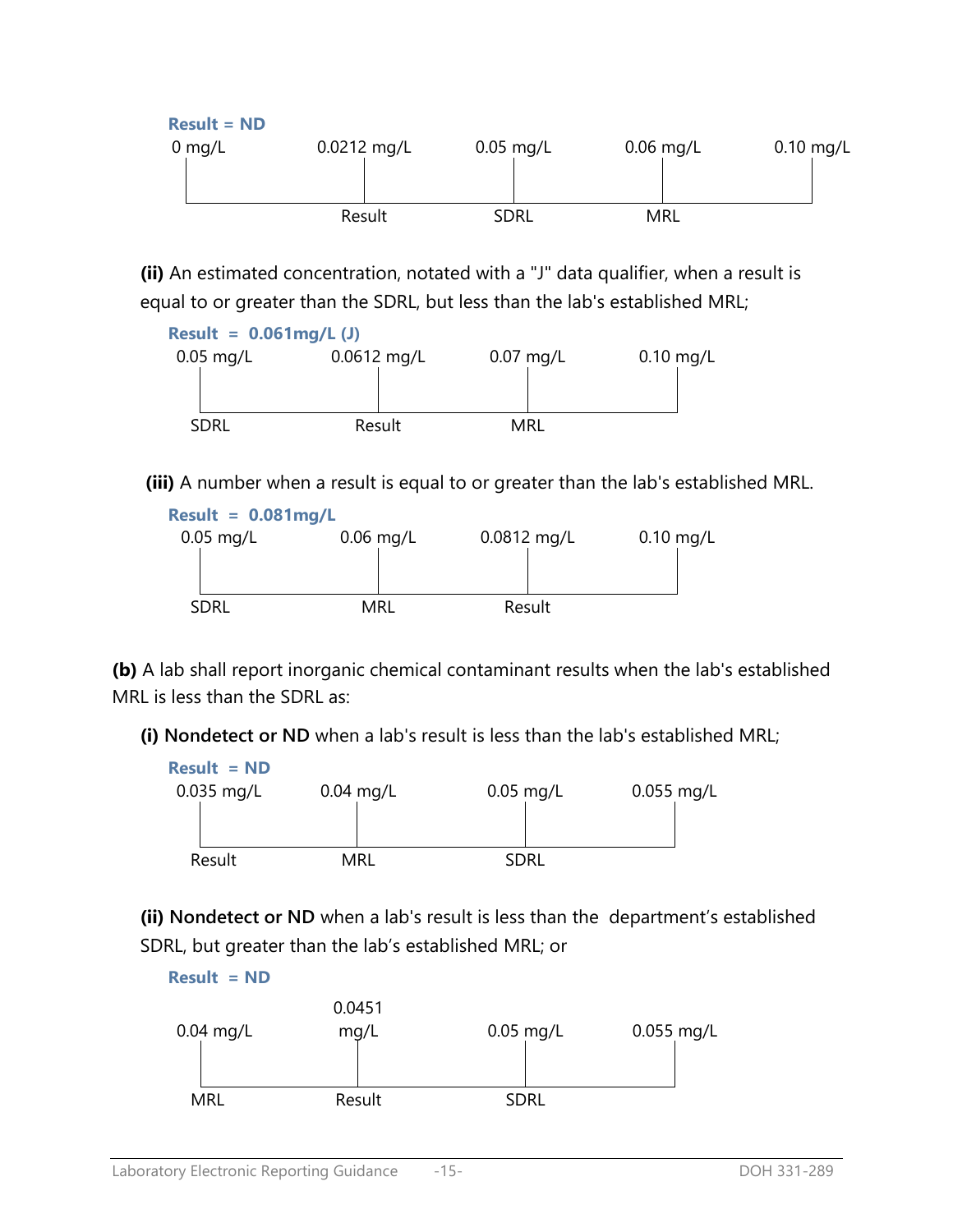**(iii)** A number when a result is equal to or greater than the SDRL.

**Result = 0.081 mg/L**



**(c)** A lab shall report inorganic chemical contaminant results when the lab's established MRL is equal to the SDRL as:

**(i) Nondetect or ND** when a lab's result is less than the SDRL and MRL; or

## **Result = ND**



**(ii)** A number when a result is equal to or greater than the SDRL and the lab's established MRL.

## **Result = 0.081mg/L**

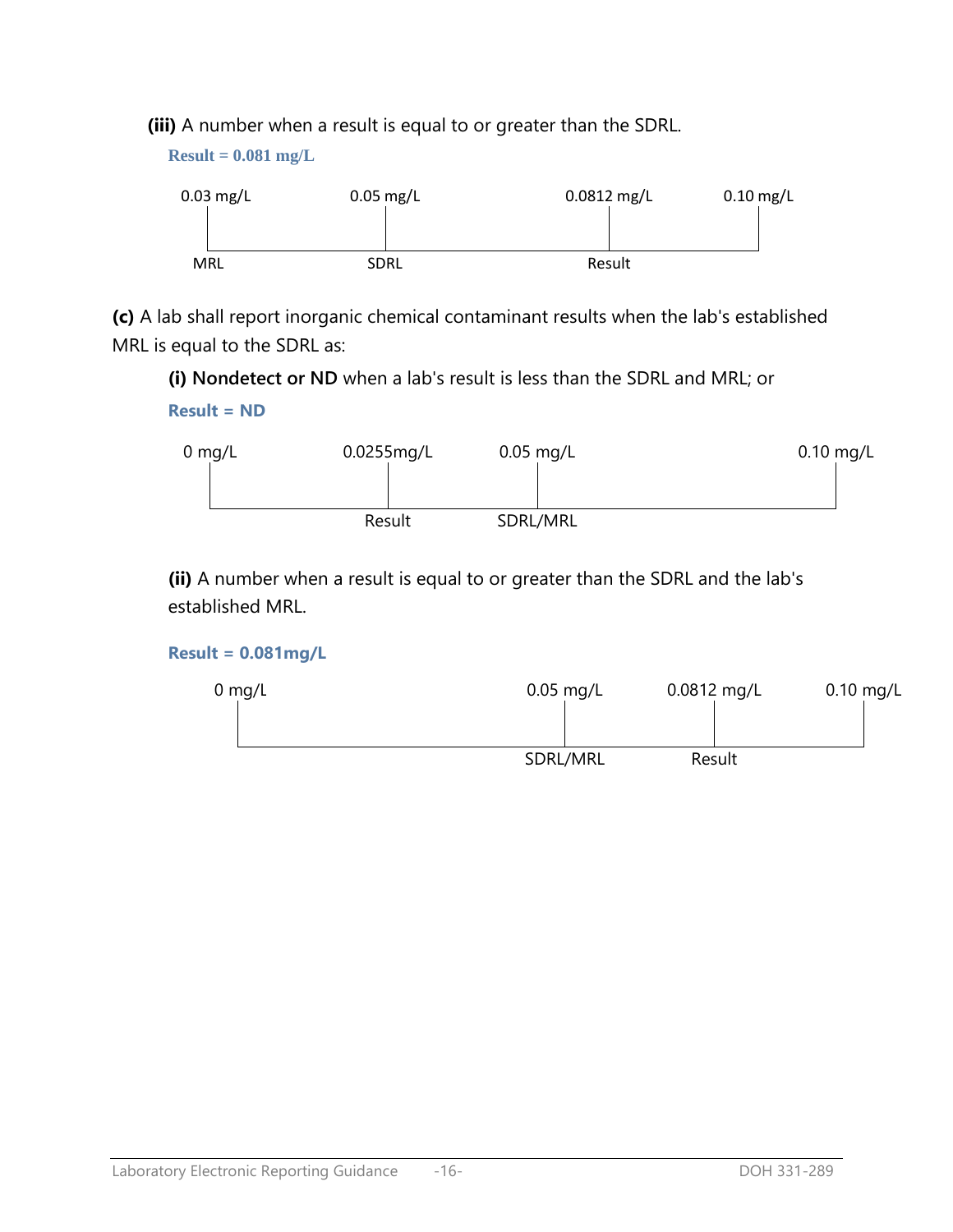## **Radionuclides**

Listed in the embedded document below are the electronic file transfer structures for every radionuclide chemical regulated by the department:



For all analyses with a standardized parameter grouping, the combination of the following fields uniquely defines one sample.

## **Header Information**

### **Lab Number <labnumber>**

- Element cannot be empty.
- Numeric field three characters in length.
- Must be a valid lab code.
- The department permanently assigns lab codes to uniquely identifying a certified watertesting lab. All samples analyzed by a lab will carry the same code. If an invalid Lab Number is used, the sample file will fail to transfer properly.

### **Sample Number <samnumber>**

- Element cannot be empty.
- Numeric field five characters in length.
- The lab assigns this number.
- The lab can submit sample numbers greater than five characters however; the department will only load the last five (right most) characters**.**

### **Sample Collect Date <collectdate>**

- Element cannot be empty.
- Alphanumeric field ten characters in length.
- This must be an actual date and formatted YYYY-MM-DD. This date must be less than or equal to today's date.

### **Composition <composition>**

- Element cannot be empty.
- Alphanumeric field three characters in length.
- Element represents the composition of the sample collected by the public water system. Valid composition codes are below:
	- o **C** Composite samples
	- o **B** Blended samples
	- o **S** Samples from a single source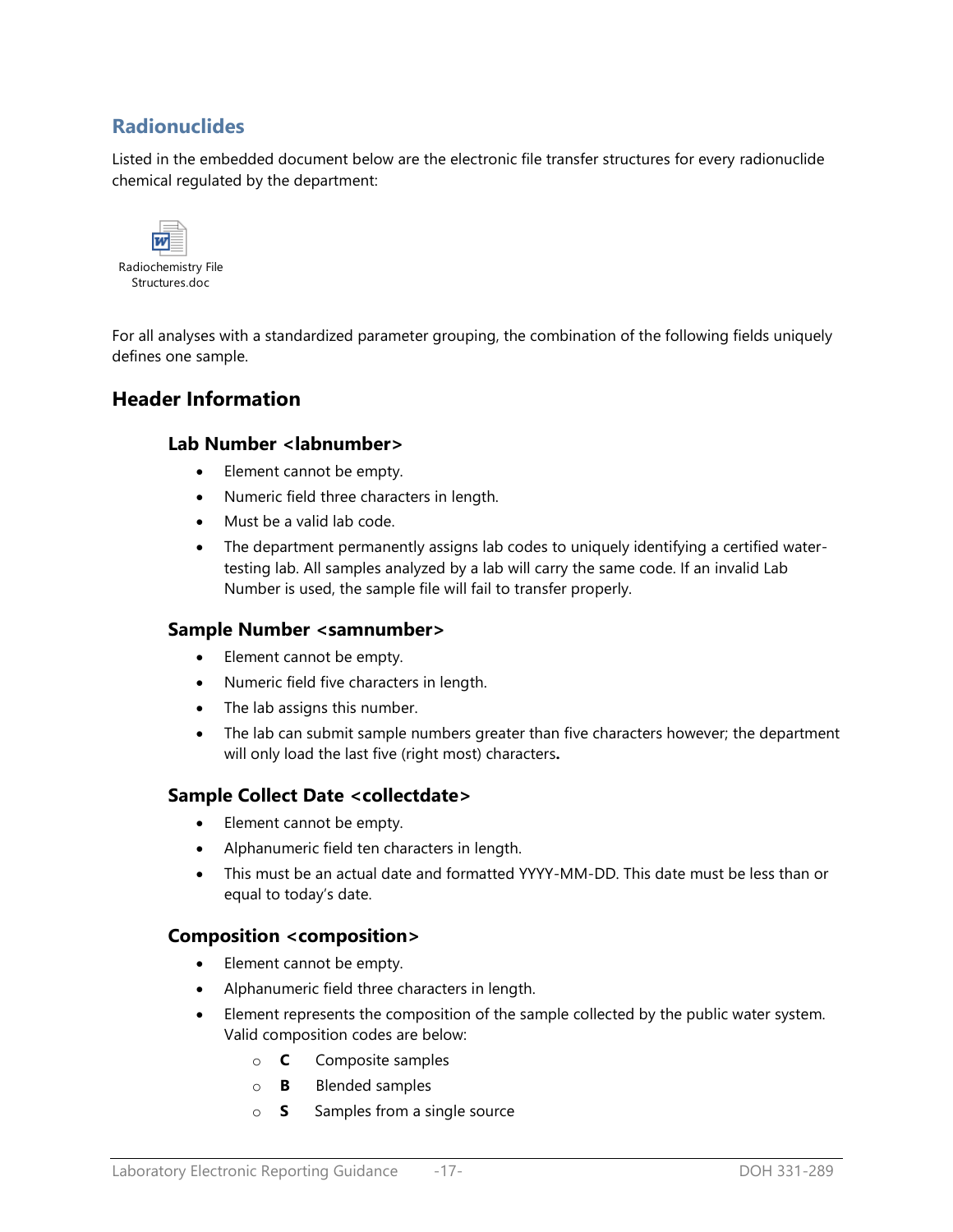o **U** Unknown samples (sample will not be used by the department to determine public water system compliance)

## **Test Panel <testpanel>**

- Element cannot be empty.
- Alphanumeric field ten characters in length.
- The valid Test Panel Codes are listed below:
	- o **RAD** Radionuclides

### **Water System ID Number <watersystemid>**

- Element cannot be blank.
- Alphanumeric field six characters in length.
- The department permanently assigns a unique water system identification code to all Washington State public water systems. All samples analyzed for a public water system will carry the same code. If an invalid Water System ID Number is used, the sample file will fail to transfer properly.

## **Analyte Group Code <analytegroup>**

- Element cannot be empty.
- Alphanumeric field ten characters in length.
- Each Analyte Group refers to a different collection of analyses.
- It must contain one of the following values:
	- o **RAD** Radionuclides

## **Sample Type Code <type>**

- Element cannot be empty.
- Alpha field four characters long.
- It must contain one of the following values:
	- o **PT/R** Pretreatment /Raw Water Sample
	- o **PT/F** Post treatment/Finished Water Sample
	- o **U** Unknown

## **Sample Purpose Code <purpose>**

- Element cannot be empty.
- Alpha field seven characters long.
- It must contain one of the following values:
	- o **RC** Routine Compliance
	- o **O** Other purpose (not used for compliance)
	- o **Confirm** Confirmation sample (chemical)

## **Collection Mode <collectionmode>**

- Element cannot be empty.
- Alpha field one character long.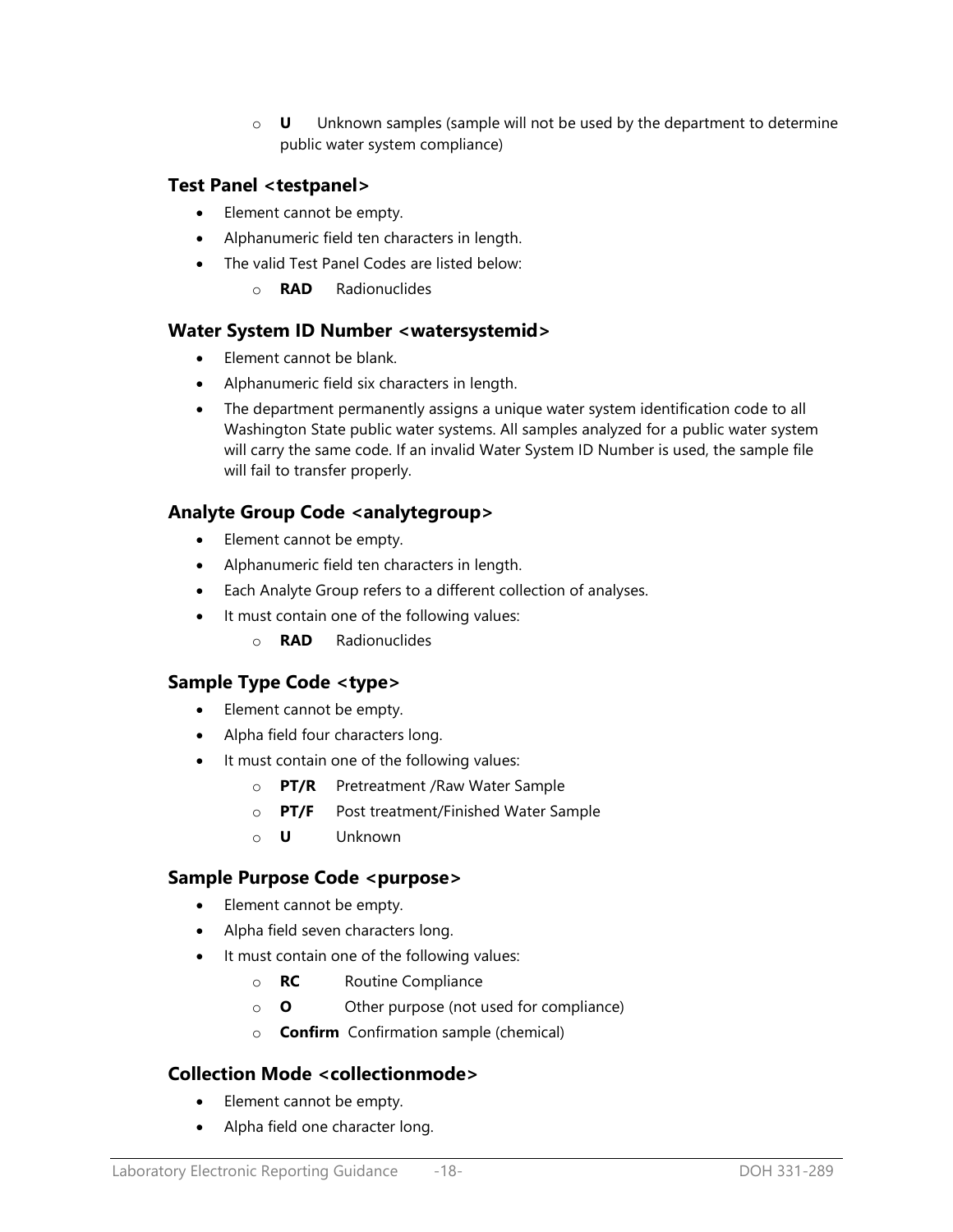- It must contain one of the following values:
	- o **F** Flowing
	- o **S** Standing

### **Sample Lab Received Date <receiveddate>**

- Element cannot be empty.
- Alphanumeric field ten characters in length.
- The date the sample was logged in at the lab.
- This must be an actual date and formatted YYYY-MM-DD. This date must be less than or equal to today's date.

## **Sample Lab Report Date <reportdate>**

- Element cannot be empty.
- Alphanumeric field ten characters in length.
- The date the sample was reported to us.
- This must be an actual date and formatted YYYY-MM-DD. This date must be less than or equal to today's date.

### **Sample Location Descriptor <locationdescriptor>**

- Element can be empty.
- Text describing the location of sample collection.
- Alphanumeric field 255 characters long
- No restriction on content.

## **Source Information**

### **Source Number <sourcenumber>**

- Element cannot be empty if  $\leq$  composition  $>$  is C, B, or S.
- Numeric field two characters in length.
- Element represents a unique source on the public water system.

## **Result Information**

### **Analyte DOH Number <analytedohnumber>**

- Element cannot be empty.
- Numeric field four characters in length.
- The number assigned by the department that uniquely identifies each analyte. (See WAC 246-390-075 Tables 3-7)

## **Sample Suitability Code <suitability>**

- Element cannot be empty.
- Alpha field three characters long.
- If the sample is suitable, enter Y.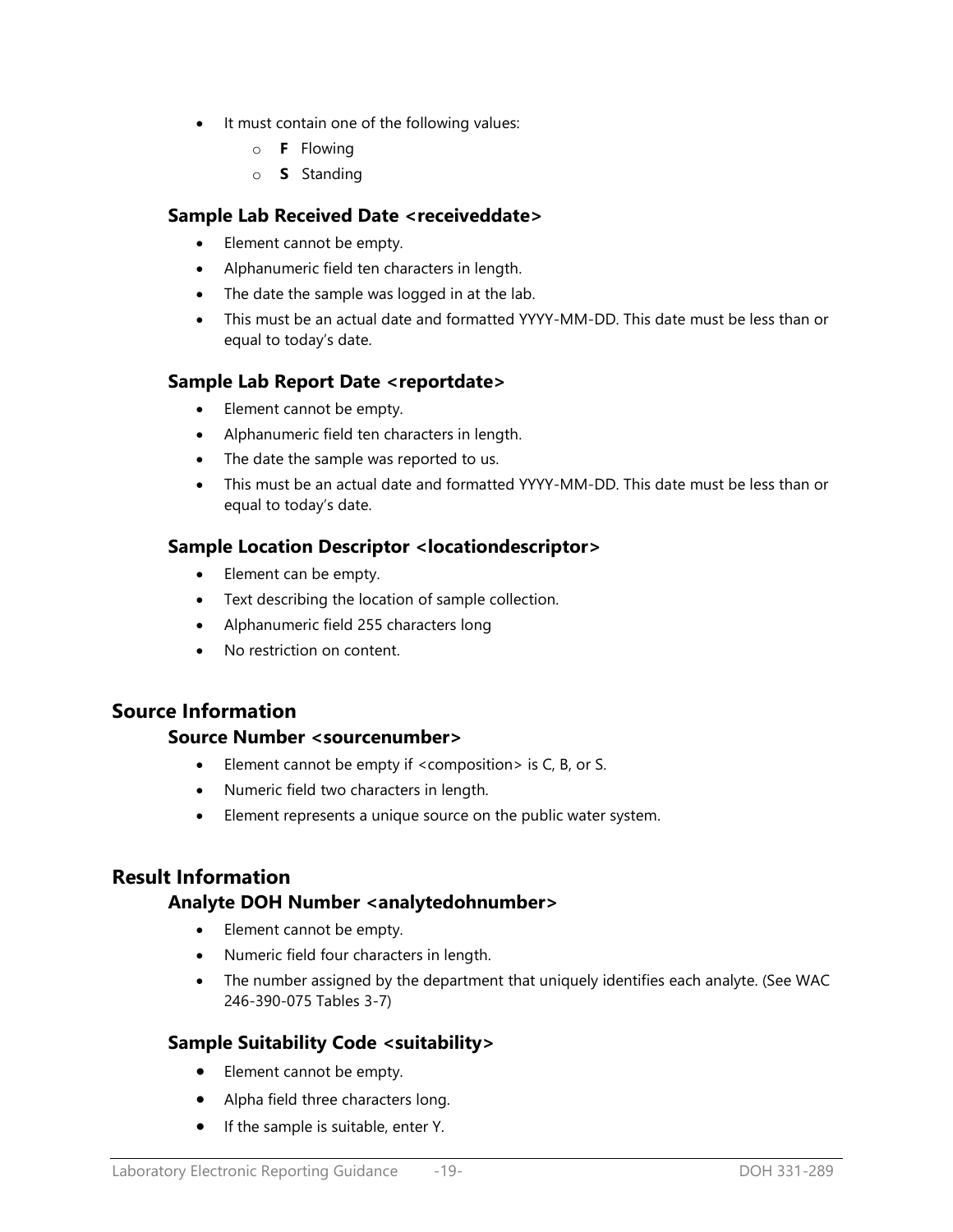- If the sample is not suitable, enter one of the following codes:
	- o **A** Sample too old
	- o **M** Wrong or damaged container
	- o **X** Unknown

### **Sample Analysis Level <analysislevel>**

- Element cannot be empty.
- Alpha field two characters in length.
- **Element is used to indicate if an <b><analytedohnumber>** was analyzed and if the result was quantifiable.
- Valid entries for this element are:
	- o **EQ** Equals
	- o **LT** Less Than
	- o **NA Not Analyzed—**Use this code if you did not analyze any analyte that is required on a test panel.
- A lab shall use the above valid entries when the lab's established MDA is less than or equal to SDRL as:
	- o "**LT**" indicating that the analyte was analyzed for, but not detected at or above the lab's established MDA. Additionally report the lab's established MDA value in the **<measurementresult>**field;
	- o "**EQ**" when a **<measurementresult>** is equal to or greater than the lab's established MDA.

### **Sample Measurement < measurementresult>**

- Element may be empty.
- Numeric field nine characters in length.
- Enter data using the format: 99999.9999
	- Unless the field is zero, there must be no more than five numbers before the decimal point and four after. For example, the following values would be transferred as indicated:
		- $-1.7 \cdot 00001.7000$
		- $0.05 \cdot 00000.0500$
		- $-54 \cdot 000054000$
- Report data in the units of measure listed in WAC 246-390-075 tables 3-7.
	- o Enter the numbers but not the units of measure.
	- o **Do not report in improper units.**
	- o Maximum values are checked at data transfer. However, exceeding the maximum is not sufficient to prevent transfer of the sample records.

## **Result Qualifier <resultqualifier>**

- Element cannot be empty.
- Alpha field four characters in length.
- Valid entries for this element are: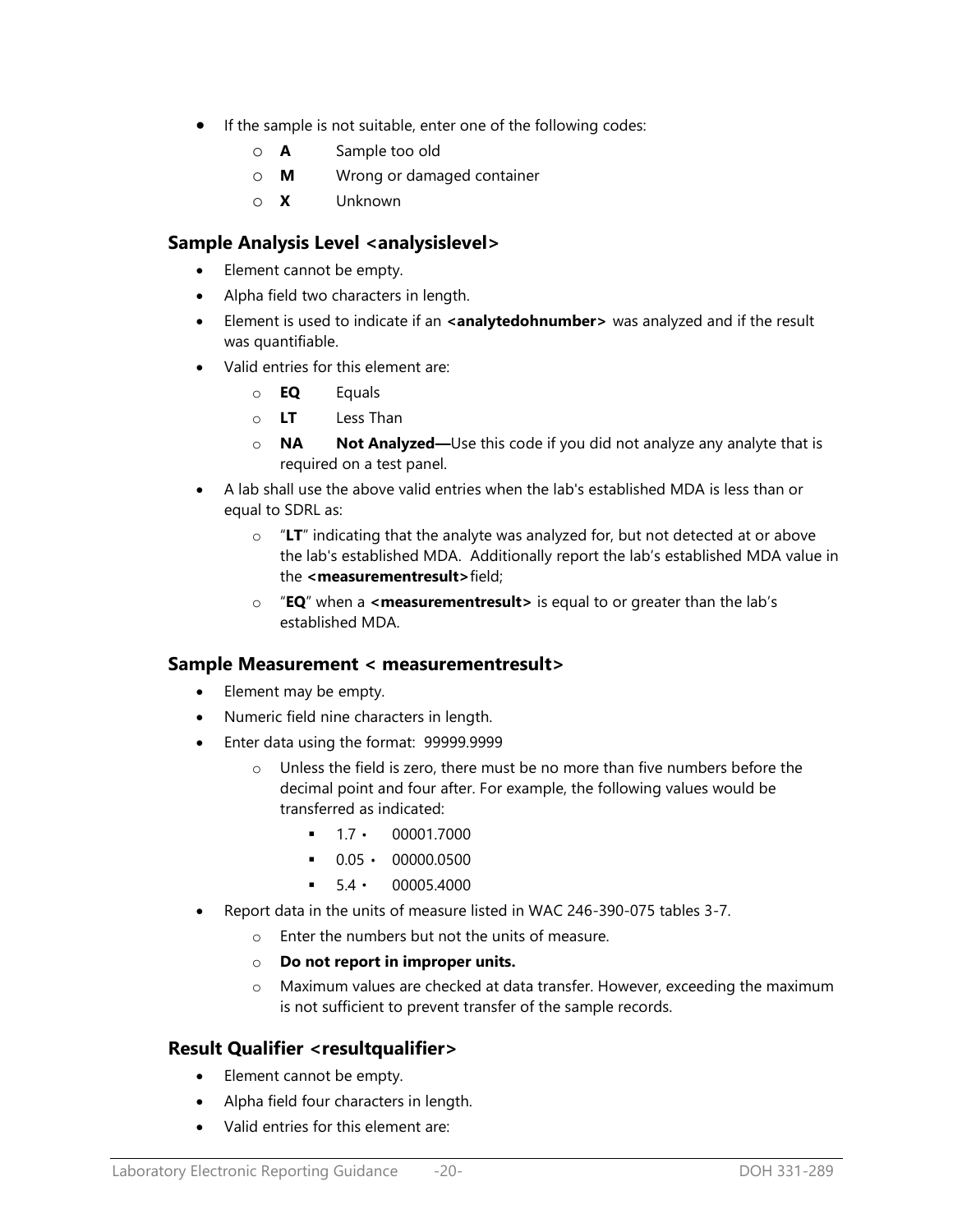- o **B** Also Detected in Blank
- o **J** Estimated Concentration
- o **N** None
- o **NDDS** Not Detected in Duplicate Sample

# **Reporting Examples for radiochemistry in WAC 246-390-075(15) (a)–(b)**

## **Key Definitions**

Minimum detectable activity (**MDA**) means the smallest activity or concentration of radioactive material in a sample that will yield a net count (above sample background) that can be detected with ninety-five percent probability.

State detection reporting limit **(SDRL)** means the minimum reportable detection of an analyte as established in Tables 3 through 7 of WAC 246-390. **pCi/L** means picocuries per liter.

**(a)** A lab's MDA **must** meet the established SDRL levels for the analysis to be considered for compliance purposes.

**(b)** A lab shall report radiochemistry contaminant results as:

**(i)** A number and a "U" qualifier if the contaminant was analyzed for, but not detected at or above the lab's established MDA; or



**(ii)** A number when a result is equal to or greater than the lab's established MDA.



**Result = 2.54 pCi/L**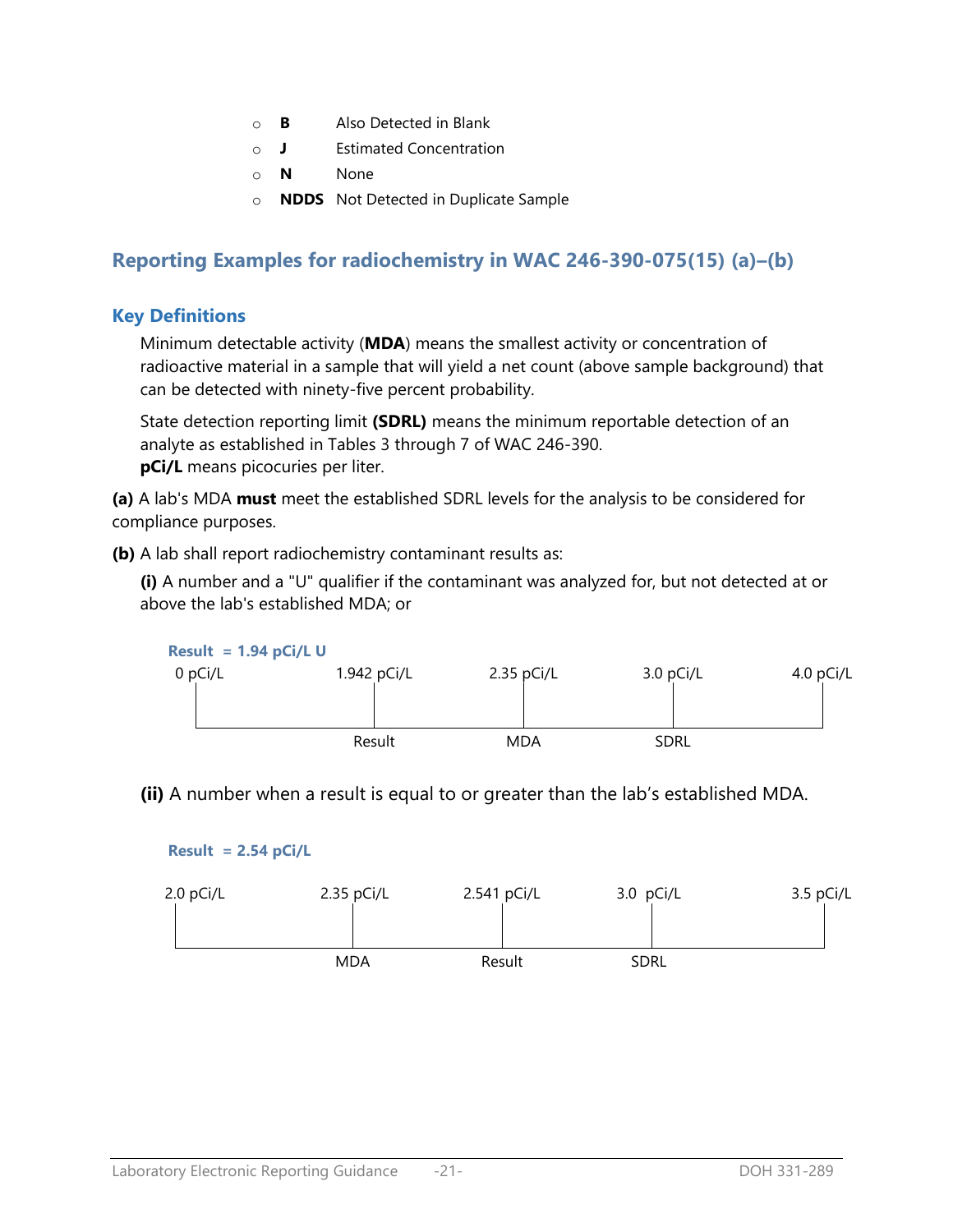## **Per- and Polyfluoroalkyl Substances (PFAS)**

For all analyses with a standardized parameter grouping, the combination of the following fields uniquely defines one sample:

Listed in the embedded document below are the electronic file transfer structures for every organic chemical regulated by the department



PFAS Templates.doc

# **Header Information Lab Number <labnumber>**

- Element cannot be empty.
- Numeric field three characters in length.
- Must be a valid laboratory code.
- The department permanently assigns laboratory codes to uniquely identifying a certified water-testing laboratory. All samples analyzed by a lab will carry the same code. If an invalid Lab Number is used, the sample file will fail to transfer properly.

### **Sample Number <samnumber>**

- Element cannot be empty.
- Numeric field five characters in length.
- The lab assigns this number.
- The lab can submit sample numbers greater than five characters; however, the department will only load the last five (right most) characters**.**

## **Sample Collect Date <collectdate>**

- Element cannot be empty.
- Alphanumeric field ten characters in length.
- This must be an actual date and formatted YYYY-MM-DD. This date must be less than or equal to today's date.

### **Composition <composition>**

- Element cannot be empty.
- Alphanumeric field three characters in length.
- Element represents the composition of the sample collected by the public water system. Valid composition codes are below:
	- o **C** Composite samples
	- o **B** Blended samples
	- o **S** Samples from a single source
	- o **U** Unknown samples (sample will not be used by the department to determine public water system compliance)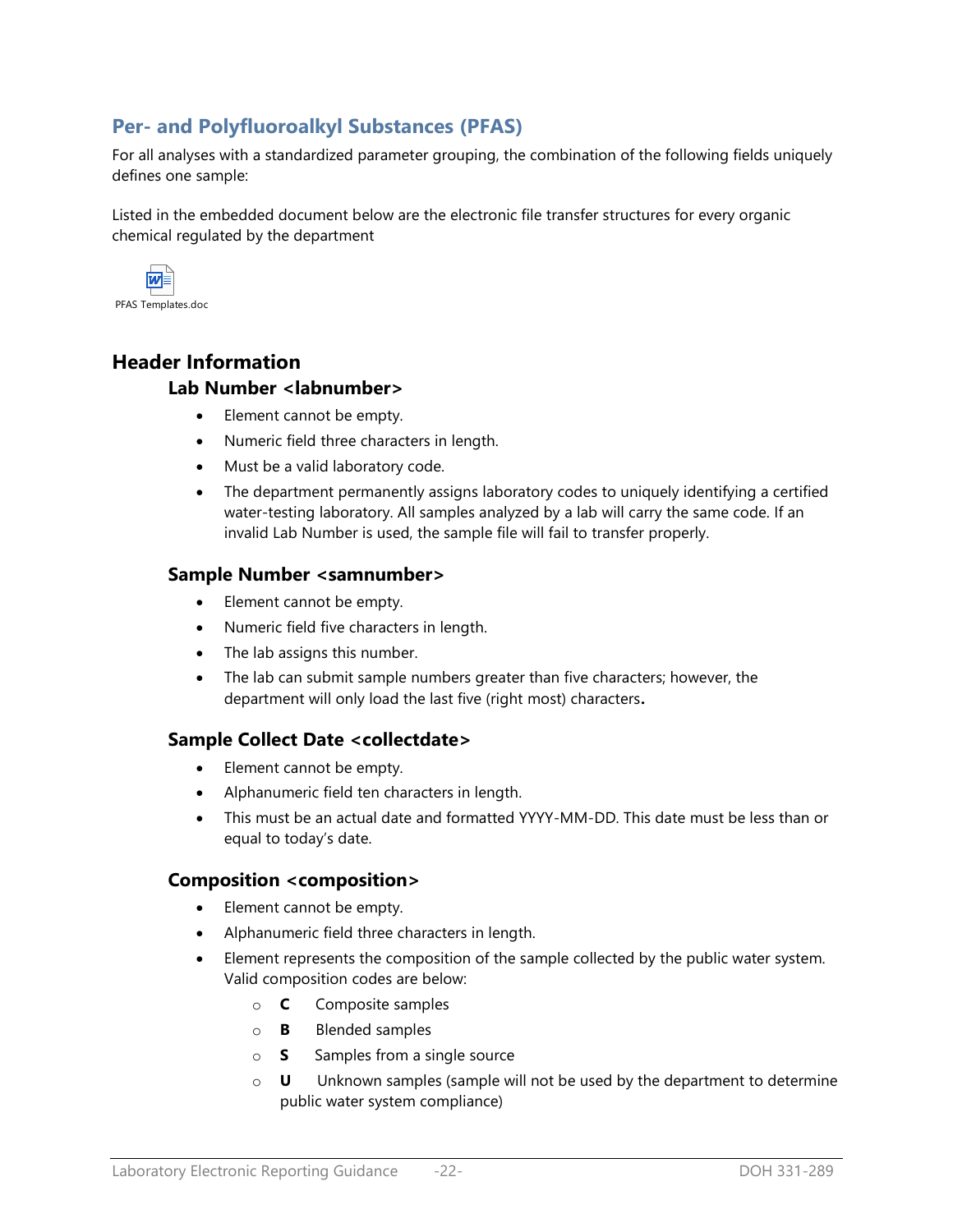## **Test Panel <testpanel>**

- Element cannot be empty.
- Alphanumeric field ten characters in length.
- The valid Test Panel Codes are listed below:
	- o **PFAS** Per-&Poly-Fluoroalkyl substances

### **Water System ID Number <watersystemid>**

- Element cannot be blank.
- Alphanumeric field six characters in length.
- The department permanently assigns a unique water system identification code to all Washington State public water systems. All samples analyzed for a public water system will carry the same code. If an invalid Water System ID Number is used, the sample file will fail to transfer properly.

## **Analyte Group Code <analytegroup>**

- Element cannot be empty.
- Alphanumeric field ten characters in length.
- Each Analyte Group refers to a different collection of analyses.
- It must contain one of the following values:
	- o **SOC** Synthetic Organic Chemicals

## **Sample Type Code <type>**

- Element cannot be empty.
- Alpha field four characters long.
- It must contain one of the following values:
	- o **PT/R** Pretreatment /Raw Water Sample
	- o **PT/F** Post treatment/Finished Water Sample
	- o **U** Unknown

### **Sample Purpose Code <purpose>**

- Element cannot be empty.
- Alpha field seven characters long.
- It must contain one of the following values:
	- o **RC** Routine Compliance
	- o **O** Other purpose (not used for compliance)
	- o **Confirm** Confirmation sample

## **Collection Mode <collectionmode>**

- Element cannot be empty.
- Alpha field one character long.
- It must contain one of the following values:
	- o **F** Flowing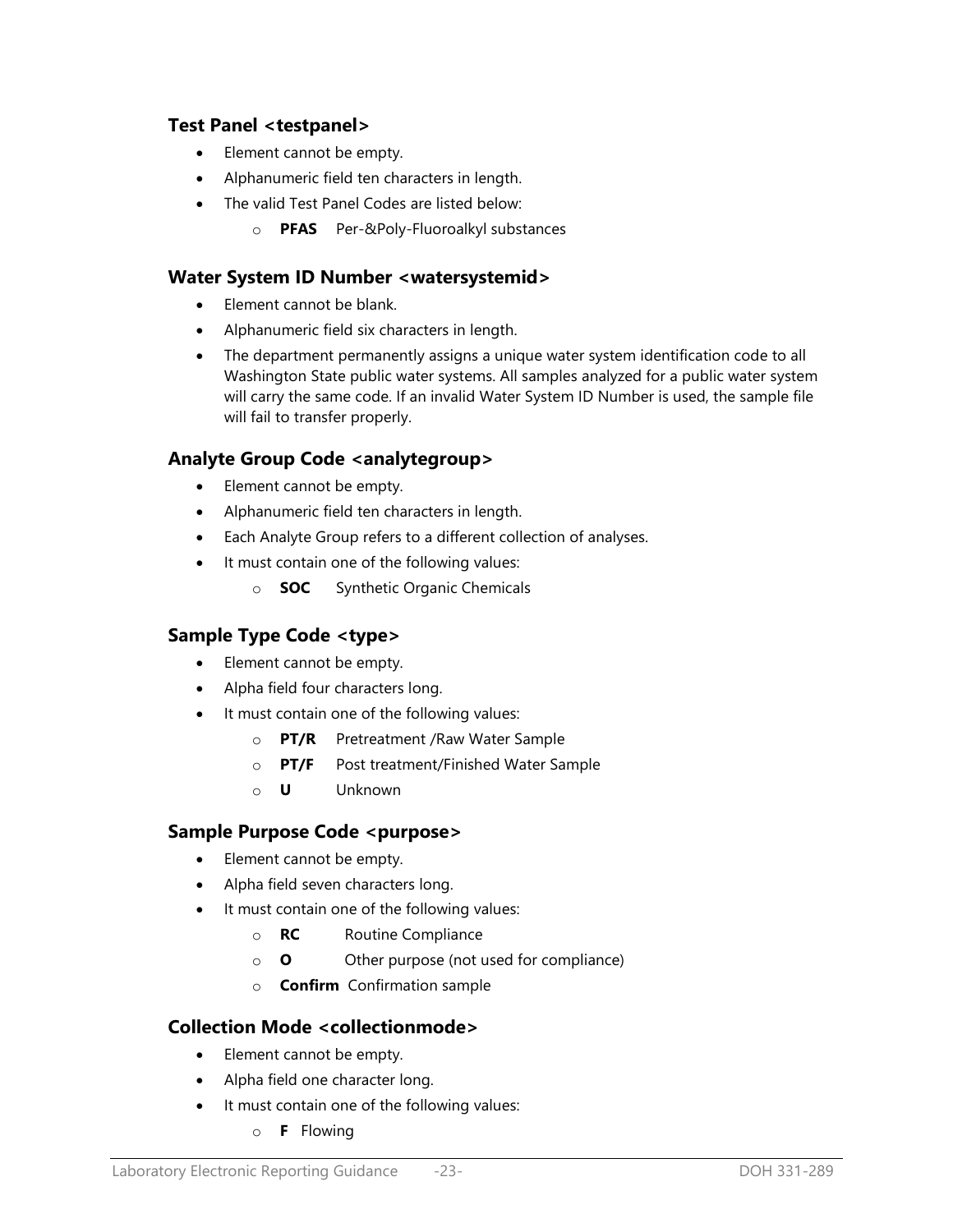## **Sample Lab Received Date <receiveddate>**

- Element cannot be empty.
- Alphanumeric field ten characters in length.
- The date the sample was logged in at the lab.
- This must be an actual date and formatted YYYY-MM-DD. This date must be less than or equal to today's date.

## **Sample Lab Report Date <reportdate>**

- Element cannot be empty.
- Alphanumeric field ten characters in length.
- The date the sample was reported to us.
- This must be an actual date and formatted YYYY-MM-DD. This date must be less than or equal to today's date.

### **Sample Location Descriptor <locationdescriptor>**

- Element can be empty.
- Text describing the location of sample collection.
- Alphanumeric field 255 characters long
- No restriction on content.

## **Source Information**

### **Source Number <sourcenumber>**

- Element cannot be empty if <composition> is C, B, or S.
- Numeric field two characters in length.
- Element represents a unique source on the public water system.

## **Result Information**

### **Analyte DOH Number <analytedohnumber>**

- Element cannot be empty.
- Numeric field four characters in length.
- The number assigned by the department that uniquely identifies each analyte. (See WAC 246-390-075 Tables 3-7)

## **Sample Suitability Code <suitability>**

- Element cannot be empty.
- Alpha field three characters long.
- If the sample is suitable, enter Y.
- If the sample is not suitable, enter one of the following codes:
	- o **A** Sample too old
	- o **M** Wrong or damaged container
	- o **X** Unknown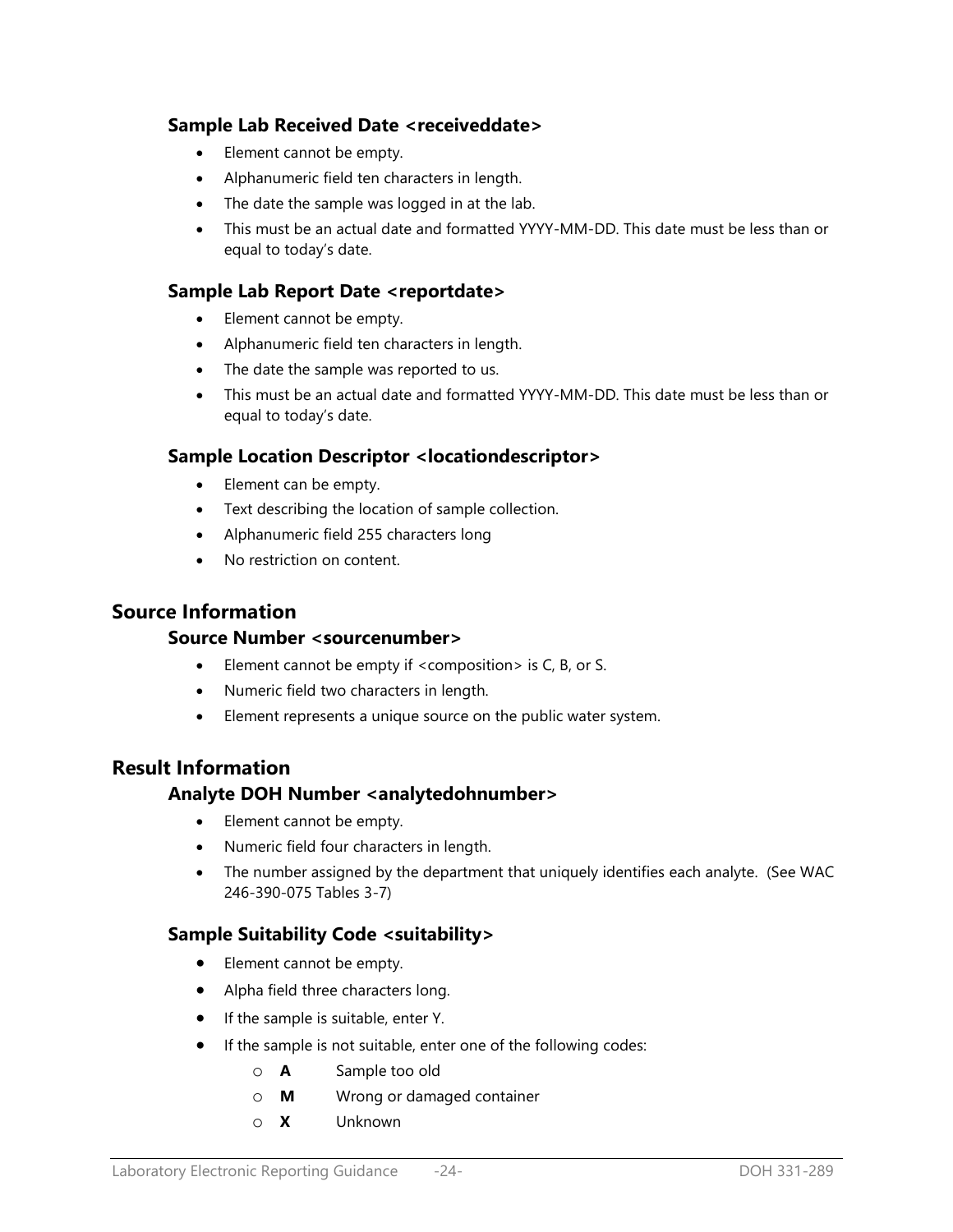## **Sample Analysis Level <analysislevel>**

- Element cannot be empty.
- Alpha field two characters in length.
- **Element is used to indicate if an <analytedohnumber>** was analyzed and if the result was quantifiable.
- Valid entries for this element are:
	- o **EQ** Equals
	- o **NA Not Analyzed—**Use this code if you did not analyze any analyte that is required on a test panel.
	- o **ND** No Detection
- A lab shall use the above valid entries when the lab's established MRL is greater than the SDRL as:
	- o "**ND**" when a lab's **<measurementresult>** is less than the SDRL and MRL;
	- o "**EQ**" with a "**J**" **<resultqualifier>** indicating that the **<measurementresult>** is an estimated concentration when a result is equal to or greater than the SDRL, but less than the lab's established MRL; or
	- o "**EQ**" when a **<measurementresult>** is equal to or greater than the lab's established MRL.
- A lab shall use the above valid entries when the lab's established MRL is less than the SDRL as:
	- o "**ND**" when a lab's **<measurementresult>** is less than the MRL and SDRL;
	- o "**ND**" when a **<measurementresult>** is equal to or greater than the lab's established MRL, but less than the SDRL; or
	- o "**EQ**" when a **<measurementresult>** is equal to or greater than the SDRL.
- A lab shall use the above valid entries when their established MRL is equal to the SDRL as:
	- o "**ND**" when a lab's **<measurementresult>** is less than the SDRL and MRL; or
	- o "**EQ**" when a **<measurementresult>** is equal to or greater than the SDRL and the lab's established MRL.

## **Sample Measurement < measurementresult>**

- Element may be empty.
- Numeric field nine characters in length.
- Enter data using the format: 99999.9999
	- o Unless the field is zero, there must be no more than five numbers before the decimal point and four after. For example, the following values would be transferred as indicated:
		- $-1.7 \cdot 00001.7000$
		- $0.05 \cdot 00000.0500$
		- $\blacksquare$  5.4  $\cdot$  00005.4000
- Report data in the units of measure listed in WAC 246-390-075 Tables 3-7.
	- o Enter the numbers but not the units of measure.
	- o **Do not report in improper units.**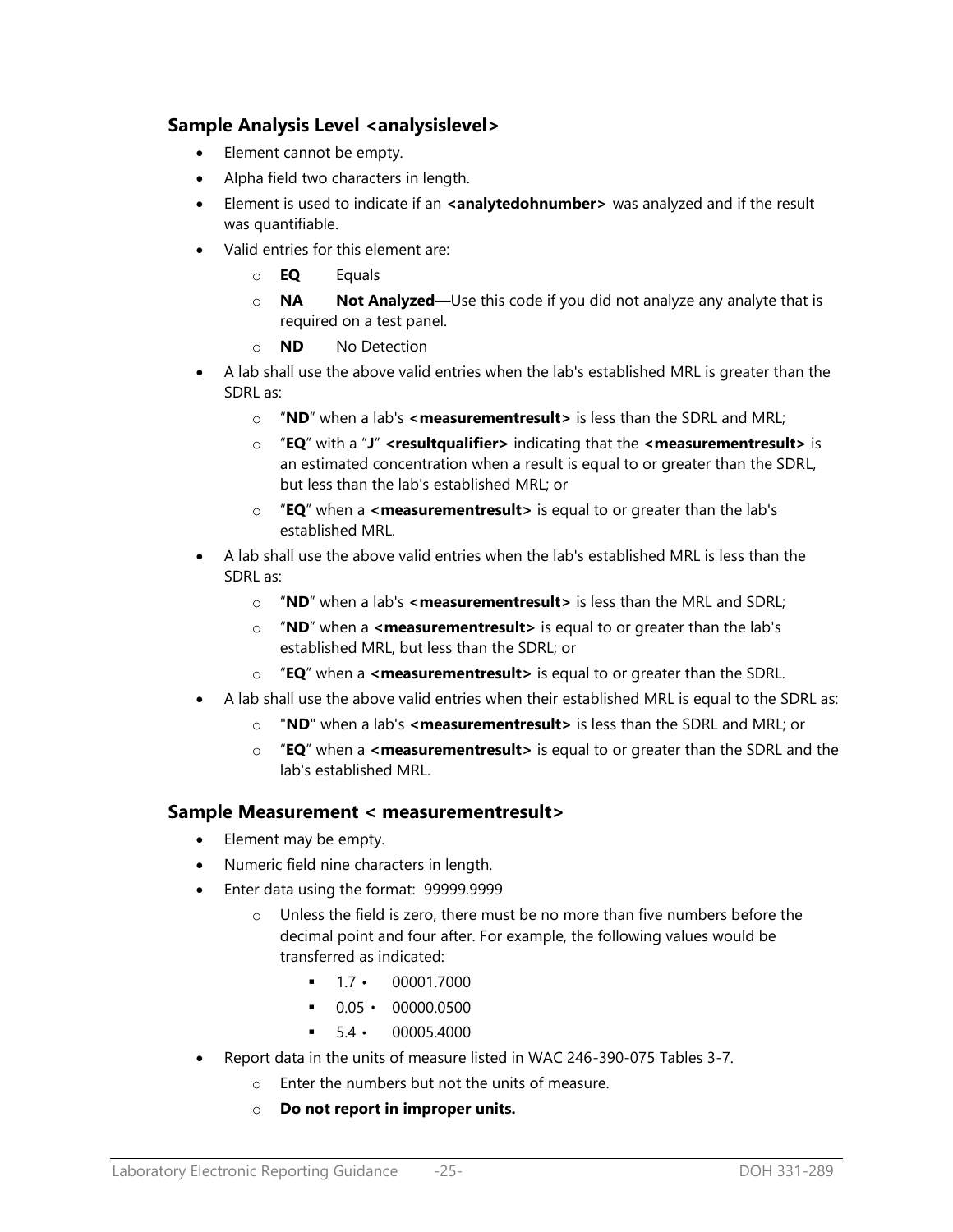o Maximum values are checked at data transfer. However, exceeding the maximum is not sufficient to prevent transfer of the sample records.

## **Result Qualifier <resultqualifier>**

- Element cannot be empty.
- Alpha field four characters in length.
- Valid entries for this element are:
	- o **B** Also Detected in Blank
	- o **J** Estimated Concentration
	- o **N** None
	- o **NDDS** Not Detected in Duplicate Sample

# **Reporting Examples for PFAS chemicals in WAC 246-390-075(17) (a) - (d):**

## **Key Definitions**

Method reporting limit **(MRL)** means the lowest concentration of a standard used for calibration.

State detection reporting limit **(SDRL)** means the minimum reportable detection of an analyte as established in Tables 3 through 7 of WAC 246-390.

**ng/L** means nanograms per liter (1ng/L = 1ppt – parts per trillion)

**(a)** A lab shall analyze PFAS samples using EPA method 537.1, or EPA method 533, or with written approval, other department-approved methods.

**(b)** A lab shall report PFAS contaminant results when the lab's established MRL is greater than the SDRL as follows:

**(i) Nondetect or ND** when a lab's result is less than the SDRL and MRL; **Result = ND**



**(ii)** An estimated concentration, notated with a "J" data qualifier when a result is equal to or greater than the SDRL, but less than the lab's established MRL; or



**(iii)** A number when a result is equal to or greater than the lab's established MRL. **Result = 3.5 ng/L**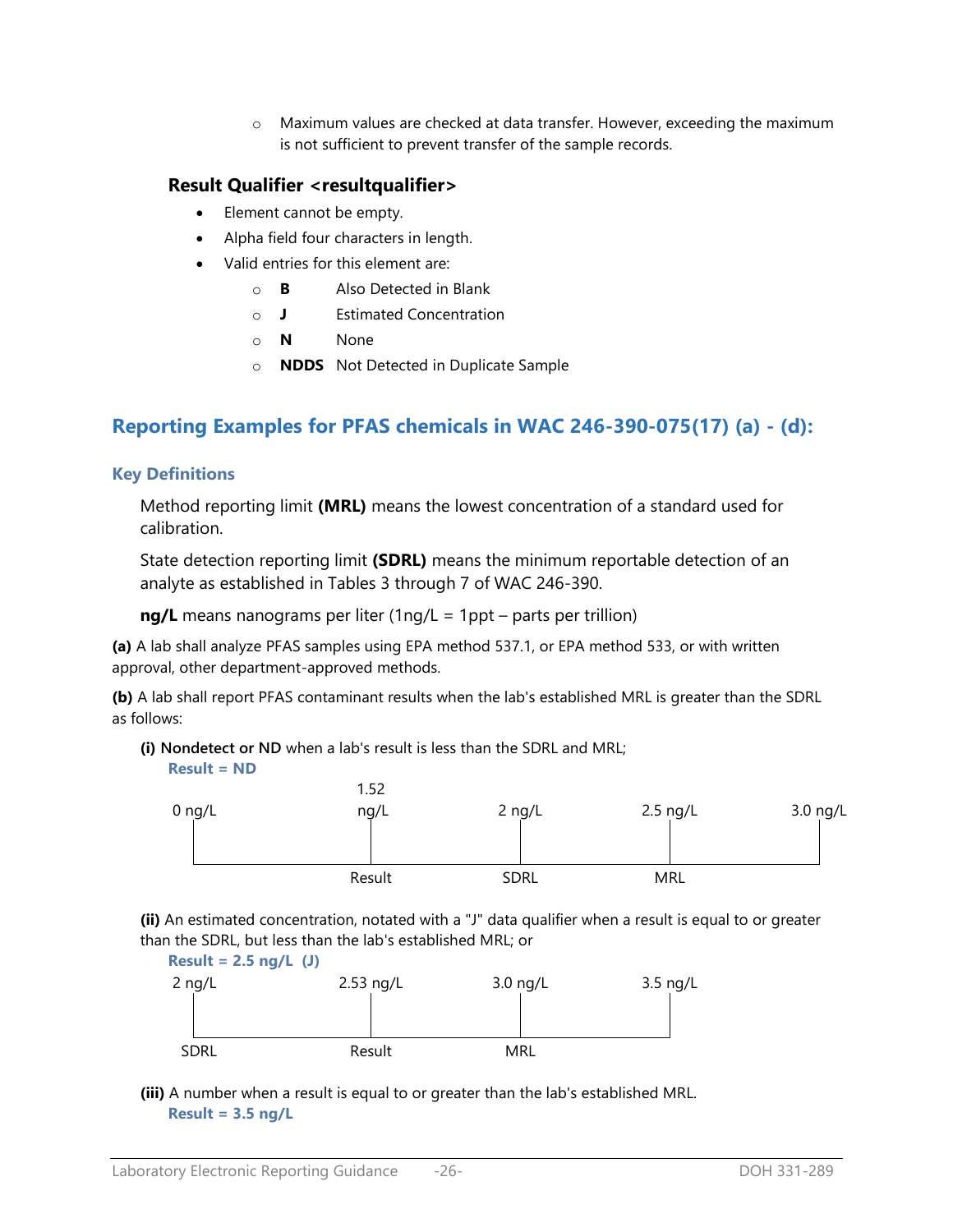

**(c)** A lab shall report PFAS contaminant results when the lab's established MRL is less than the SDRL as follows:

**(i) Nondetect or ND** when a lab's result is less than the lab's established MRL;



#### **(ii) Nondetect or ND** when a lab's result is less than the established SDRL; or



**(iii)** A number when a result is equal to or greater than the SDRL.



**(d)** A lab shall report PFAS contaminant results when the lab's established MRL is equal to the SDRL as follows:

**(i) Nondetect or ND** when a lab's result is less than the SDRL and MRL; or



**(ii)** A number when a result is equal to or greater than the SDRL and the lab's established MRL. **Result = 2.5 ng/L** 

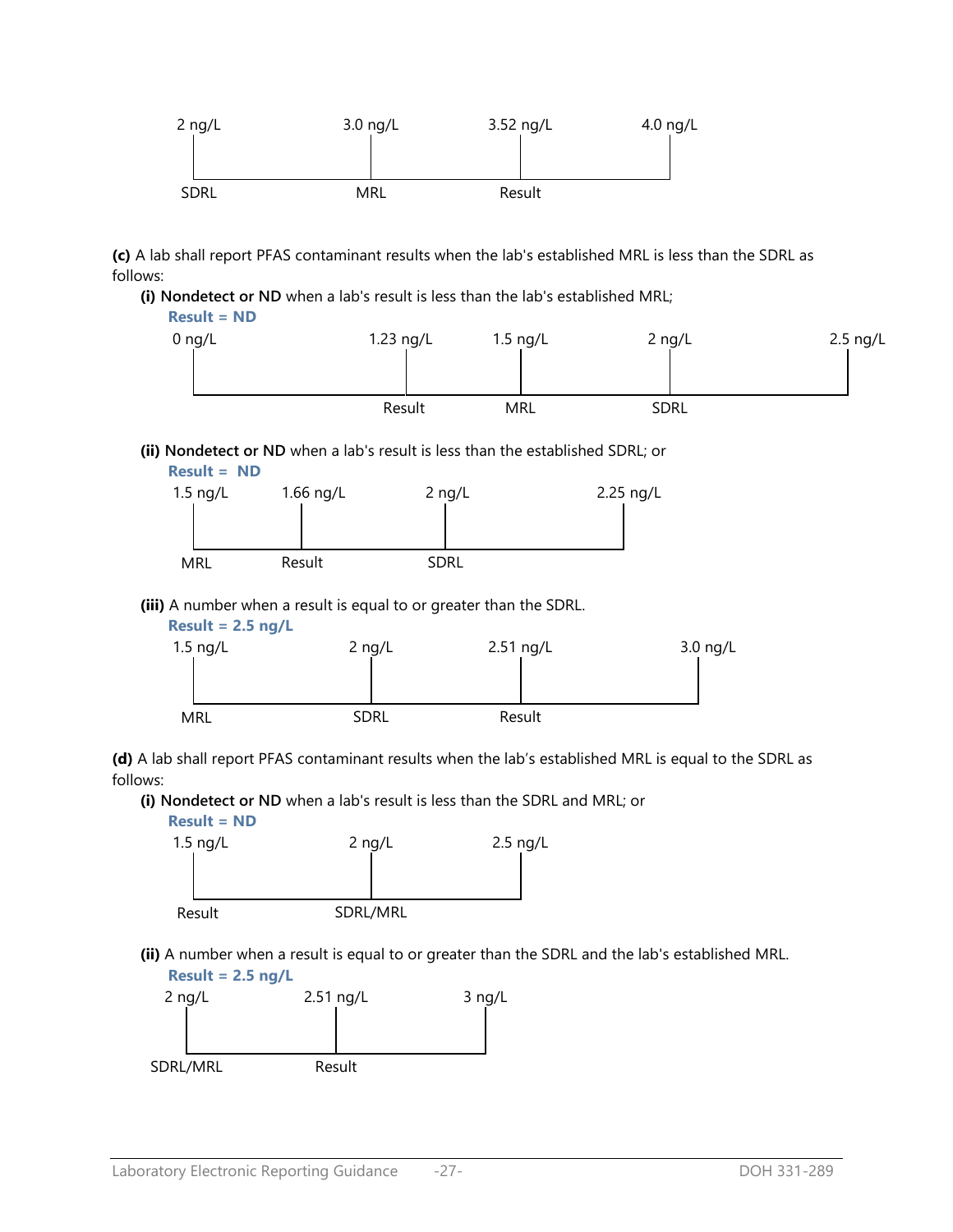## **Coliforms**

Listed in the embedded document below are the electronic file transfer structures for every inorganic chemical regulated by the department.



For all analyses with a standardized parameter grouping, the combination of the following fields uniquely defines one sample.

## **Routine Coli AP Sample**

## **Header Information**

### **Lab Number <labnumber>**

- Element cannot be empty.
- Numeric field three characters in length.
- Must be a valid lab code.
- The department permanently assigns lab codes to uniquely identifying a certified watertesting lab. All samples analyzed by a lab will carry the same code. If an invalid Lab Number is used, the sample file will fail to transfer properly.

### **Sample Number <samnumber>**

- Element cannot be empty.
- Numeric field five characters in length.
- The lab assigns this number.
- The lab can submit sample numbers greater than five characters however; the department will only load the last five (right most) characters**.**

### **Sample Collect Date <collectdate>**

- Element cannot be empty.
- Alphanumeric field ten characters in length.
- This must be an actual date and formatted YYYY-MM-DD. This date must be less than or equal to today's date.

### **Composition <composition>**

- Element cannot be empty.
- Alphanumeric field three characters in length.
- Element represents the composition of the sample collected by the public water system. Valid composition codes are below:
	- o **D00** Distribution

## **Test Panel <testpanel>**

- Element cannot be empty.
- Alphanumeric field ten characters in length.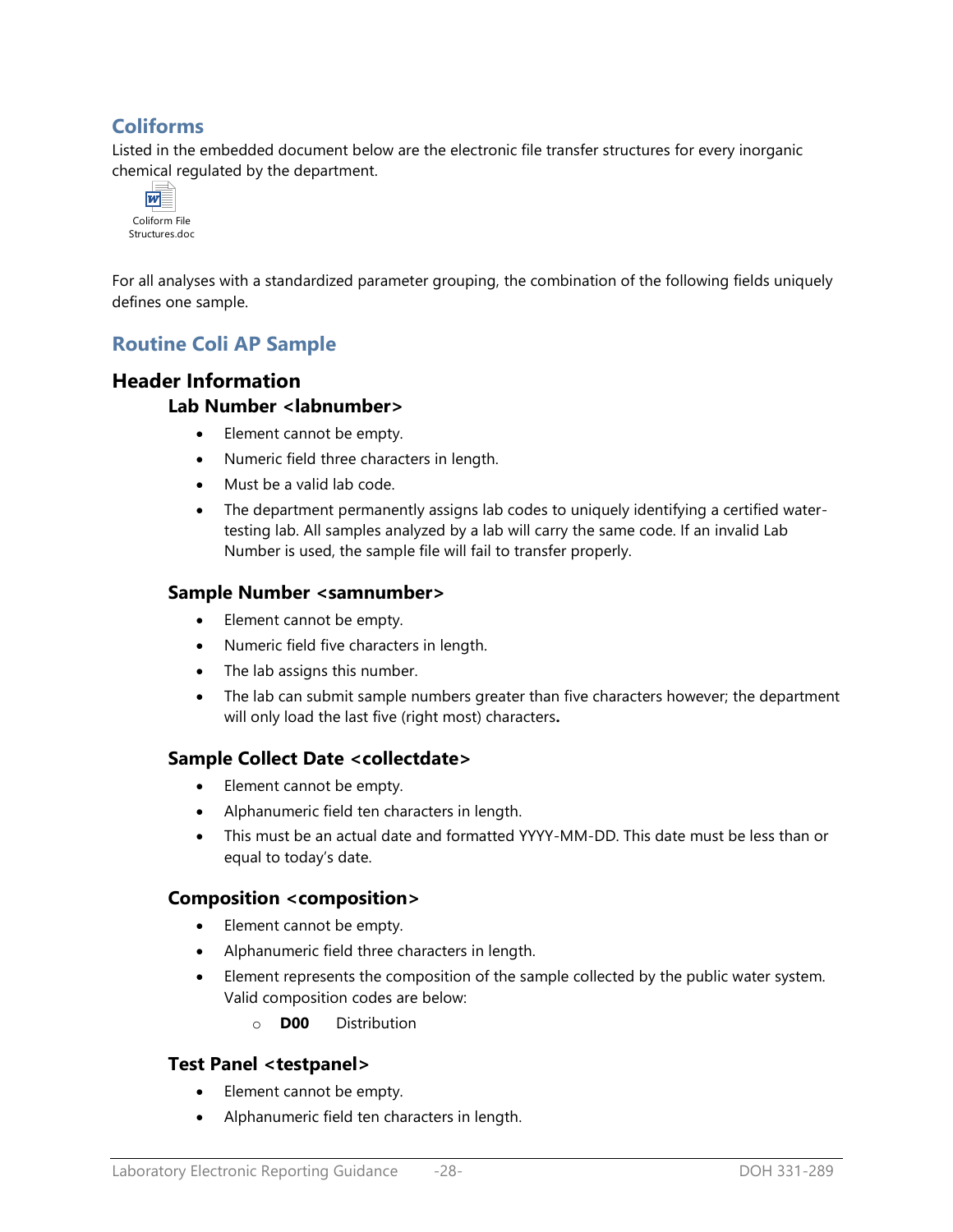- The valid Test Panel Codes are listed below:
	- o **COLI\_AP** Absence/Presence

### **Water System ID Number <watersystemid>**

- Element cannot be blank.
- Alphanumeric field six characters in length.
- The department permanently assigns a unique water system identification code to all Washington State public water systems. All samples analyzed for a public water system will carry the same code. If an invalid Water System ID Number is used, the sample file will fail to transfer properly.

## **Analyte Group Code <analytegroup>**

- Element cannot be empty.
- Alphanumeric field ten characters in length.
- Each Analyte Group refers to a different collection of analyses.
- It must contain one of the following values:
	- o **MICRO** Microbiological

### **Sample Type Code <type>**

- Element cannot be empty.
- Alpha field four characters long.
- It must contain one of the following values:
	- o **PT/F** Post treatment/Finished Water Sample

### Sample Purpose Code <purpose>

- Element cannot be empty.
- Alpha field seven characters long.
- It must contain one of the following values:
	- o **RC** Routine Compliance
	- o **I** Investigative (not used for compliance)
	- o **O** Other purpose (not used for compliance)

### **Collection Mode <collectionmode>**

- Element cannot be empty.
- Alpha field one character long.
- It must contain one of the following values:
	- o **F** Flowing

## **Sample Lab Received Date <receiveddate>**

- Element cannot be empty.
- Alphanumeric field ten characters in length.
- The date the sample was logged in at the lab.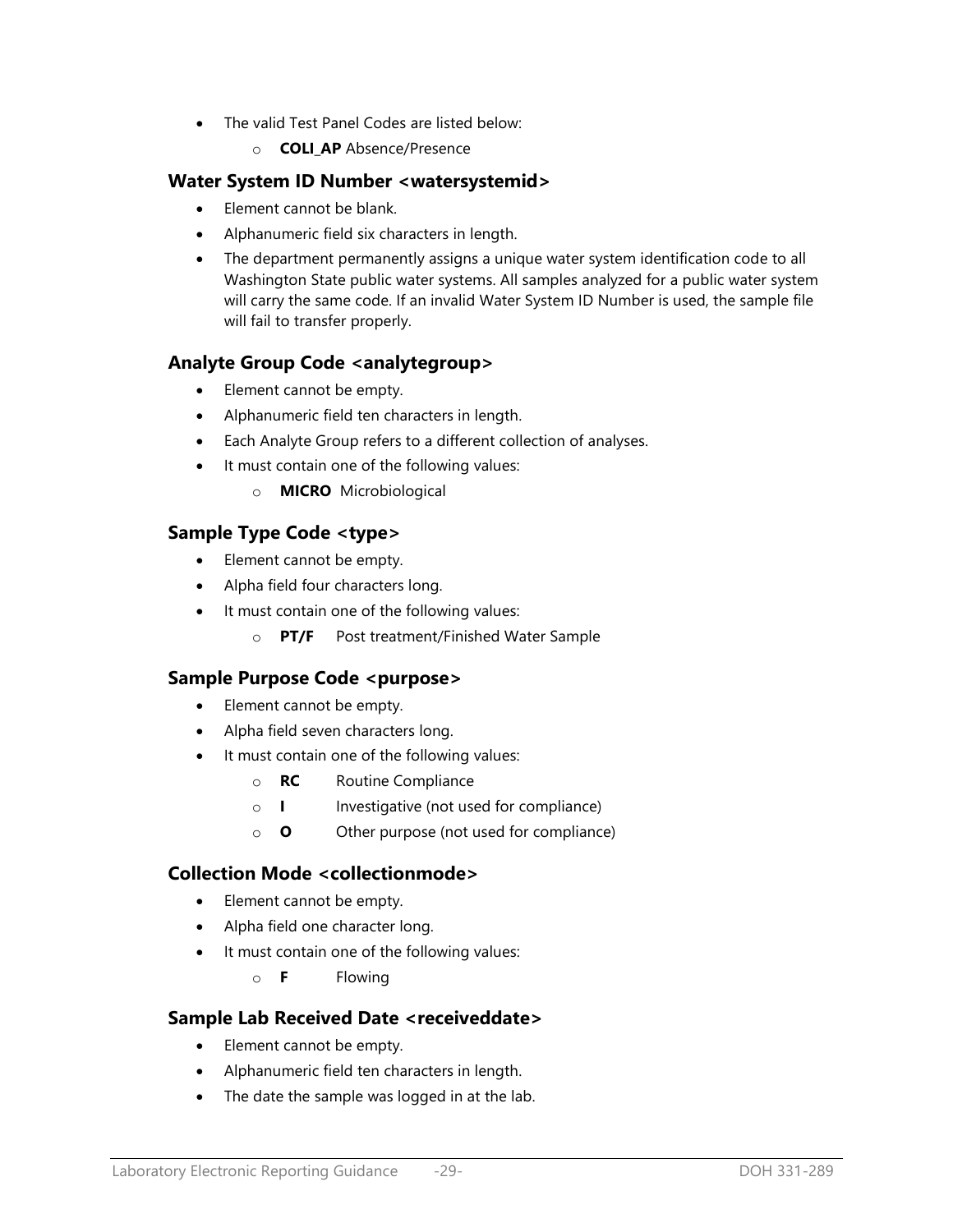This must be an actual date and formatted YYYY-MM-DD. This date must be less than or equal to today's date.

## **Sample Lab Report Date <reportdate>**

- Element cannot be empty.
- Alphanumeric field ten characters in length.
- The date the sample was reported to us.
- This must be an actual date and formatted YYYY-MM-DD. This date must be less than or equal to today's date.

### **Sample Location Descriptor <locationdescriptor>**

- Element can be empty.
- Text describing the location of sample collection.
- Alphanumeric field 255 characters long
- No restriction on content.

## **Source Information**

### **Source Number <sourcenumber>**

• There is not a source number associated with this type of sample.

## **Result Information**

## **Analyte DOH Number <analytedohnumber>**

- Element cannot be empty.
- Numeric field four characters in length.
- The number assigned by the department that uniquely identifies each analyte. (See WAC 246-390-075 Tables 3-7)

### **Sample Suitability Code <suitability>**

- Element cannot be empty.
- Alpha field three characters long.
- If the sample is suitable, enter Y.
- If the sample is not suitable, enter one of the following codes:
	- o **A** Sample too old
	- o **M** Wrong or damaged container
	- o **X** Unknown

### **Sample Analysis Level <analysislevel>**

- Element cannot be empty.
- Alpha field two characters in length.
- Element is used to indicate if an **<analytedohnumber>** was analyzed and if the result was quantifiable.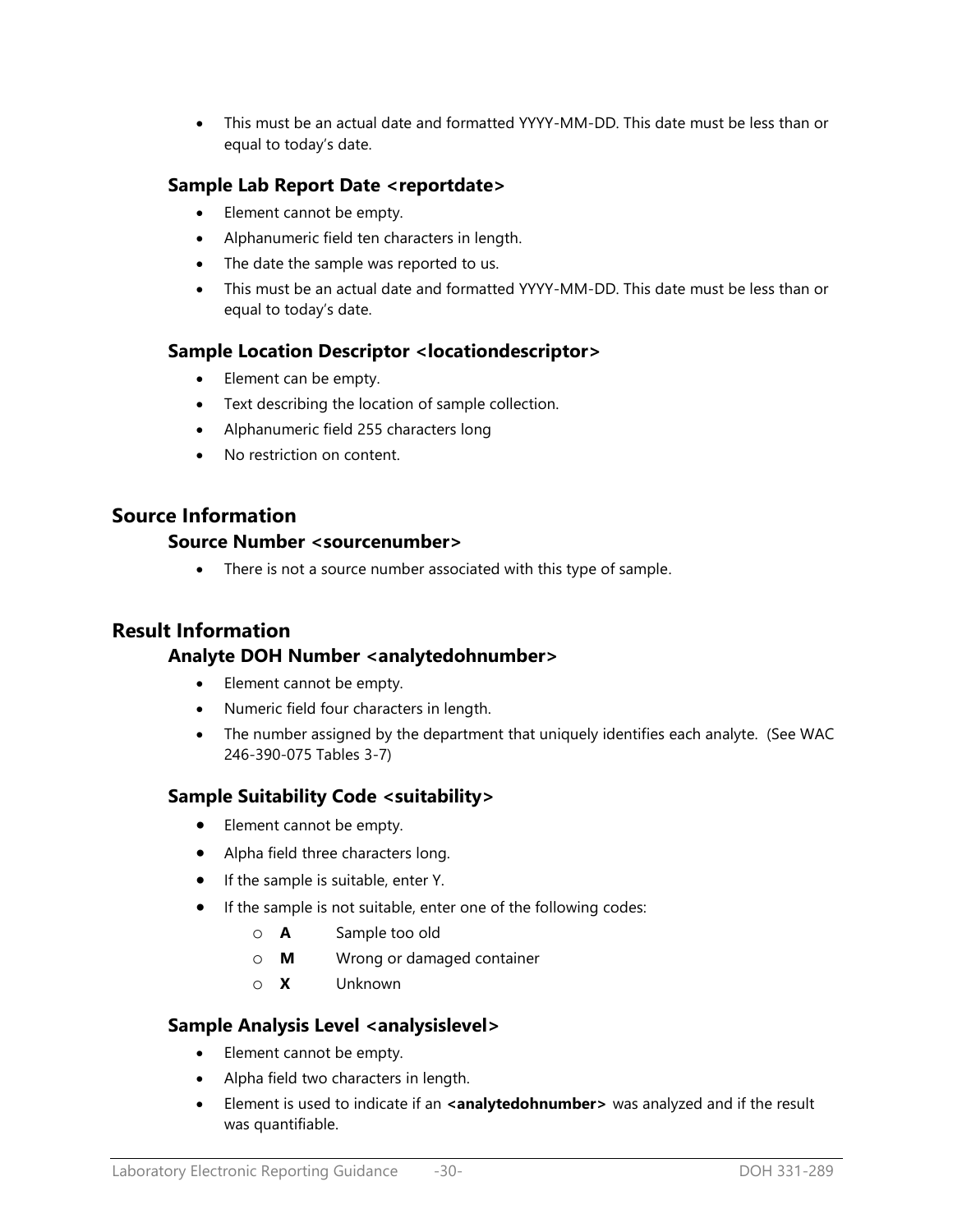- Valid entries for this element are:
	- o **EQ** Equals- Use this code when an analyte is analyzed.
	- o **NA** Not Analyzed- Use this code when an analyte is not analyzed.

## **Coliform Detection Flag <colidetectionflag>**

- Element cannot be empty if **<analysislevel>** is "EQ".
- Alpha field one character in length.
- Valid entries for this element are:
	- o **A** Absent indicating that no coliforms are detected.
	- o **P** Presence indicating that coliforms are detected.

## **Repeat Coli AP Sample**

## **Header Information**

### **Lab Number <labnumber>**

- Element cannot be empty.
- Numeric field three characters in length.
- Must be a valid laboratory code.
- The department permanently assigns lab codes to uniquely identifying a certified watertesting lab. All samples analyzed by a lab will carry the same code. If an invalid Lab Number is used, the sample file will fail to transfer properly.

### **Sample Number <samnumber>**

- Element cannot be empty.
- Numeric field five characters in length.
- The lab assigns this number.
- The lab can submit sample numbers greater than five characters however; the department will only load the last five (right most) characters**.**

## **Sample Collect Date <collectdate>**

- Element cannot be empty.
- Alphanumeric field ten characters in length.
- This must be an actual date and formatted YYYY-MM-DD. This date must be less than or equal to today's date.

### **Composition <composition>**

- Element cannot be empty.
- Alphanumeric field three characters in length.
- Element represents the composition of the sample collected by the public water system. Valid composition codes are below:
	- o **D00** Distribution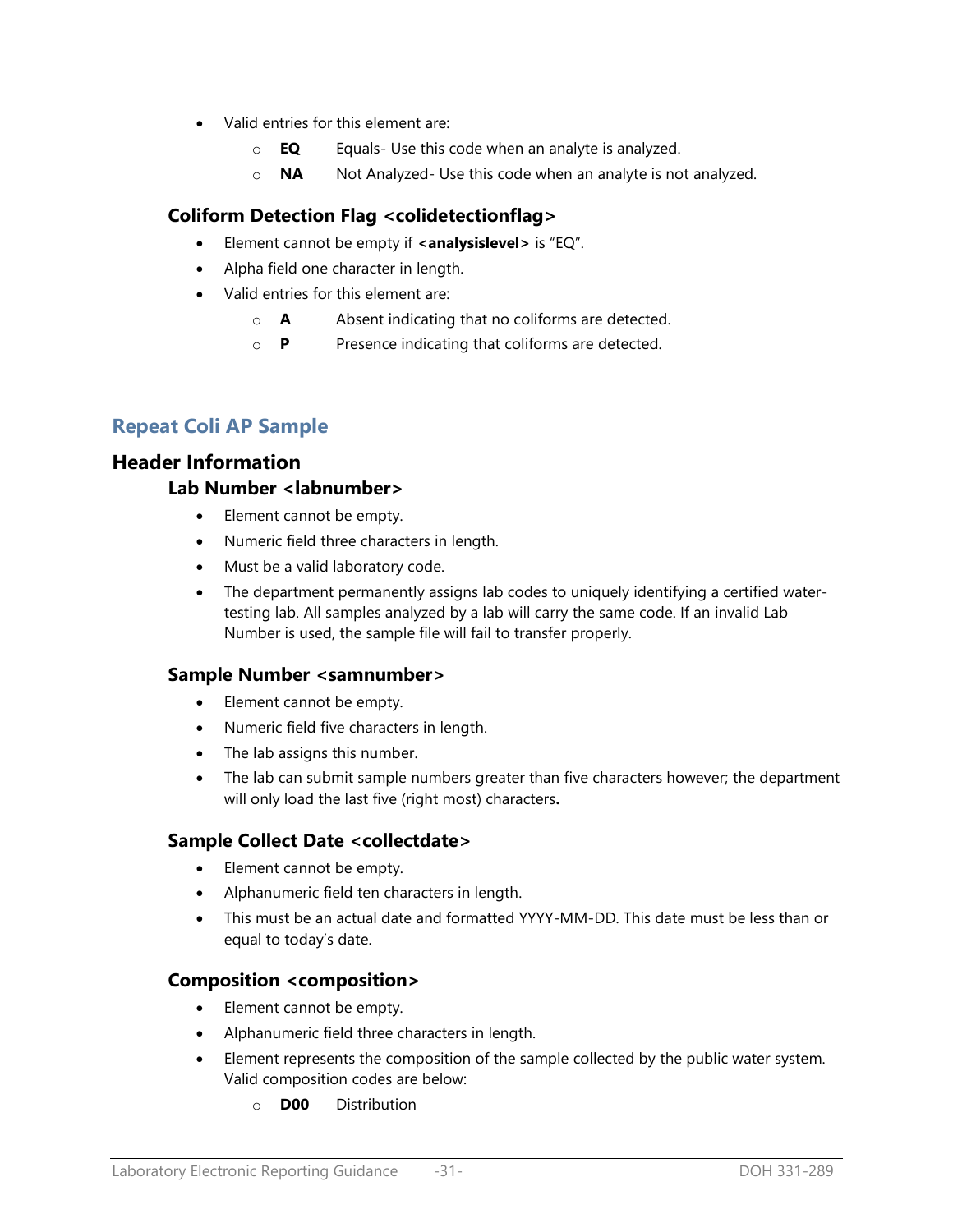## **Test Panel <testpanel>**

- Element cannot be empty.
- Alphanumeric field ten characters in length.
- The valid Test Panel Codes are listed below:
	- o **COLI\_AP** Absence/Presence

### **Water System ID Number <watersystemid>**

- Element cannot be blank.
- Alphanumeric field six characters in length.
- The department permanently assigns a unique water system identification code to all Washington State public water systems. All samples analyzed for a public water system will carry the same code. If an invalid Water System ID Number is used, the sample file will fail to transfer properly.

## **Analyte Group Code <analytegroup>**

- Element cannot be empty.
- Alphanumeric field ten characters in length.
- Each Analyte Group refers to a different collection of analyses.
- It must contain one of the following values:
	- o **MICRO** Microbiological

## **Sample Type Code <type>**

- Element cannot be empty.
- Alpha field four characters long.
- It must contain one of the following values:
	- o **PT/F** Post treatment/Finished Water Sample

### Sample Purpose Code <purpose>

- Element cannot be empty.
- Alpha field seven characters long.
- It must contain one of the following values:
	- o **R** Repeat Coliform

## **Collection Mode <collectionmode>**

- Element cannot be empty.
- Alpha field one character long.
- It must contain one of the following values:
	- o **F** Flowing

## **Sample Lab Received Date <receiveddate>**

- Element cannot be empty.
- Alphanumeric field ten characters in length.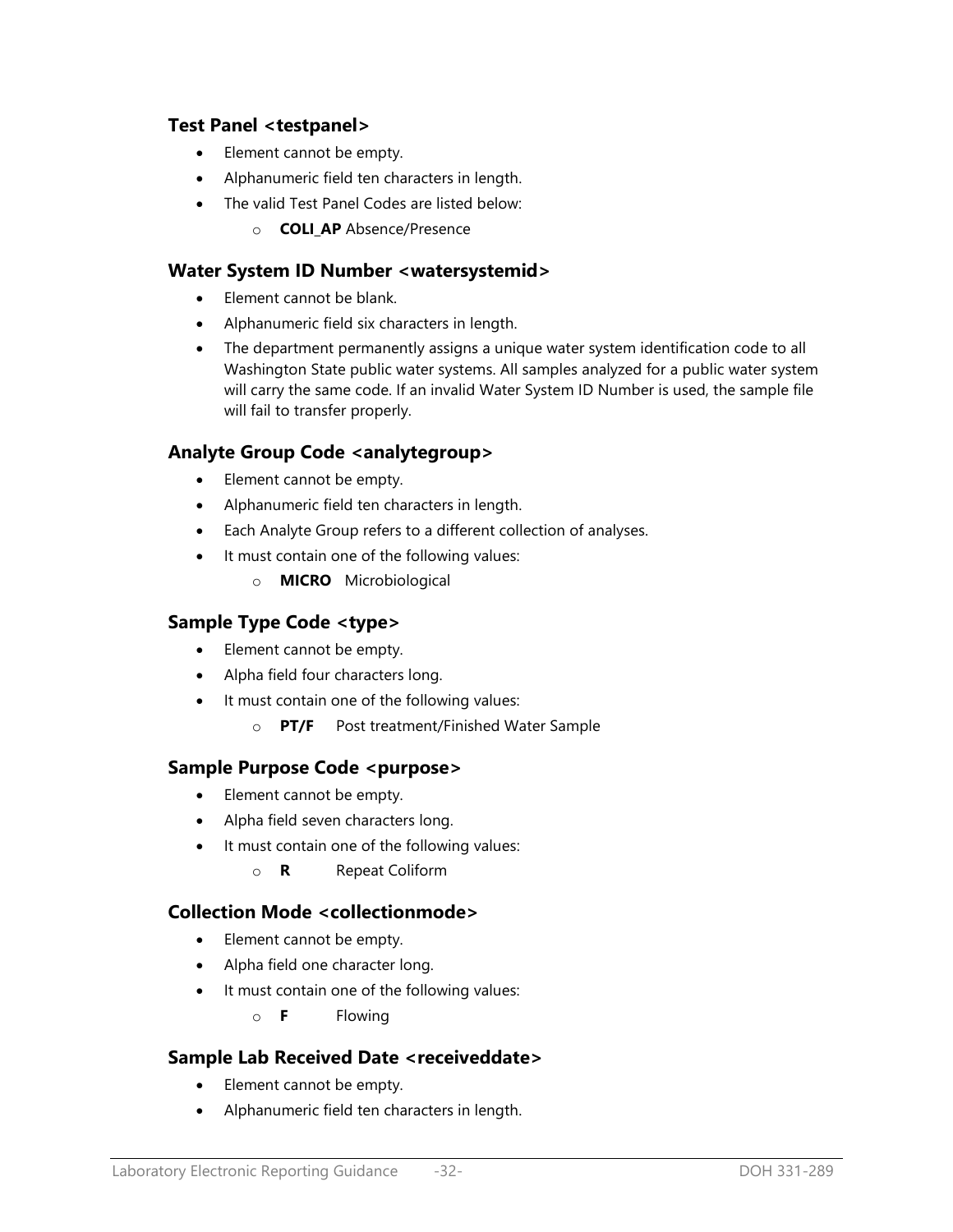- The date the sample was logged in at the laboratory.
- This must be an actual date and be formatted YYYY-MM-DD. This date must be less than or equal to today's date.

## **Sample Lab Report Date <reportdate>**

- Element cannot be empty.
- Alphanumeric field ten characters in length.
- The date the sample was reported to us.
- This must be an actual date and formatted YYYY-MM-DD. This date must be less than or equal to today's date.

## **Sample Location Descriptor <locationdescriptor>**

- Element can be empty.
- Text describing the location of sample collection.
- Alphanumeric field 255 characters long
- No restriction on content.

## **Repeat Lab Number <repeatlabnumber>**

- Element cannot be empty.
- Numeric field three characters in length.
- The lab that analyzed the unsatisfactory coliform sample that triggered this repeat sample.
- Must be a valid laboratory code.
- The department permanently assigns lab codes to uniquely identifying a certified watertesting laboratory. All samples analyzed by a lab will carry the same code. If an invalid Lab Number is used, the sample file will fail to transfer properly.

## **Repeat Sample Number <repeatsamplenumber>**

- Element cannot be empty.
- Numeric field five characters in length.
- The sample number of the unsatisfactory coliform sample that triggered this repeat sample.
- The lab can submit sample numbers greater than five characters however; the department will only load the last five (right most) characters**.**

## **Repeat Collection Date <repeatcollectdate>**

- Element cannot be empty.
- Alphanumeric field ten characters in length.
- The original date of the unsatisfactory coliform sample that triggered this repeat sample.
- This must be an actual date and formatted YYYY-MM-DD. This date must be less than or equal to today's date.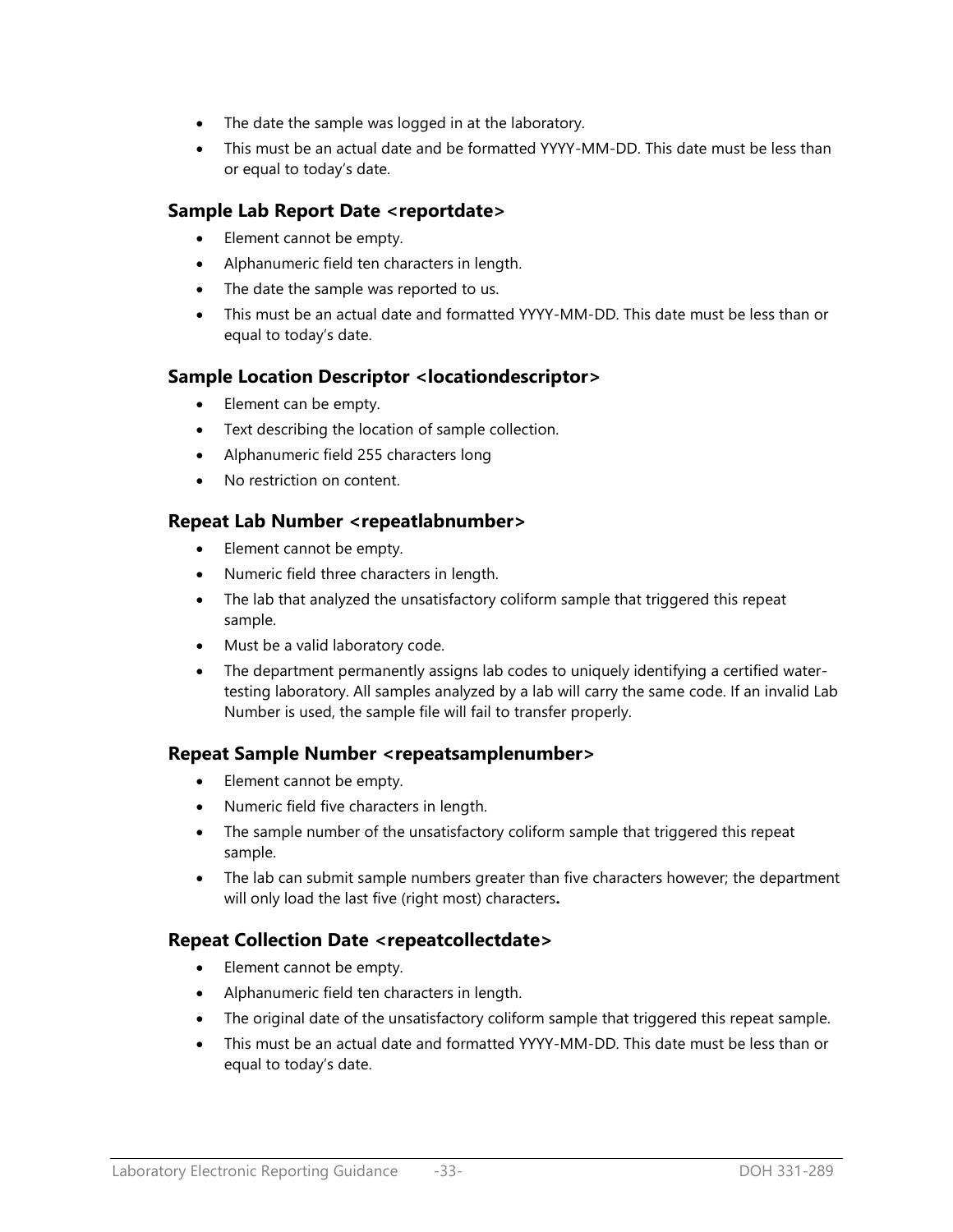## **Source Information**

### **Source Number <sourcenumber>**

• There is not a source number associated with this type of sample

## **Result Information**

## **Analyte DOH Number <analytedohnumber>**

- Element cannot be empty.
- Numeric field four characters in length.
- The number assigned by the department that uniquely identifies each analyte. (See WAC 246-390-075 Tables 3-7)

## **Sample Suitability Code <suitability>**

- Element cannot be empty.
- Alpha field three characters long.
- If the sample is suitable, enter Y.
- If the sample is not suitable, enter one of the following codes:
	- o **A** Sample too old
	- o **M** Wrong or damaged container
	- o **X** Unknown

## **Sample Analysis Level <analysislevel>**

- Element cannot be empty.
- Alpha field two characters in length.
- Element is used to indicate if an **<analytedohnumber>** was analyzed and if the result was quantifiable.
- Valid entries for this element are:
	- o **EQ** Equals- Use this code when an analyte is analyzed.
	- o **NA** Not Analyzed" Use this code when an analyte is not analyzed.

## **Coliform Detection Flag <colidetectionflag>**

- Element cannot be empty if **<analysislevel>** is "EQ".
- Alpha field one character in length.
- Valid entries for this element are:
	- o **A** Absent indicating that no coliforms are detected.
	- o **P** Presence indicating that coliforms are detected.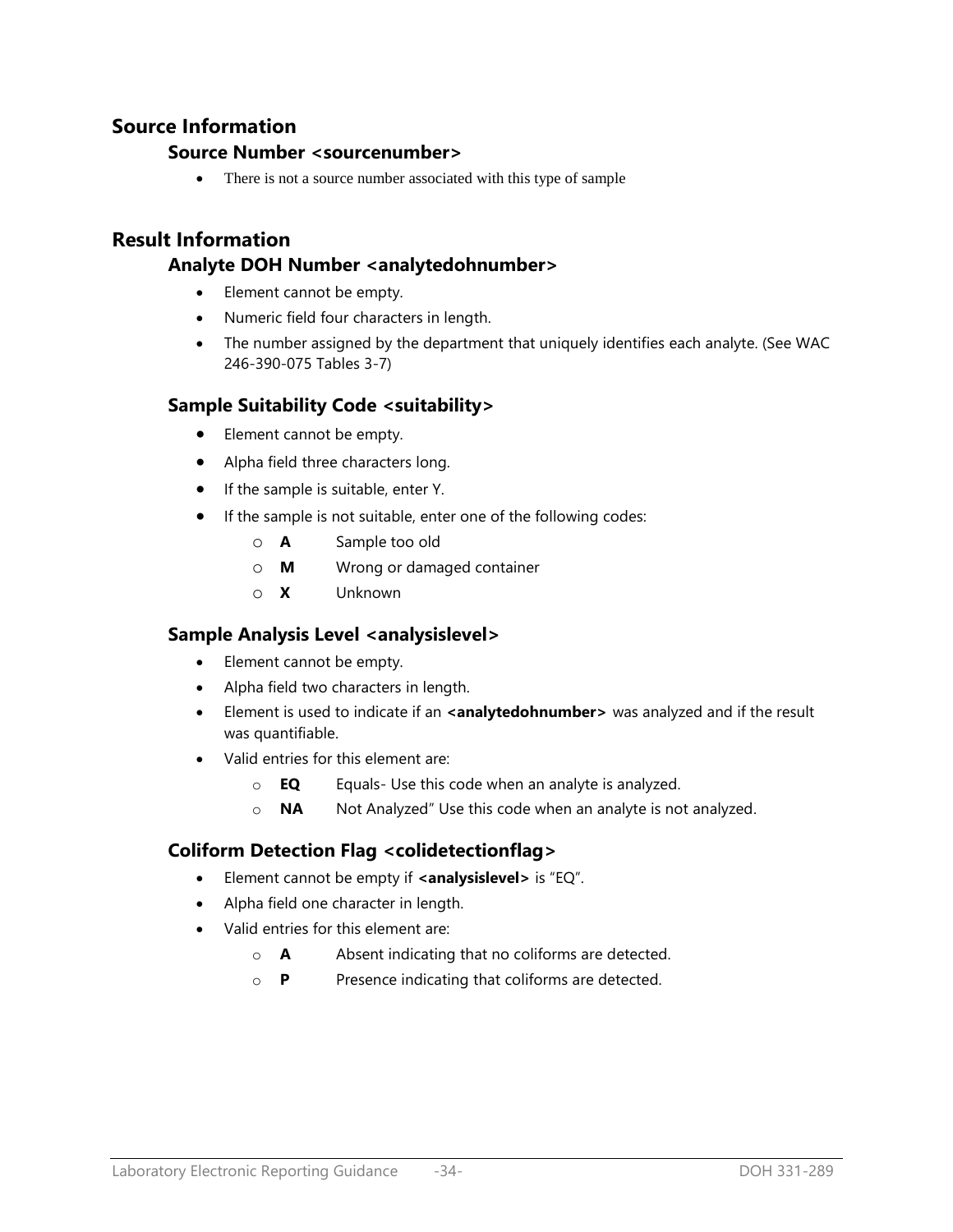## **GWR Source Triggered Coli AP Sample**

## **Header Information**

## **Lab Number <labnumber>**

- Element cannot be empty.
- Numeric field three characters in length.
- Must be a valid lab code.
- The department permanently assigns lab codes to uniquely identifying a certified watertesting lab. All samples analyzed by a lab will carry the same code. If an invalid Lab Number is used, the sample file will fail to transfer properly.

## **Sample Number <samnumber>**

- Element cannot be empty.
- Numeric field five characters in length.
- The lab assigns this number.
- The lab can submit sample numbers greater than five characters however; the department will only load the last five (right most) characters**.**

## **Sample Collect Date <collectdate>**

- Element cannot be empty.
- Alphanumeric field ten characters in length.
- This must be an actual date and formatted YYYY-MM-DD. This date must be less than or equal to today's date.

## **Composition <composition>**

- Element cannot be empty.
- Alphanumeric field three characters in length.
- Element represents the composition of the sample collected by the public water system. Valid composition codes are below:
	- o **S** Single

## **Test Panel <testpanel>**

- Element cannot be empty.
- Alphanumeric field ten characters in length.
- The valid Test Panel Codes are listed below:
	- o **COLI\_AP** Absence/Presence

## **Water System ID Number <watersystemid>**

- Element cannot be blank.
- Alphanumeric field six characters in length.
- The department permanently assigns a unique water system identification code to all Washington State public water systems. All samples analyzed for this water system will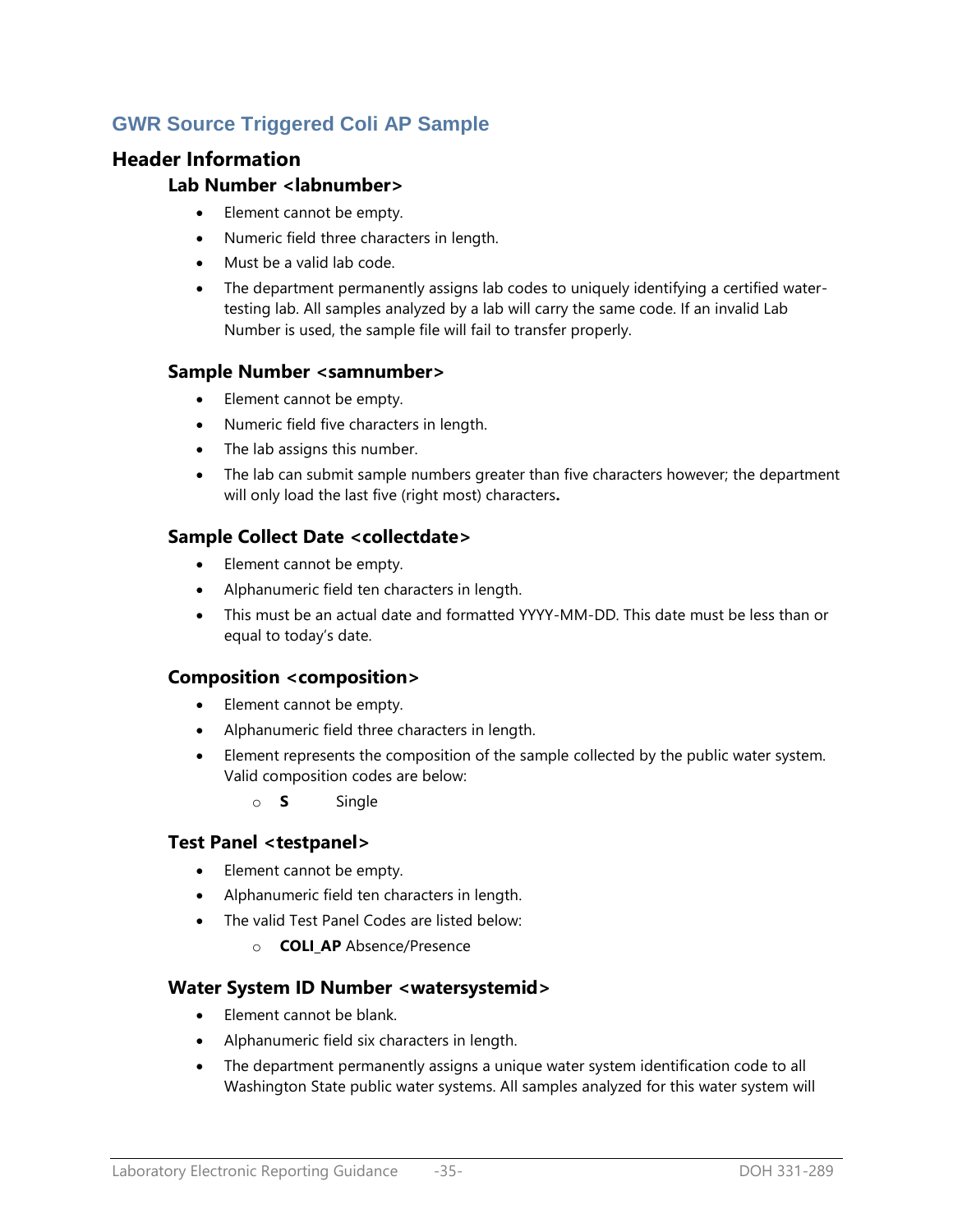carry the same code. If an invalid Water System ID Number is used, the sample file will fail to transfer properly.

## **Analyte Group Code <analytegroup>**

- Element cannot be empty.
- Alphanumeric field ten characters in length.
- Each Analyte Group refers to a different collection of analyses.
- It must contain one of the following values:
	- o **MICRO** Microbiological

### **Sample Type Code <type>**

- Element cannot be empty.
- Alpha field four characters long.
- It must contain one of the following values:
	- o **PT/R** Pretreatment /Raw Water Sample

## **Sample Purpose Code <purpose>**

- Element cannot be empty.
- Alpha field seven characters long.
- It must contain one of the following values:
	- o **GWR** Ground Water Rule

### **Collection Mode <collectionmode>**

- Element cannot be empty.
- Alpha field one character long.
- It must contain one of the following values:
	- o **F** Flowing

### **Sample Lab Received Date <receiveddate>**

- Element cannot be empty.
- Alphanumeric field ten characters in length.
- The date the sample was logged in at the lab.
- This must be an actual date and formatted YYYY-MM-DD. This date must be less than or equal to today's date.

## **Sample Lab Report Date <reportdate>**

- Element cannot be empty.
- Alphanumeric field ten characters in length.
- The date the sample was reported to us.
- This must be an actual date and formatted YYYY-MM-DD. This date must be less than or equal to today's date.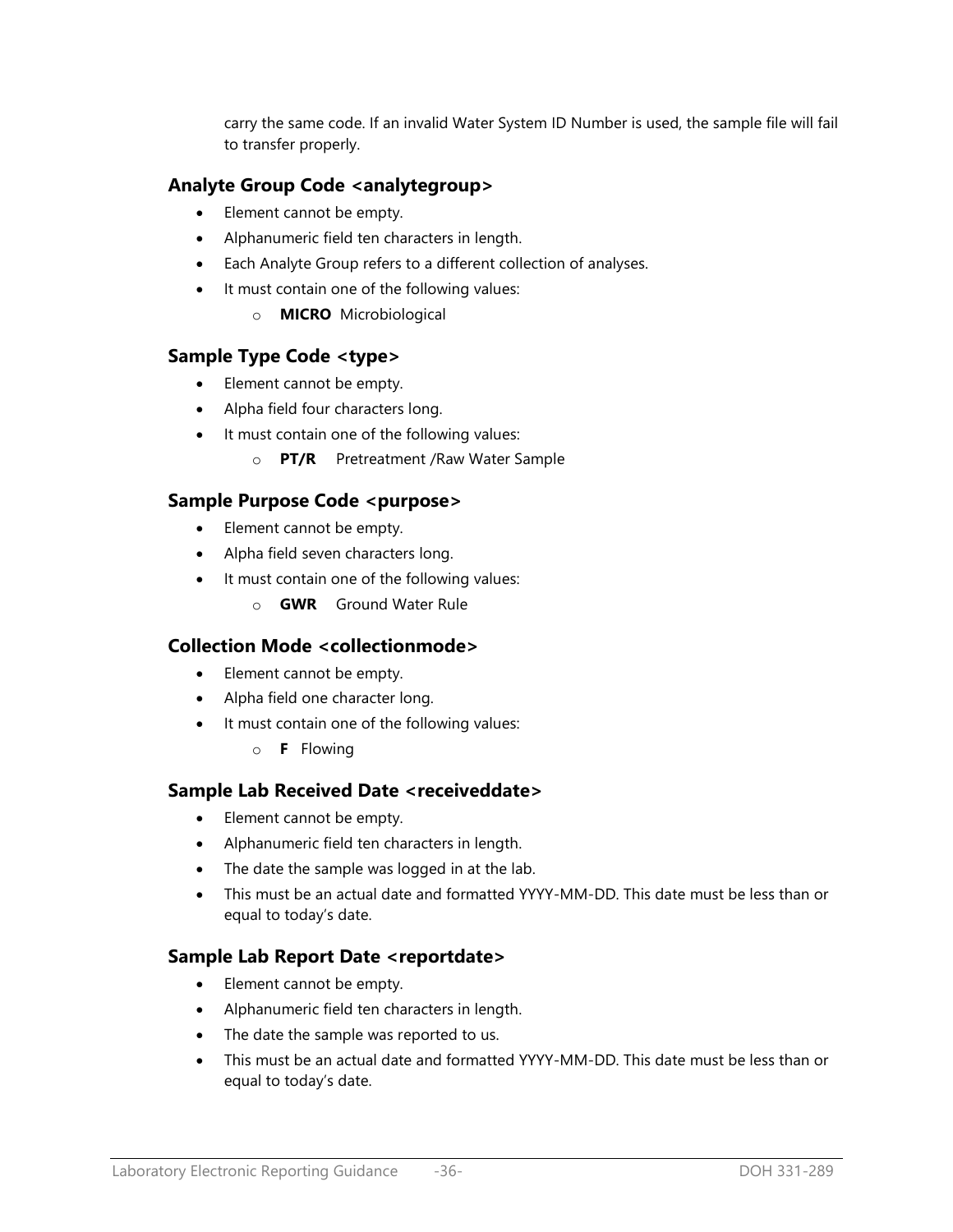## **Sample Location Descriptor <locationdescriptor>**

- Element can be empty.
- Text describing the location of sample collection.
- Alphanumeric field 255 characters long
- No restriction on content.

## **Source Information**

### **Source Number <sourcenumber>**

- Element cannot be empty.
- Numeric field two characters in length.
- Element represents a unique source on the public water system.

## **Result Information**

## **Analyte DOH Number <analytedohnumber>**

- Element cannot be empty.
- Numeric field four characters in length.
- The number assigned by the department that uniquely identifies each analyte. (See WAC 246-390-075 Tables 3-7)

### **Sample Suitability Code <suitability>**

- Element cannot be empty.
- Alpha field three characters long.
- If the sample is suitable, enter Y.
- If the sample is not suitable, enter one of the following codes:
	- o **A** Sample too old
	- o **M** Wrong or damaged container
	- o **X** Unknown

### **Sample Analysis Level <analysislevel>**

- Element cannot be empty.
- Alpha field two characters in length.
- Element is used to indicate if an **<analytedohnumber>** was analyzed and if the result was quantifiable.
- Valid entries for this element are:
	- o **EQ** Equals- Use this code when an analyte is analyzed.
	- o **NA** Not Analyzed- Use this code when an analyte is not analyzed.

## **Coliform Detection Flag <colidetectionflag>**

- Element cannot be empty if **<analysislevel>** is "EQ".
- Alpha field one character in length.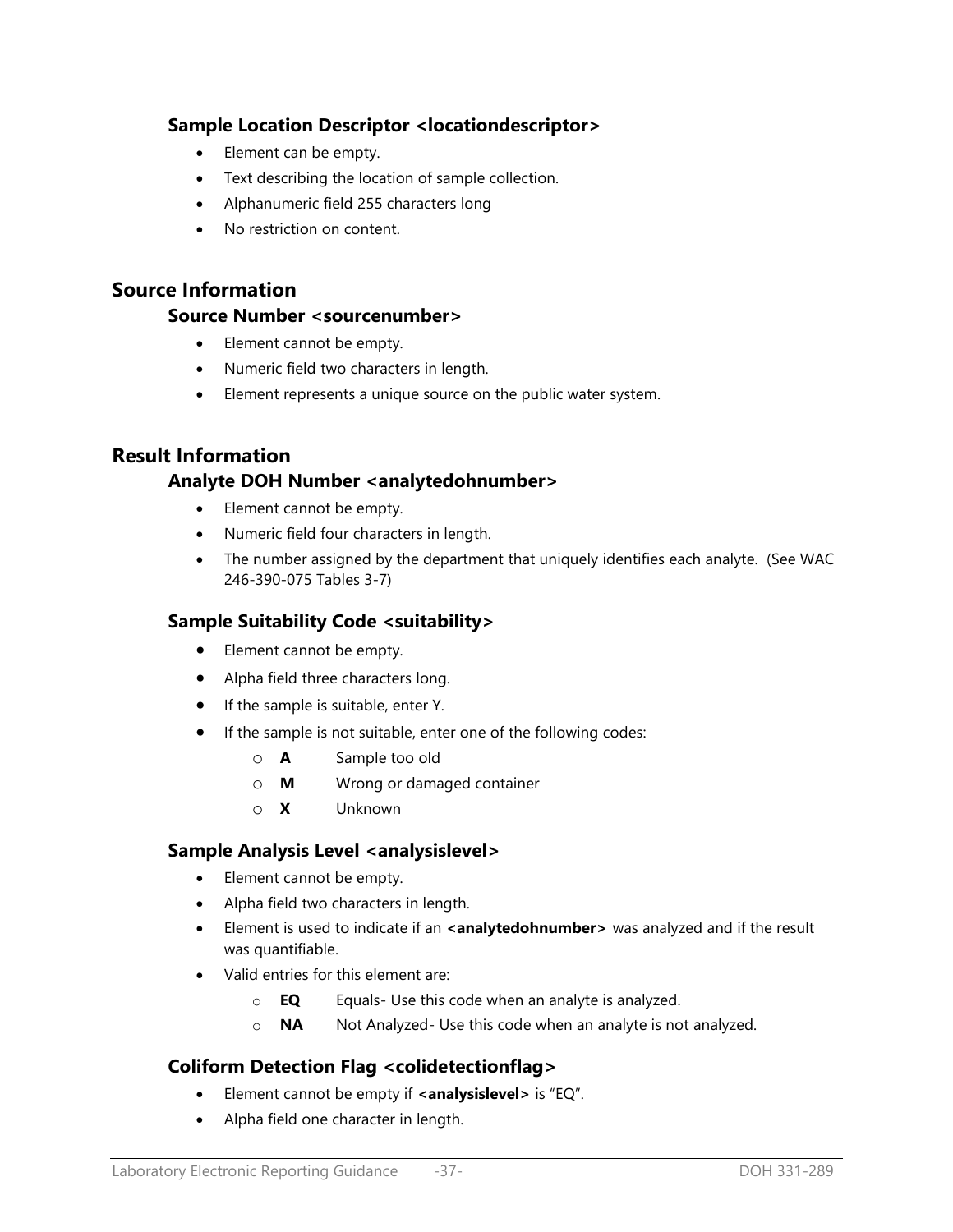- Valid entries for this element are:
	- o **A** Absent indicating that no coliforms were detected.
	- o **P** Presence indicated that coliforms were detected.

## **GWR Source Assessment Coli AP Sample**

### **Header Information**

### **Lab Number <labnumber>**

- Element cannot be empty.
- Numeric field three characters in length.
- Must be a valid lab code.
- The department permanently assigns lab codes to uniquely identifying a certified watertesting lab. All samples analyzed by a lab will carry the same code. If an invalid Lab Number is used, the sample file will fail to transfer properly.

### **Sample Number <samnumber>**

- Element cannot be empty.
- Numeric field five characters in length.
- The lab assigns this number.
- The lab can submit sample numbers greater than five characters; however, the department will only load the last five (right most) characters**.**

## **Sample Collect Date <collectdate>**

- Element cannot be empty.
- Alphanumeric field ten characters in length.
- This must be an actual date and be formatted YYYY-MM-DD. This date must be less than or equal to today's date.

### **Composition <composition>**

- Element cannot be empty.
- Alphanumeric field three characters in length.
- Element represents the composition of the sample collected by the public water system. Valid composition codes are below:
	- o **S** Single

### **Test Panel <testpanel>**

- Element cannot be empty.
- Alphanumeric field ten characters in length.
- The valid Test Panel Codes are listed below:
	- o **COLI\_AP** Absence/Presence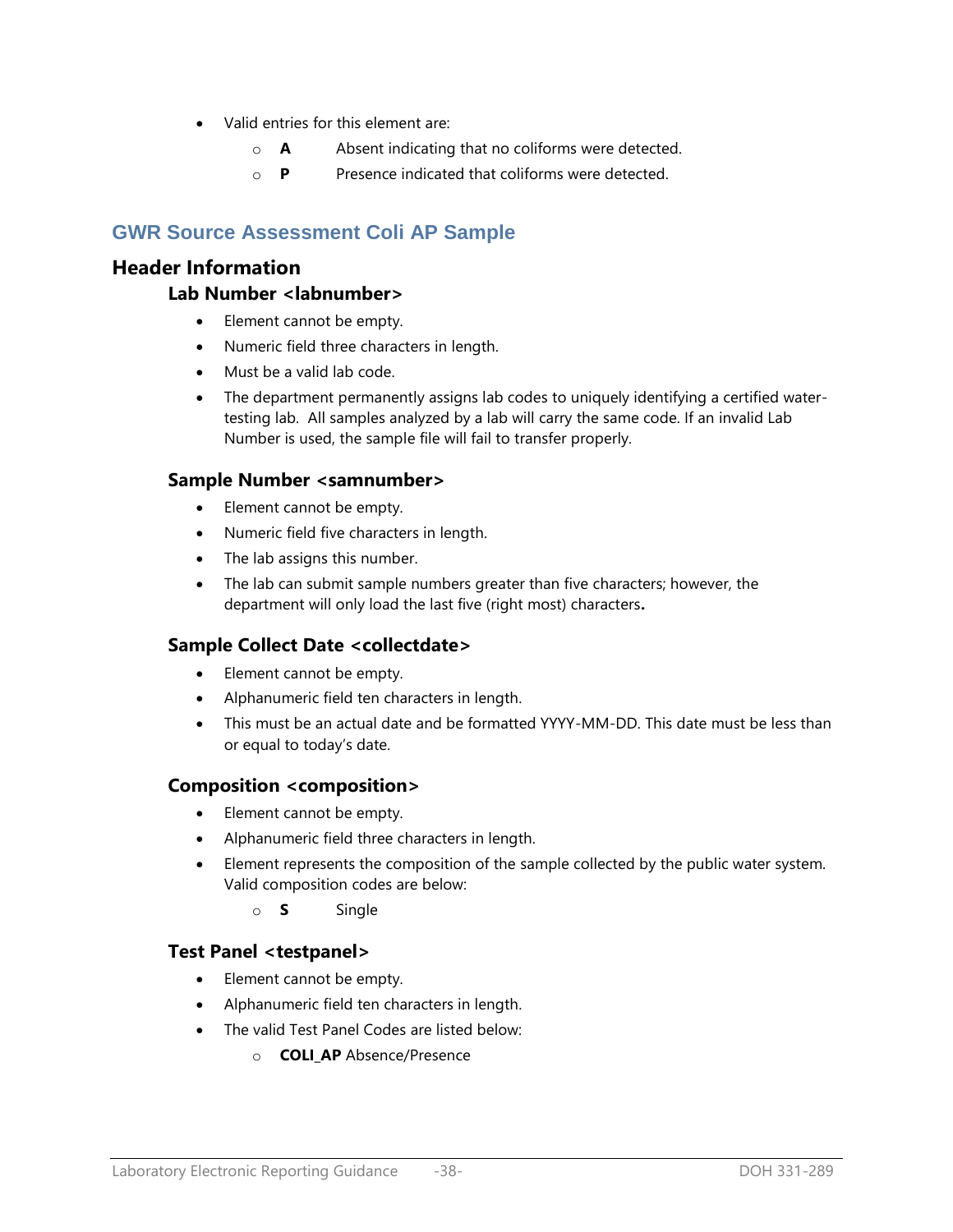### **Water System ID Number <watersystemid>**

- Element cannot be blank.
- Alphanumeric field six characters in length.
- The department permanently assigns a unique water system identification code to all Washington State public water systems. All samples analyzed for a public water system will carry the same code. If an invalid Water System ID Number is used, the sample file will fail to transfer properly.

### **Analyte Group Code <analytegroup>**

- Element cannot be empty.
- Alphanumeric field ten characters in length.
- Each Analyte Group refers to a different collection of analyses.
- It must contain one of the following values:
	- o **MICRO** Microbiological

### **Sample Type Code <type>**

- Element cannot be empty.
- Alpha field four characters long.
- It must contain one of the following values:
	- o **PT/R** Pretreatment /Raw Water Sample

### **Sample Purpose Code <purpose>**

- Element cannot be empty.
- Alpha field seven characters long.
- It must contain one of the following values:
	- o **GWR-A** Ground Water Rule-Assessment

### **Collection Mode <collectionmode>**

- Element cannot be empty.
- Alpha field one character long.
- It must contain one of the following values:
	- o **F** Flowing

### **Sample Lab Received Date <receiveddate>**

- Element cannot be empty.
- Alphanumeric field ten characters in length.
- The date the sample was logged in at the lab.
- This must be an actual date and formatted YYYY-MM-DD. This date must be less than or equal to today's date.

## **Sample Lab Report Date <reportdate>**

- Element cannot be empty.
- Alphanumeric field ten characters in length.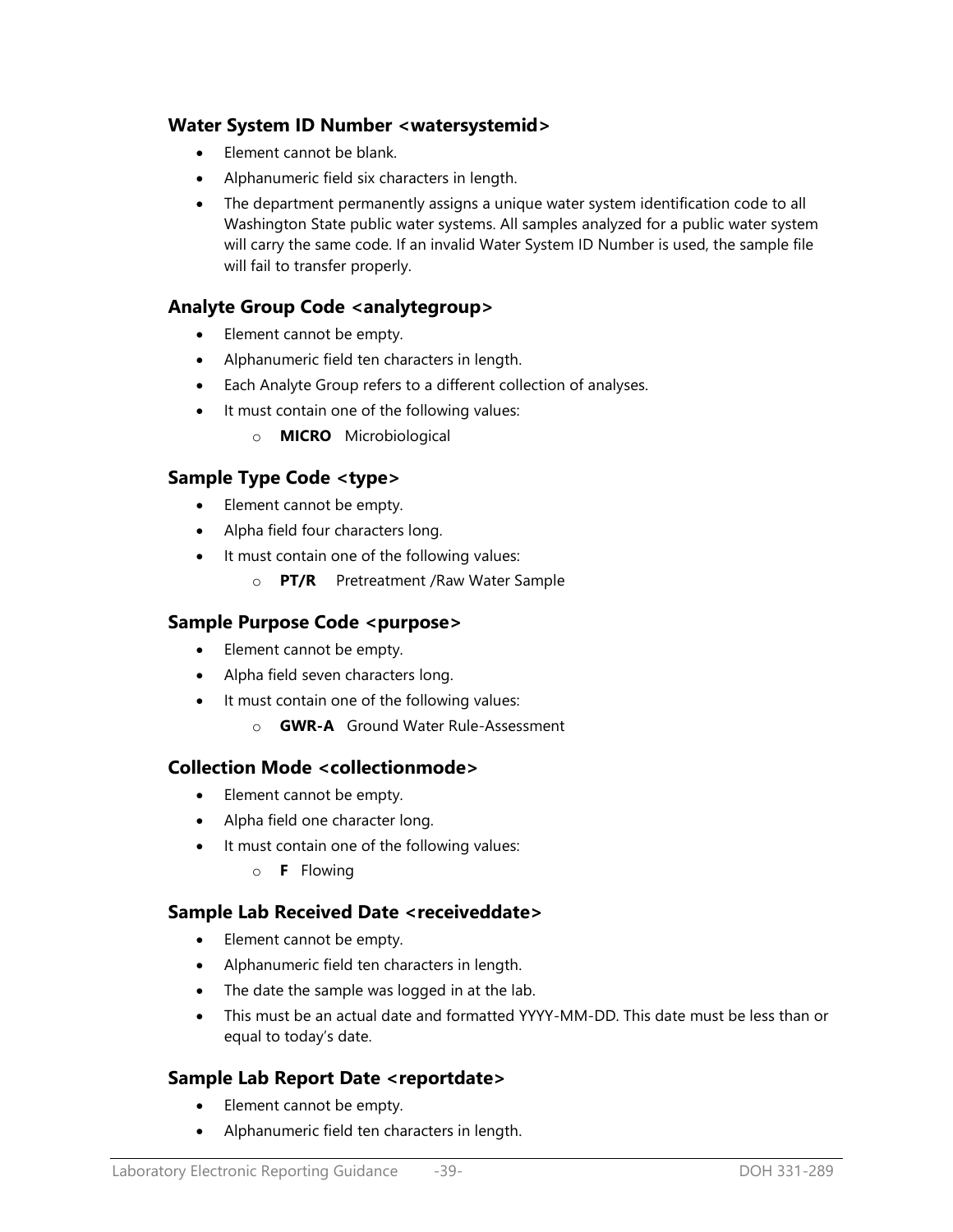- The date the sample was reported to us.
- This must be an actual date and formatted YYYY-MM-DD. This date must be less than or equal to today's date.

## **Sample Location Descriptor <locationdescriptor>**

- Element can be empty.
- Text describing the location of sample collection.
- Alphanumeric field 255 characters long
- No restriction on content.

## **Source Information**

### **Source Number <sourcenumber>**

- Element cannot be empty.
- Numeric field two characters in length.
- Element represents a unique source on the public water system.

## **Result Information**

### **Analyte DOH Number <analytedohnumber>**

- Element cannot be empty.
- Numeric field four characters in length.
- The number assigned by the department that uniquely identifies each analyte. (See WAC 246-390-075 Tables 3–7)

## **Sample Suitability Code <suitability>**

- Element cannot be empty.
- Alpha field three characters long.
- If the sample is suitable, enter Y.
- If the sample is not suitable, enter one of the following codes:
	- o **A** Sample too old
	- o **M** Wrong or damaged container
	- o **X** Unknown

## **Sample Analysis Level <analysislevel>**

- Element cannot be empty.
- Alpha field two characters in length.
- **Element is used to indicate if an <b><analytedohnumber>** was analyzed and if the result was quantifiable.
- Valid entries for this element are:
	- o **EQ** Equals- Use this code when an analyte is analyzed.
	- o **NA** Not Analyzed- Use this code when an analyte is not analyzed.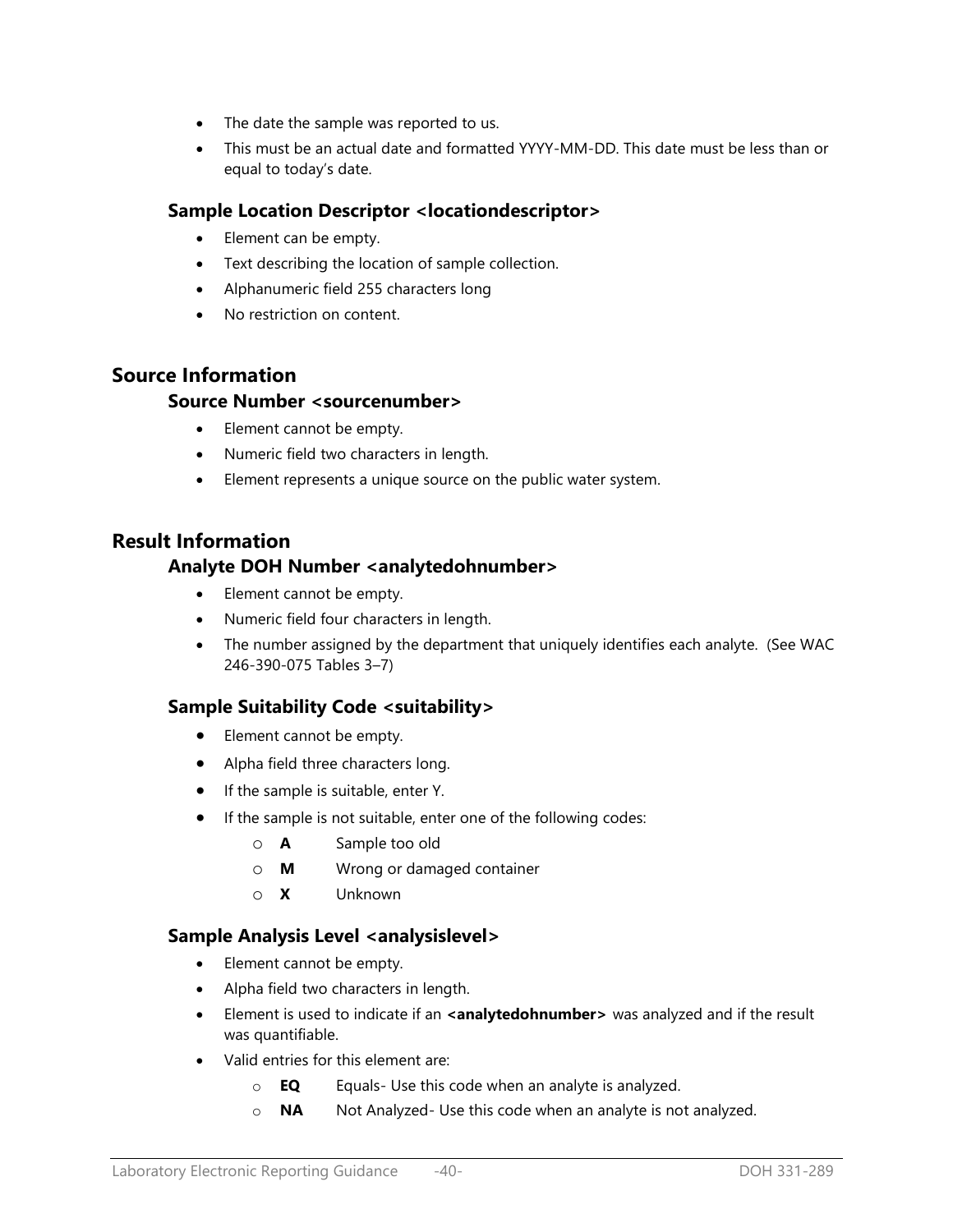## **Coliform Detection Flag <colidetectionflag>**

- Element cannot be empty if **<analysislevel>** is "EQ".
- Alpha field one character in length.
- Valid entries for this element are:
	- o **A** Absent indicating that no coliforms were detected.
	- o **P** Presence indicated that coliforms were detected.

## **Coli Numeric Sample**

### **Header Information**

### **Lab Number <labnumber>**

- Element cannot be empty.
- Numeric field three characters in length.
- Must be a valid laboratory code.
- The department permanently assigns lab codes to uniquely identifying a certified watertesting lab. All samples analyzed by a lab will carry the same code. If an invalid Lab Number is used, the sample file will fail to transfer properly.

### **Sample Number <samnumber>**

- Element cannot be empty.
- Numeric field five characters in length.
- The laboratory assigns this number.
- The laboratory can submit sample numbers greater than five characters however; the department will only load the last five (right most) characters**.**

## **Sample Collect Date <collectdate>**

- Element cannot be empty.
- Alphanumeric field ten characters in length.
- This must be an actual date and formatted YYYY-MM-DD. This date must be less than or equal to today's date.

### **Composition <composition>**

- Element cannot be empty.
- Alphanumeric field three characters in length.
- Element represents the composition of the sample collected by the public water system. Valid composition codes are below:
	- o **S** Single

## **Test Panel <testpanel>**

- Element cannot be empty.
- Alphanumeric field ten characters in length.
- The valid Test Panel Codes are listed below:
	- o **COLI\_NUM** Numeric Coli Count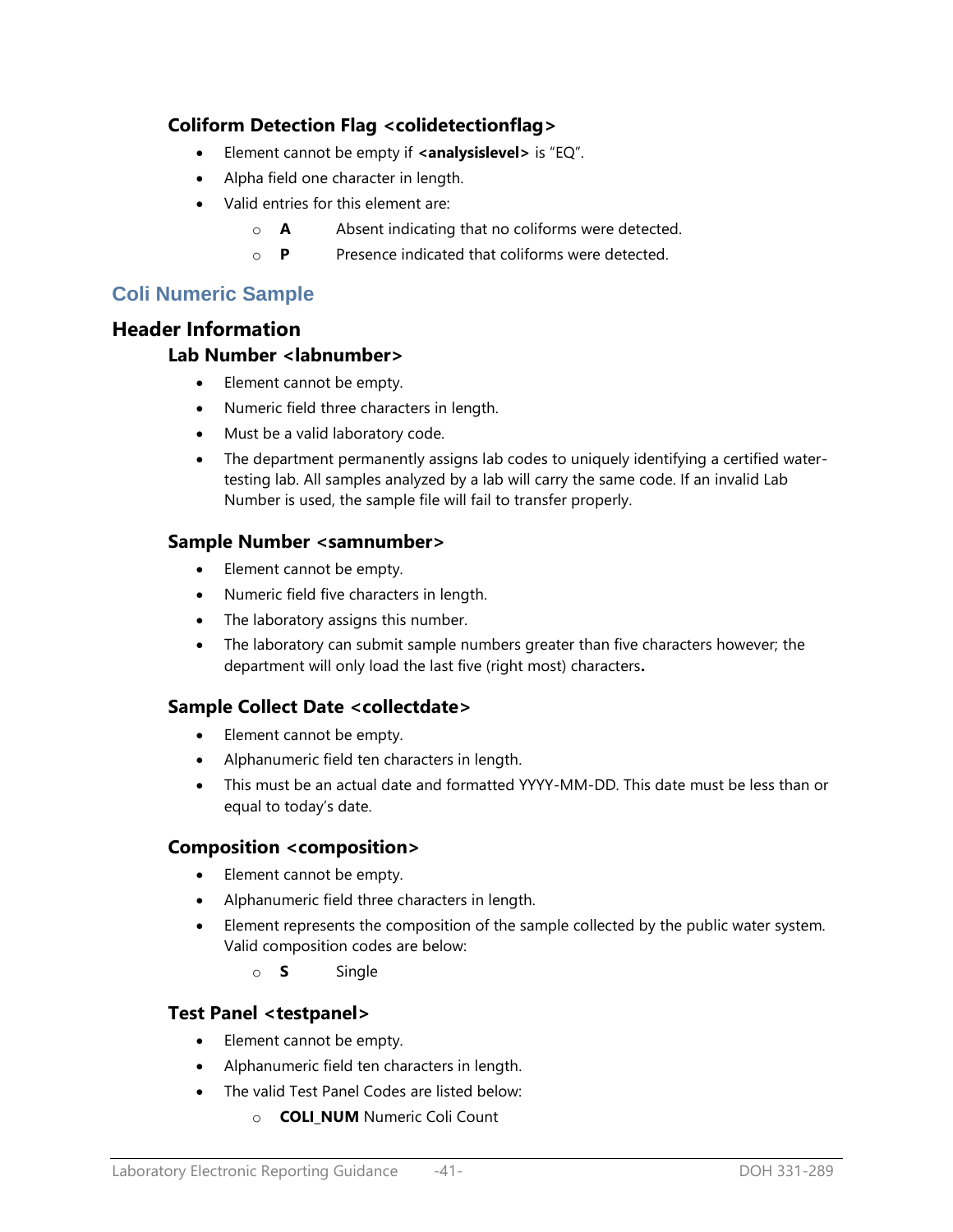### **Water System ID Number <watersystemid>**

- Element cannot be blank.
- Alphanumeric field six characters in length.
- The department permanently assigns a unique water system identification code to all Washington State public water systems. All samples analyzed for a public water system will carry the same code. If an invalid Water System ID Number is used, the sample file will fail to transfer properly.

### **Analyte Group Code <analytegroup>**

- Element cannot be empty.
- Alphanumeric field ten characters in length.
- Each Analyte Group refers to a different collection of analyses.
- It must contain one of the following values:
	- o **MICRO** Microbiological

### **Sample Type Code <type>**

- Element cannot be empty.
- Alpha field four characters long.
- It must contain one of the following values:
	- o **PT/R** Pretreatment /Raw Water Sample

### **Sample Purpose Code <purpose>**

- Element cannot be empty.
- Alpha field seven characters long.
- It must contain one of the following values:
	- o **RC** Routine / Compliance

### **Collection Mode <collectionmode>**

- Element cannot be empty.
- Alpha field one character long.
- It must contain one of the following values:
	- o **F** Flowing

### **Sample Lab Received Date <receiveddate>**

- Element cannot be empty.
- Alphanumeric field ten characters in length.
- The date the sample was logged in at the lab.
- This must be an actual date and formatted YYYY-MM-DD. This date must be less than or equal to today's date.

## **Sample Lab Report Date <reportdate>**

- Element cannot be empty.
- Alphanumeric field ten characters in length.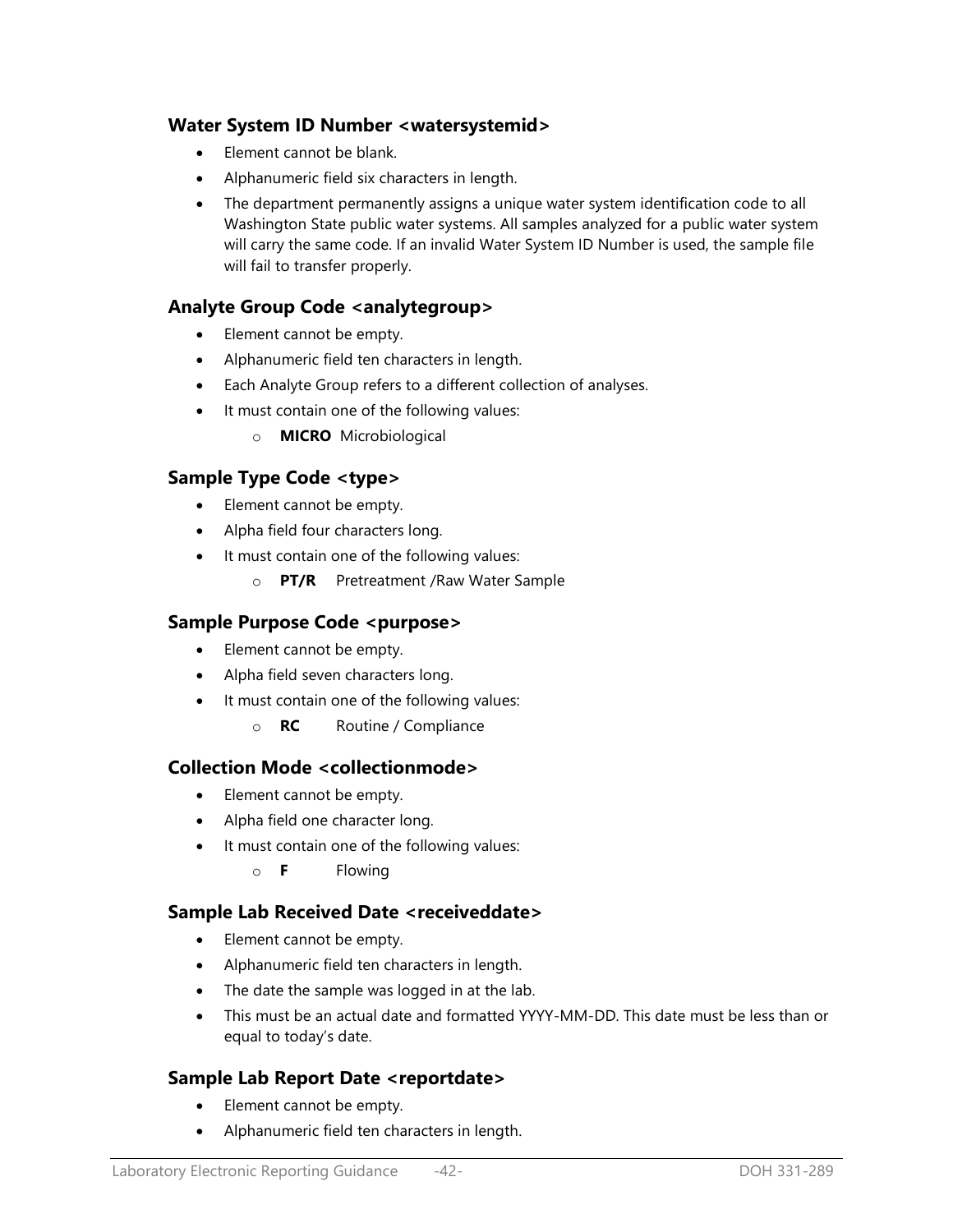- The date the sample was reported to us.
- This must be an actual date and formatted YYYY-MM-DD. This date must be less than or equal to today's date.

## **Sample Location Descriptor <locationdescriptor>**

- Element can be empty.
- Text describing the location of sample collection.
- Alphanumeric field 255 characters long
- No restriction on content.

## **Source Information**

### **Source Number <sourcenumber>**

- Element cannot be empty.
- Numeric field two characters in length.
- Element represents a unique source on the public water system.

## **Result Information**

## **Analyte DOH Number <analytedohnumber>**

- Element cannot be empty.
- Numeric field four characters in length.
- The number assigned by the department that uniquely identifies each analyte. (See WAC 246-390-075 Tables 3-7

## **Sample Suitability Code <suitability>**

- Element cannot be empty.
- Alpha field three characters long.
- If the sample is suitable, enter Y.
- If the sample is not suitable, enter one of the following codes:
	- o **A** Sample too old
	- o **M** Wrong or damaged container
	- o **T** Too numerous to count
	- o **X** Unknown

## **Sample Analysis Level <analysislevel>**

- Element cannot be empty.
- Alpha field two characters in length.
- Element is used to indicate if an **<analytedohnumber>** was analyzed and if the result was quantifiable.
- Valid entries for this element are:
	- o **EQ** Equals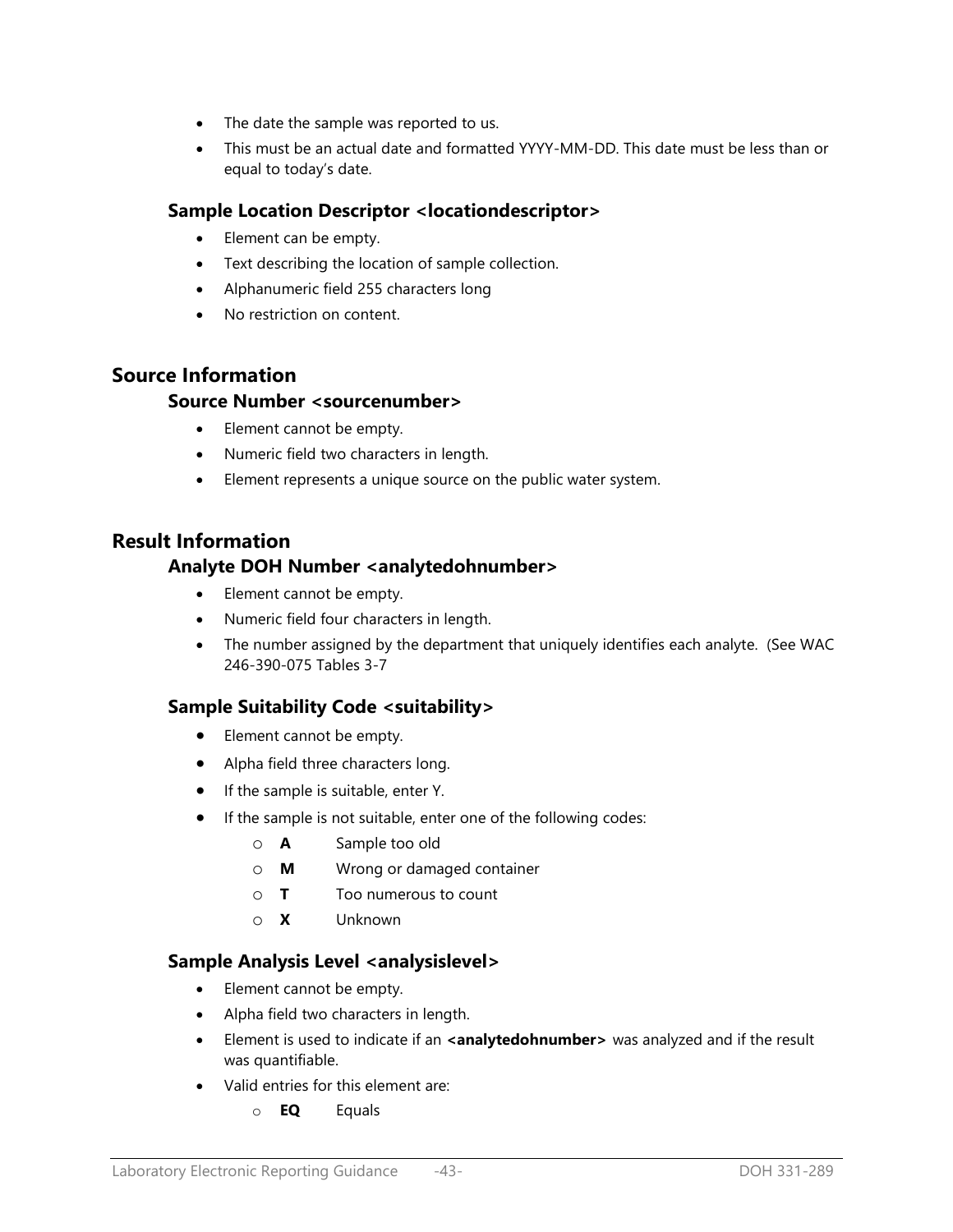- o **LT** Less Than
- o **NA** Not Analyzed- Use this code when an analyte is not analyzed.

#### **Sample Measurement < measurementresult>**

- Element may be empty.
- Numeric field nine characters in length.
- Enter data using the format: 99999.9999
	- o Unless the field is zero, there must be no more than five numbers before the decimal point and four after. For example, the following values would be transferred as indicated:
		- $-1.7 \cdot 00001.7000$
		- $\bullet$  0.05  $\cdot$  00000.0500
		- $5.4 \cdot 00005.4000$
- Report data in the units of measure listed in WAC 246-390-075 tables 3-7.
	- o Enter the numbers but not the units of measure.
	- o **Do not report in improper units.**
	- o Maximum values are checked at data transfer. However, exceeding the maximum is not sufficient to prevent transfer of the sample records.

## **Heterotrophic Plate Count Sample**

### **Header Information**

### **Lab Number <labnumber>**

- Element cannot be empty.
- Numeric field three characters in length.
- Must be a valid laboratory code.
- The department permanently assigns lab codes to uniquely identifying a certified watertesting lab. All samples analyzed by a lab will carry the same code. If an invalid Lab Number is used, the sample file will fail to transfer properly.

### **Sample Number <samnumber>**

- Element cannot be empty.
- Numeric field five characters in length.
- The laboratory assigns this number.
- The laboratory can submit sample numbers greater than five characters however; the department will only load the last five (right most) characters**.**

### **Sample Collect Date <collectdate>**

- Element cannot be empty.
- Alphanumeric field ten characters in length.
- This must be an actual date and formatted YYYY-MM-DD. This date must be less than or equal to today's date.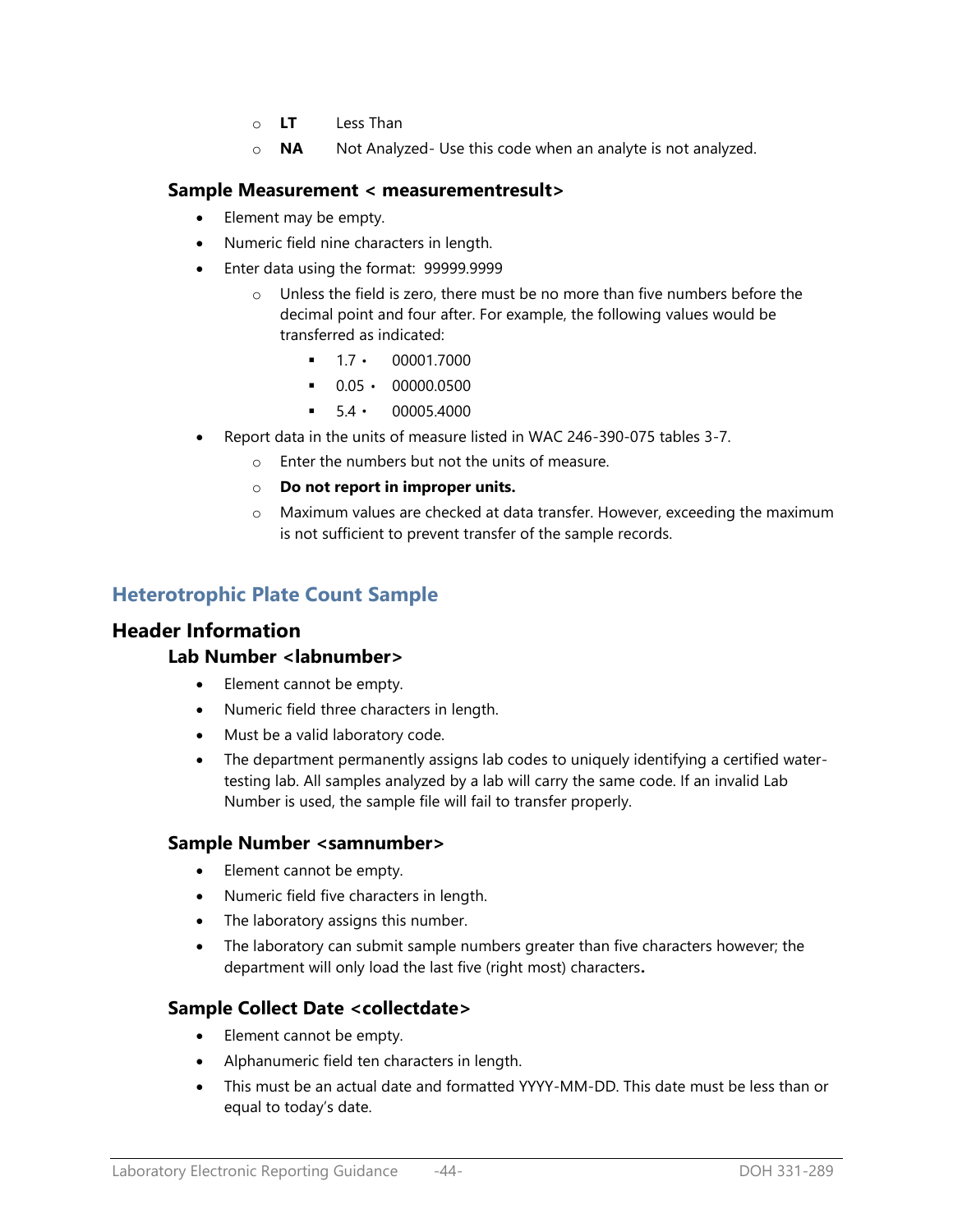## **Composition <composition>**

- Element cannot be empty.
- Alphanumeric field three characters in length.
- Element represents the composition of the sample collected by the public water system. Valid composition codes are below:
	- o **D00 –** Distribution

### **Test Panel <testpanel>**

- Element cannot be empty.
- Alphanumeric field ten characters in length.
- The valid Test Panel Codes are listed below:
	- o **HET-**Heterotrophic Plate Count

### **Water System ID Number <watersystemid>**

- Element cannot be blank.
- Alphanumeric field six characters in length.
- The department permanently assigns a unique water system identification code to all Washington State public water systems. All samples analyzed for a public water system will carry the same code. If an invalid Water System ID Number is used, the sample file will fail to transfer properly.

### **Analyte Group Code <analytegroup>**

- Element cannot be empty.
- Alphanumeric field ten characters in length.
- Each Analyte Group refers to a different collection of analyses.
- It must contain one of the following values:
	- o **MICRO** Microbiological

## **Sample Type Code <type>**

- Element cannot be empty.
- Alpha field four characters long.
- It must contain one of the following values:
	- o **PT/R** Pretreatment /Raw Water Sample

## **Sample Purpose Code <purpose>**

- Element cannot be empty.
- Alpha field seven characters long.
- It must contain one of the following values:
	- o **RC** Routine / Compliance
	- o **I** Investigative

### **Collection Mode <collectionmode>**

• Element cannot be empty.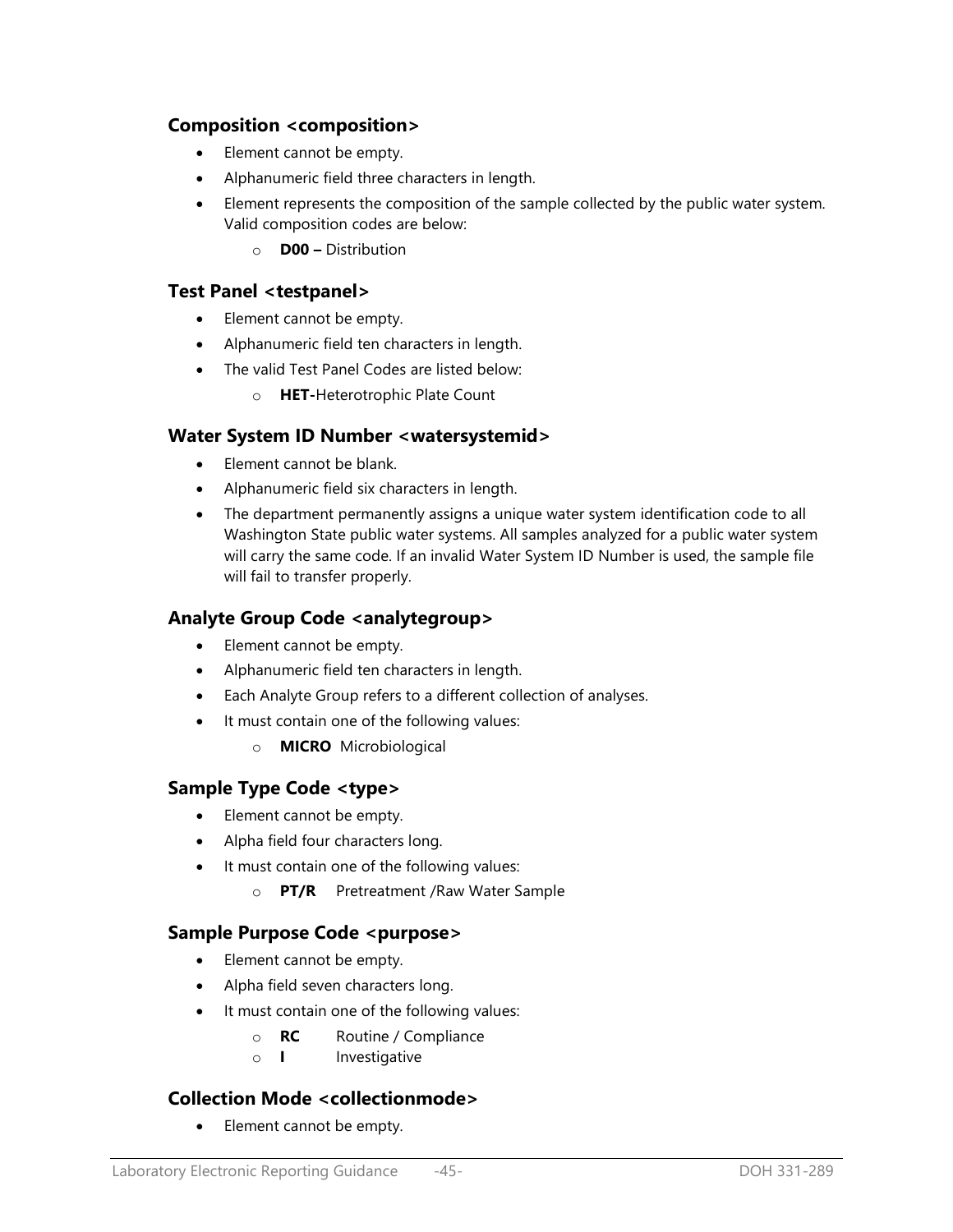- Alpha field one character long.
- It must contain one of the following values:
	- o **F** Flowing

## **Sample Lab Received Date <receiveddate>**

- Element cannot be empty.
- Alphanumeric field ten characters in length.
- The date the sample was logged in at the lab.
- This must be an actual date and formatted YYYY-MM-DD. This date must be less than or equal to today's date.

## **Sample Lab Report Date <reportdate>**

- Element cannot be empty.
- Alphanumeric field ten characters in length.
- The date the sample was reported to us.
- This must be an actual date and formatted YYYY-MM-DD. This date must be less than or equal to today's date.

## **Sample Location Descriptor <locationdescriptor>**

- Element can be empty.
- Text describing the location of sample collection.
- Alphanumeric field 255 characters long
- No restriction on content.

## **Source Information**

### **Source Number <sourcenumber>**

• There is not a source number associated with this type of sample

## **Result Information**

## **Analyte DOH Number <analytedohnumber>**

- Element cannot be empty.
- Numeric field four characters in length.
- The number assigned by the department that uniquely identifies each analyte. (See WAC 246-390-075 Tables 3-7

## **Sample Suitability Code <suitability>**

- Element cannot be empty.
- Alpha field three characters long.
- If the sample is suitable, enter Y.
- If the sample is not suitable, enter one of the following codes:
	- o **A** Sample too old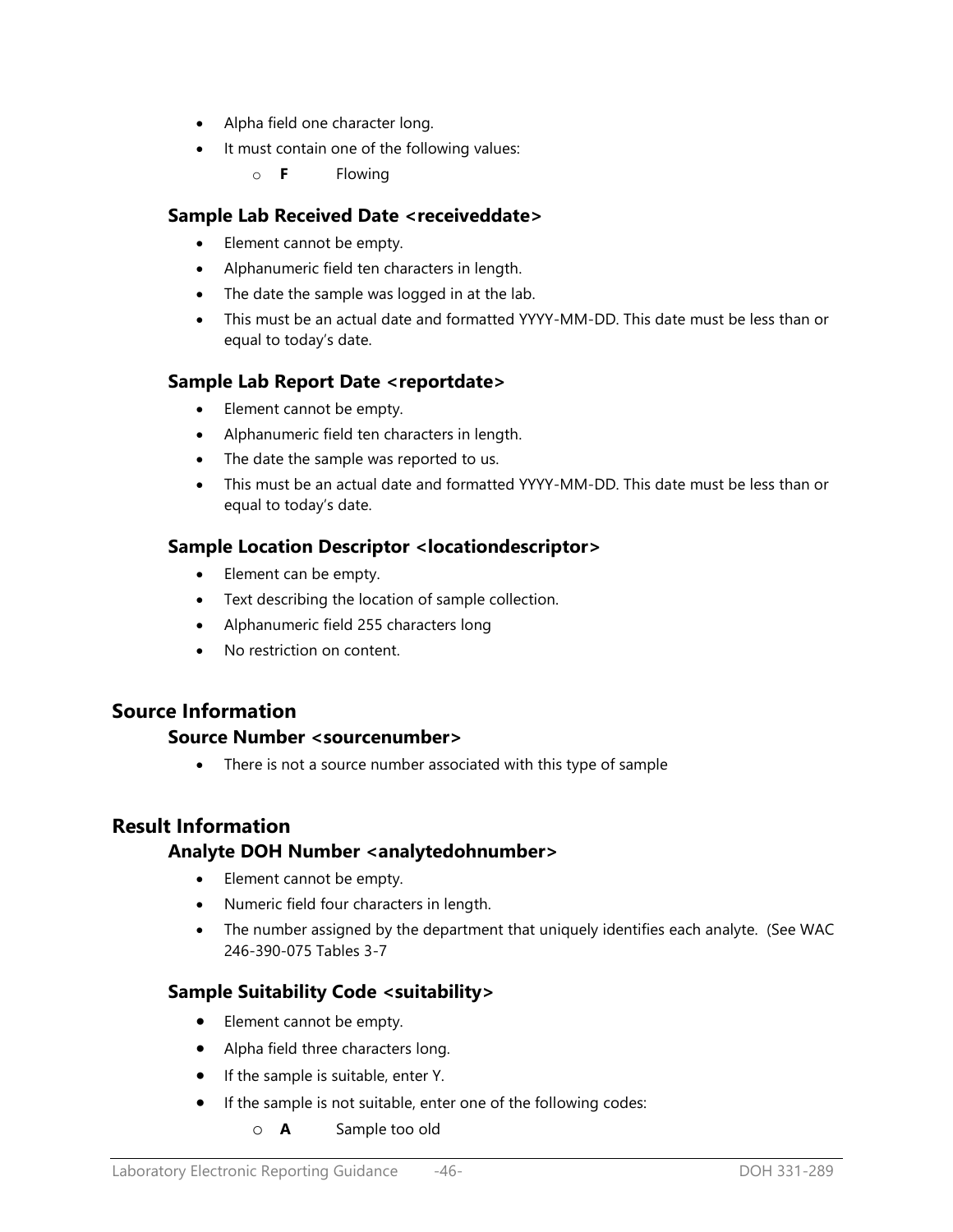- o **M** Wrong or damaged container
- o **T** Too numerous to count
- o **X** Unknown

### Sample Analysis Level <analysislevel>

- Element cannot be empty.
- Alpha field two characters in length.
- Element is used to indicate if an **<analytedohnumber>** was analyzed and if the result was quantifiable.
- Valid entries for this element are:
	- o **EQ** Equals
	- o **LT** Less Than

#### **Sample Measurement < measurementresult>**

- Element may be empty.
- Numeric field nine characters in length.
- Enter data using the format: 99999.9999
	- o Unless the field is zero, there must be no more than five numbers before the decimal point and four after. For example, the following values would be transferred as indicated:
		- $-1.7 \cdot 00001.7000$
		- $\bullet$  0.05  $\cdot$  00000.0500
		- $-5.4 \cdot 00005.4000$
- Report data in the units of measure listed in WAC 246-390-075 tables 3-7.
	- o Enter the numbers but not the units of measure.
	- o **Do not report in improper units.**
	- o Maximum values are checked at data transfer. However, exceeding the maximum is not sufficient to prevent transfer of the sample records.

## **Generic Format**

The generic file structure used for new test panels is embedded below. Please note this structure is allinclusive and will need modifications depending on any new analytes the department requires for compliance purposes:



#### **Lab Number <labnumber>**

- Element cannot be empty.
- Numeric field three characters in length.
- Must be a valid laboratory code.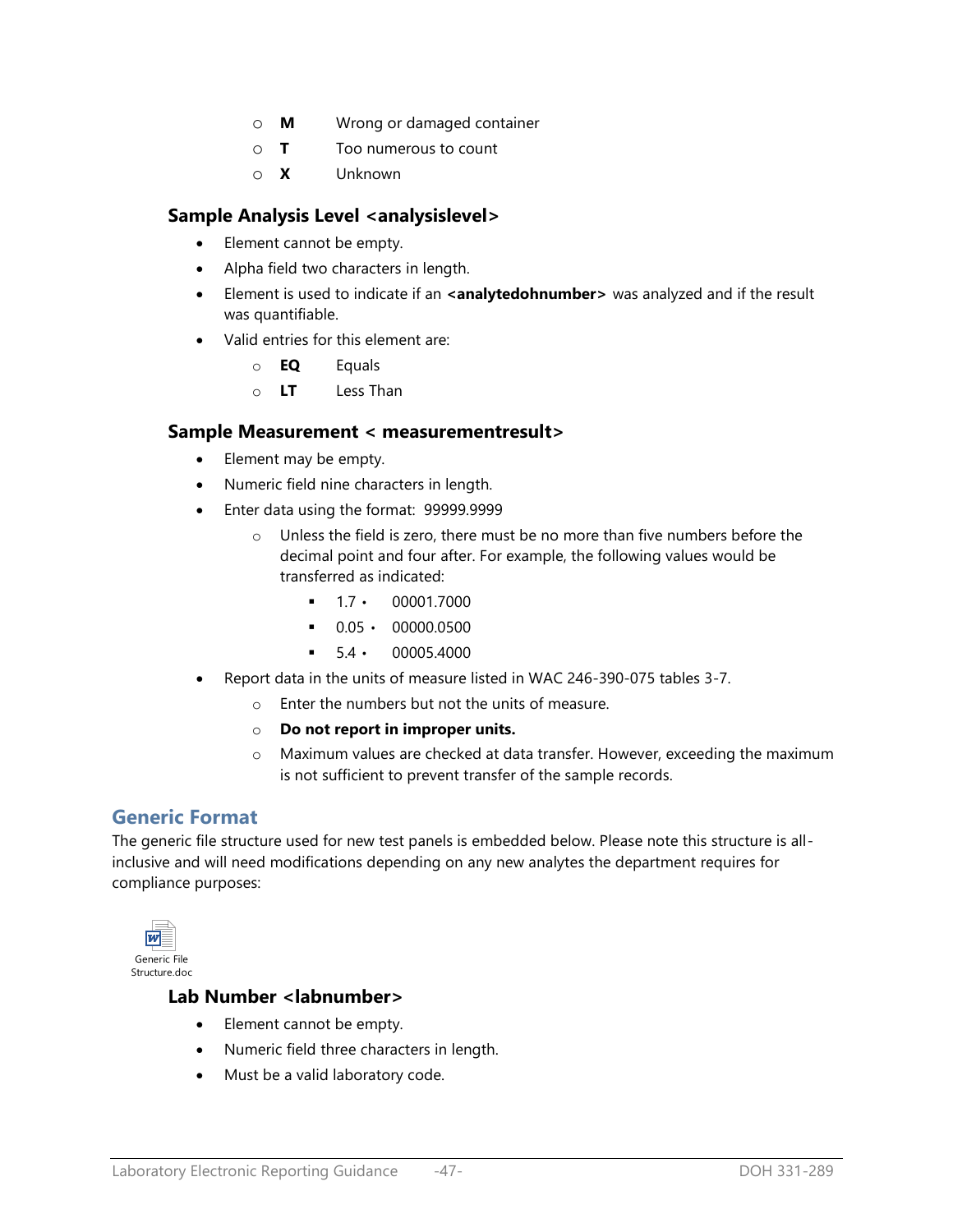The department permanently assigns lab codes to uniquely identifying a certified watertesting lab. All samples analyzed by a lab will carry the same code. If an invalid Lab Number is used, the sample file will fail to transfer properly.

## **Sample Number <samnumber>**

- Element cannot be empty.
- Numeric field five characters in length.
- The lab assigns this number.
- The lab can submit sample numbers greater than five characters however; the department will only load the last five (right most) characters**.**

## **Sample Collect Date <collectdate>**

- Element cannot be empty.
- Alphanumeric field ten characters in length.
- This must be an actual date and formatted YYYY-MM-DD. This date must be less than or equal to today's date.

## **Composition <composition>**

- Element cannot be empty.
- Alphanumeric field three characters in length.
- Element represents the composition of the sample collected by the public water system. Valid composition codes are below:
	- o **D00** Coliform samples
	- o **D92** Flowing distribution samples
	- o **D93** Standing distribution sample
	- o **C** Composite samples
	- o **B** Blended samples.
	- o **S** Single-source samples
	- o **U** Unknown samples (can't be used by the department for compliance)

## **Test Panel <testpanel>**

- Element cannot be empty.
- Alphanumeric field ten characters in length.
- The valid Test Panel Codes are listed below:
	- o See Appendix A

## **Water System ID Number <watersystemid>-**

- Element cannot be blank.
- Alphanumeric field six characters in length.
- The department permanently assigns a unique water system identification code to all Washington State public water systems. All samples analyzed for a public water system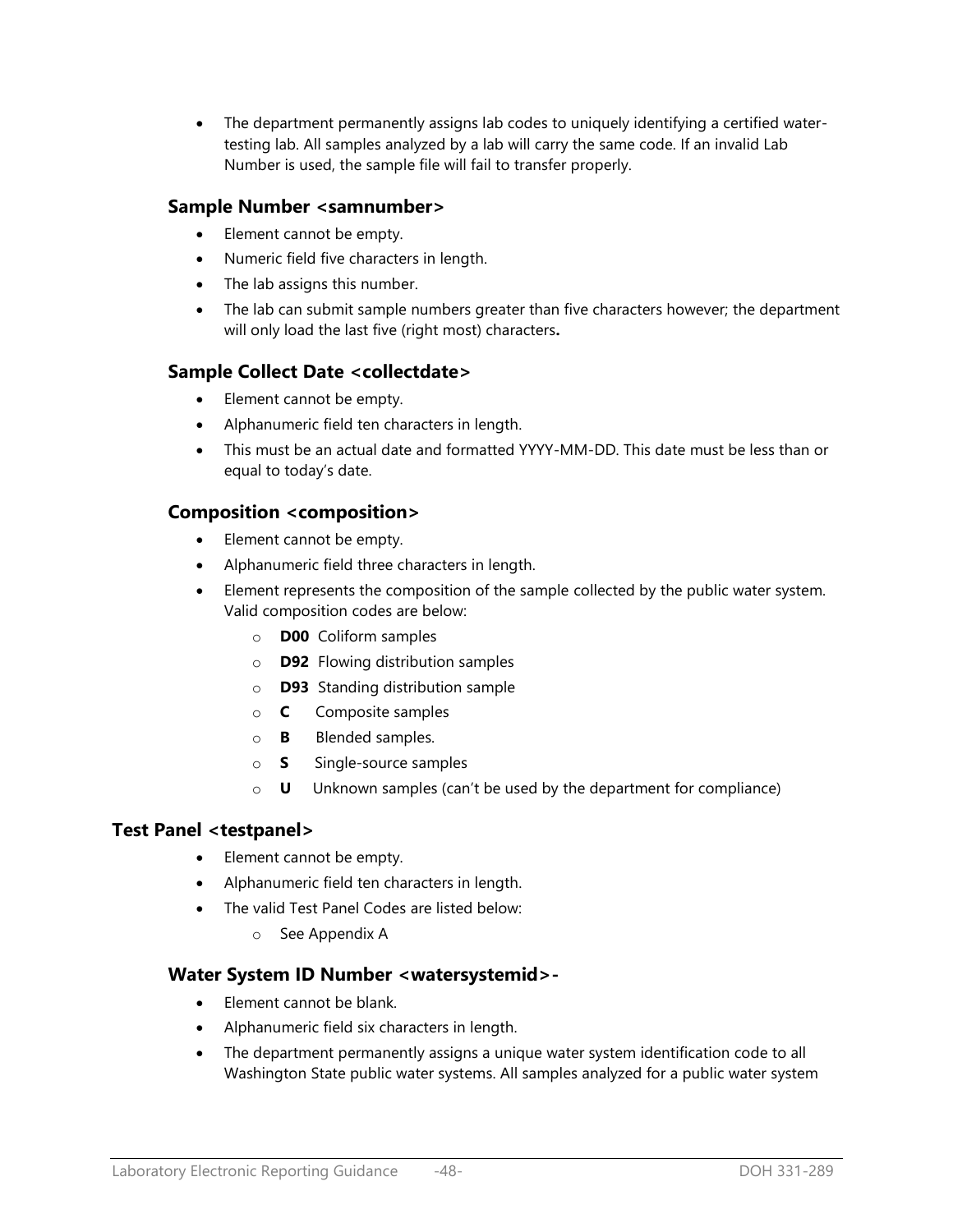will carry the same code. If an invalid Water System ID Number is used, the sample file will fail to transfer properly.

## **Analyte Group Code <analytegroup>**

- Element cannot be empty.
- Alphanumeric field ten characters in length.
- Each Analyte Group refers to a different collection of analyses.
- It must contain one of the following values:
	- o See Appendix A

### **Sample Type Code <type>**

- Element cannot be empty.
- Alpha field four characters long.
- It must contain one of the following values:
	- o **PT/R** Pretreatment Raw water sample
	- o **PT/F** Post-treatment Finished water sample
	- o **U** Unknown if taken before or after treatment

### Sample Purpose Code <purpose>

- Element cannot be empty.
- Alpha field seven characters long.
- It must contain one of the following values:
	- o **RC** Routine/Compliance Sample
	- o **R** Repeat Sample for a coliform presence
	- o **O** Other
	- o **Confirm** Confirmation (chemical)

### **Collection Mode <collectionmode>**

- Element cannot be empty.
- Alpha field one character long.
- It must contain one of the following values:
	- o **F** Flowing
	- o **S** Standing

## **Sample Lab Received Date <receiveddate>**

- Element cannot be empty.
- Alphanumeric field ten characters in length.
- The date the sample was logged in at the lab.
- This must be an actual date and formatted YYYY-MM-DD. This date must be less than or equal to today's date.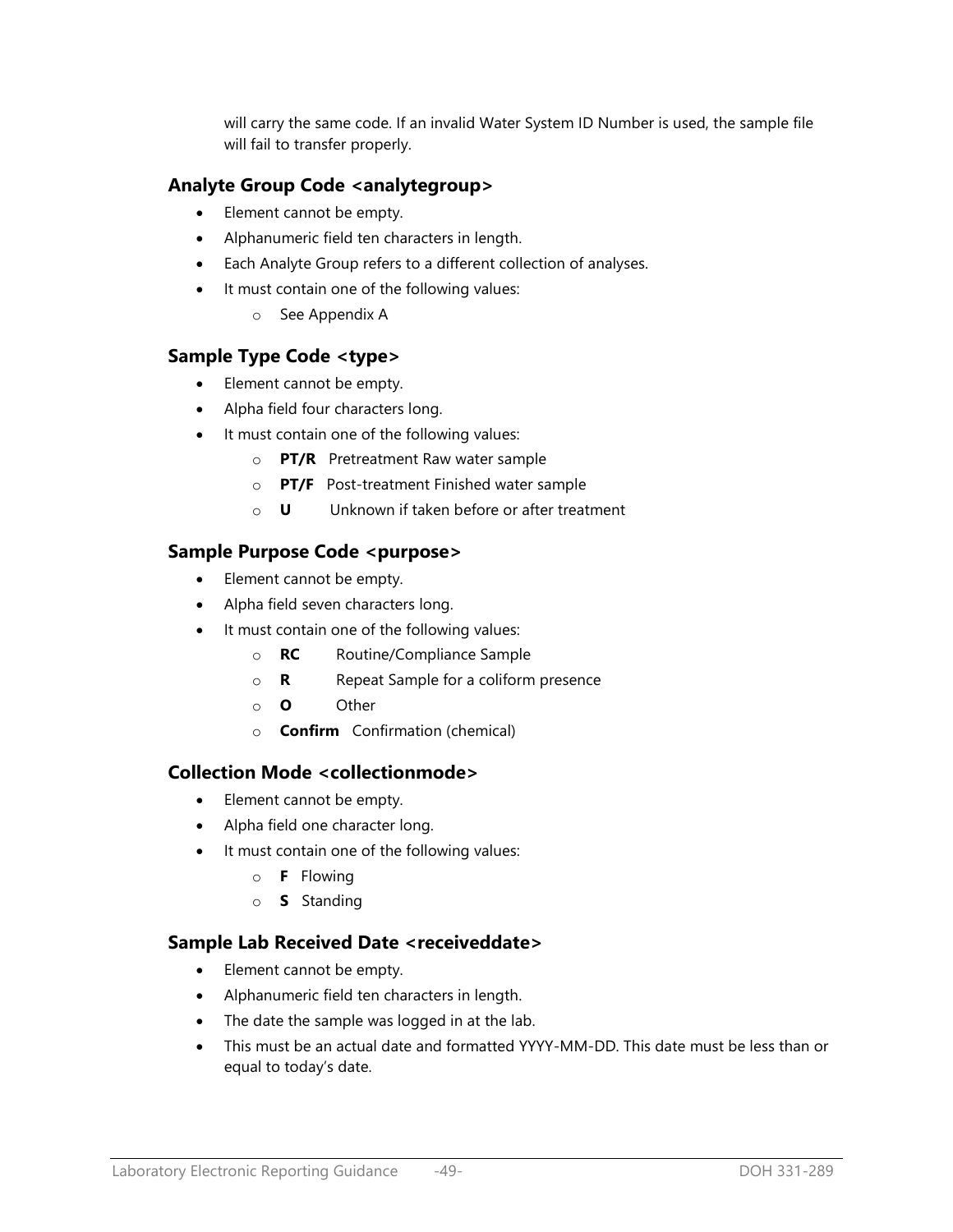## **Sample Lab Report Date <reportdate>**

- Element cannot be empty.
- Alphanumeric field ten characters in length.
- The date the sample was reported to us.
- This must be an actual date and formatted YYYY-MM-DD. This date must be less than or equal to today's date.

## **Sample Location Descriptor <locationdescriptor>**

- Element can be empty.
- Text describing the location of sample collection.
- Alphanumeric field 255 characters long
- No restriction on content.

### **Repeat Lab Number <repeatlabnumber>**

- Element cannot be empty.
- Numeric field three characters in length.
- The lab that analyzed the unsatisfactory coliform sample that triggered this repeat sample.
- Must be a valid lab code.
- The department permanently assigns lab codes to uniquely identifying a certified watertesting lab. All samples analyzed by a lab will carry the same code. If an invalid Lab Number is used, the sample file will fail to transfer properly.

### **Repeat Sample Number <repeatsamplenumber>**

- Element cannot be empty.
- Numeric field five characters in length.
- The sample number of the unsatisfactory coliform sample that triggered this repeat sample.
- The lab can submit sample numbers greater than five characters however; the department will only load the last five (right most) characters**.**

### **Repeat Collection Date <repeatcollectdate>**

- Element cannot be empty.
- Alphanumeric field ten characters in length.
- The original date of the unsatisfactory coliform sample that triggered this repeat sample.
- This must be an actual date and formatted YYYY-MM-DD. This date must be less than or equal to today's date.

## **Source Information**

### **Source Number <sourcenumber>**

- Element cannot be empty if  $\leq$  composition  $>$  is C, B, or S.
- Numeric field two characters in length.
- Element represents a unique source on the public water system.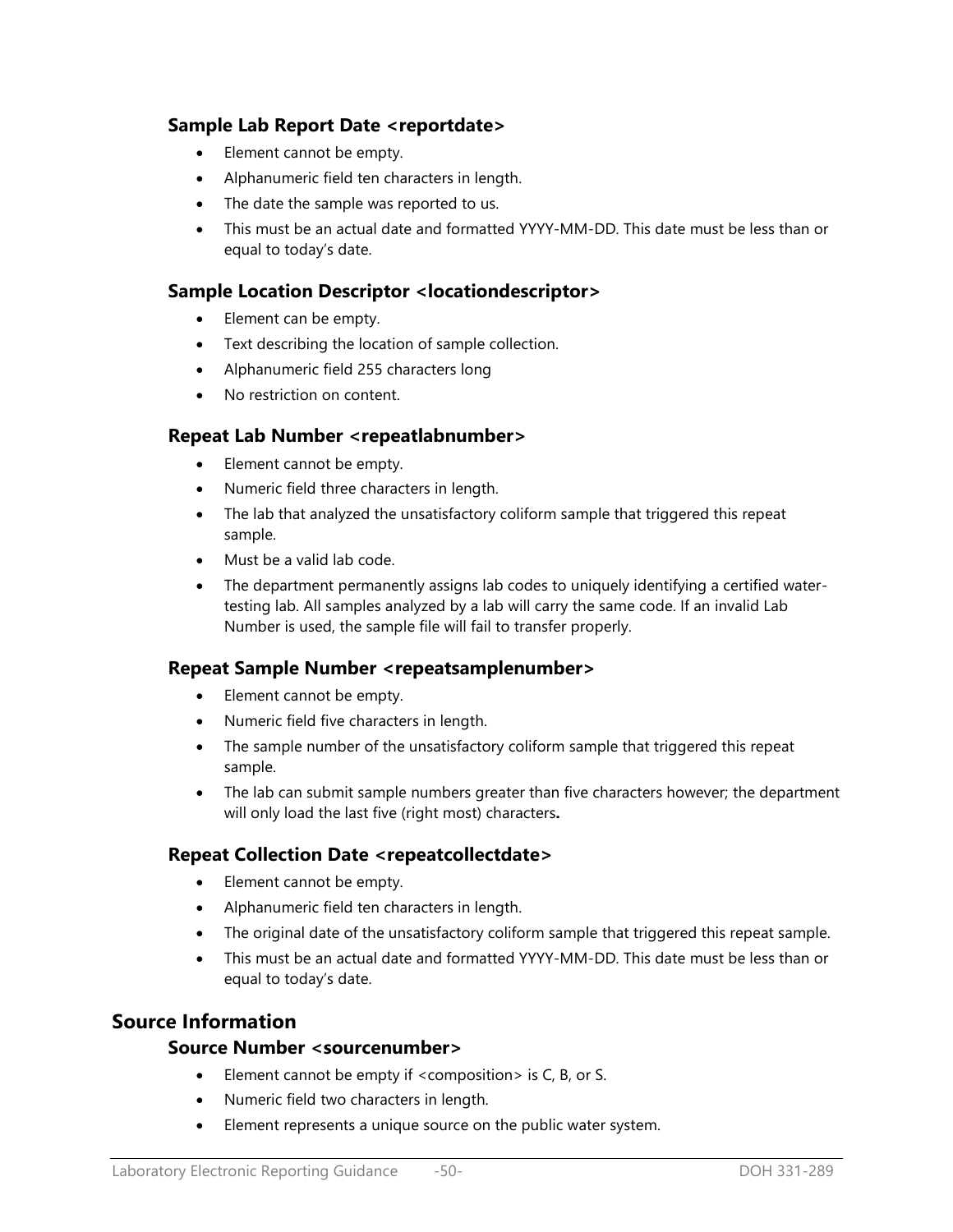## **Result Information**

## **Analyte DOH Number <analytedohnumber>**

- Element cannot be empty.
- Numeric field four characters in length.
- The number assigned by the department that uniquely identifies each analyte. (See WAC 246-390-075 Tables 3-7)

## **Sample Suitability Code <suitability>**

- Element cannot be empty.
- Alpha field three characters long.
- If the sample is suitable, enter Y.
- If the sample is not suitable, enter one of the following codes:
	- o **A** Sample too old
	- o **C** Turbid culture
	- o **E** Excessive debris
	- o **G** Confluent growth
	- o **M** Wrong or damaged container
	- o **S** Same tap
	- o **T** Too numerous to count
	- o **X** Unknown reason
	- o **Y** Yes (Suitable)

## **Sample Analysis Level <analysislevel>**

- Element cannot be empty.
- Alpha field two characters in length.
- **Element is used to indicate if an <analytedohnumber>** was analyzed and if the result was quantifiable.
- Valid entries for this element are:
	- o **EQ** Equals
	- o **GT** Greater than
	- o **LT** Less than
	- o **NA** Not analyzed
	- o **ND** Not detected

## **Coliform Detection Flag <colidetectionflag>**

- Element cannot be empty if **<analysislevel>** is "EQ".
- Alpha field one character in length.
- Valid entries for this element are:
	- o **A** Absent indicating that no coliforms are detected.
	- o **P** Presence indicating that coliforms are detected.
	- o **N** Not tested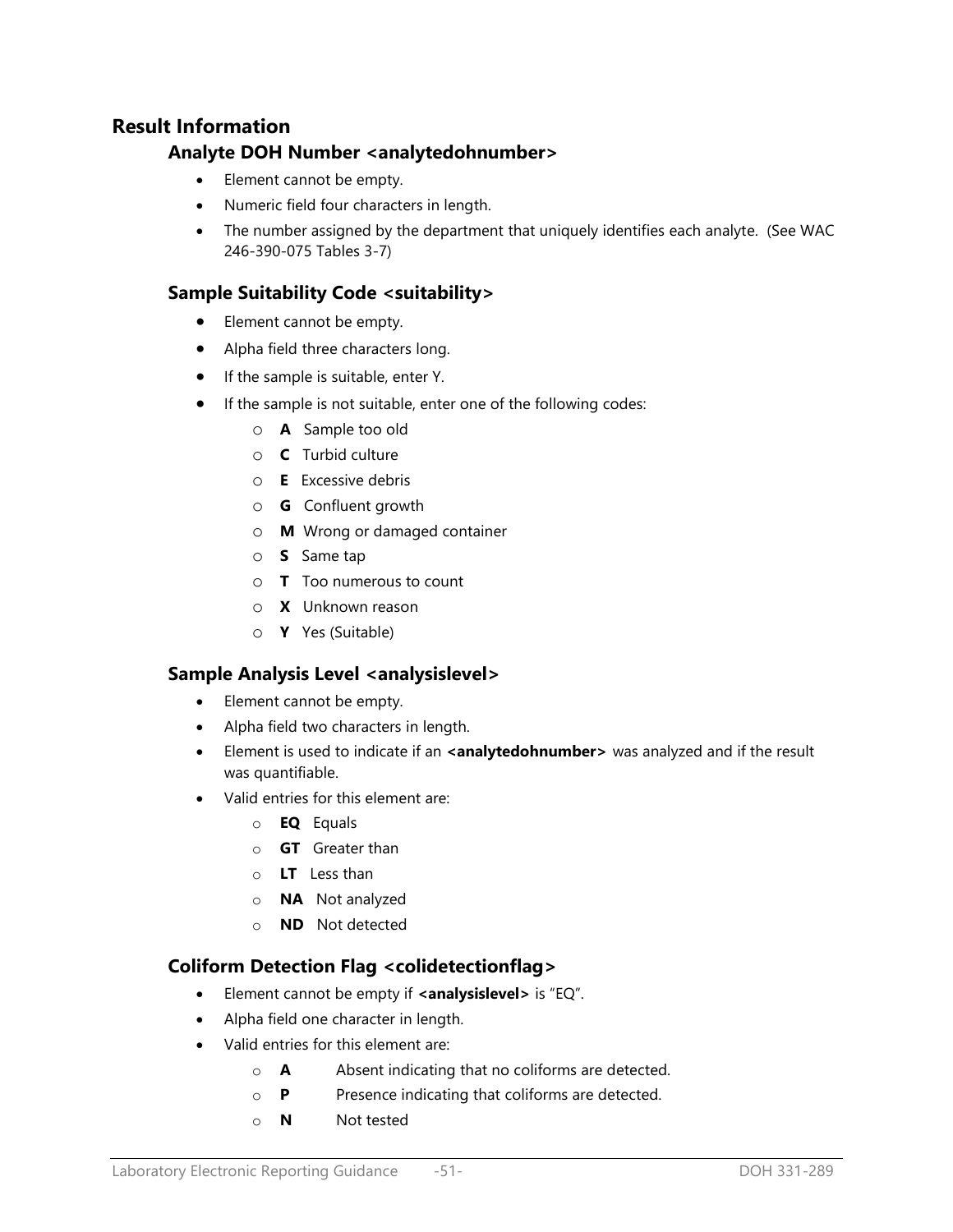## **Result Qualifier <resultqualifier>**

- Element cannot be empty.
- Alpha field four characters in length.
- Valid entries for this element are:
	- o **B** Also Detected in Blank
	- o **J** Estimated Concentration
	- o **N** None
	- o **NDDS** Not Detected in Duplicate Sample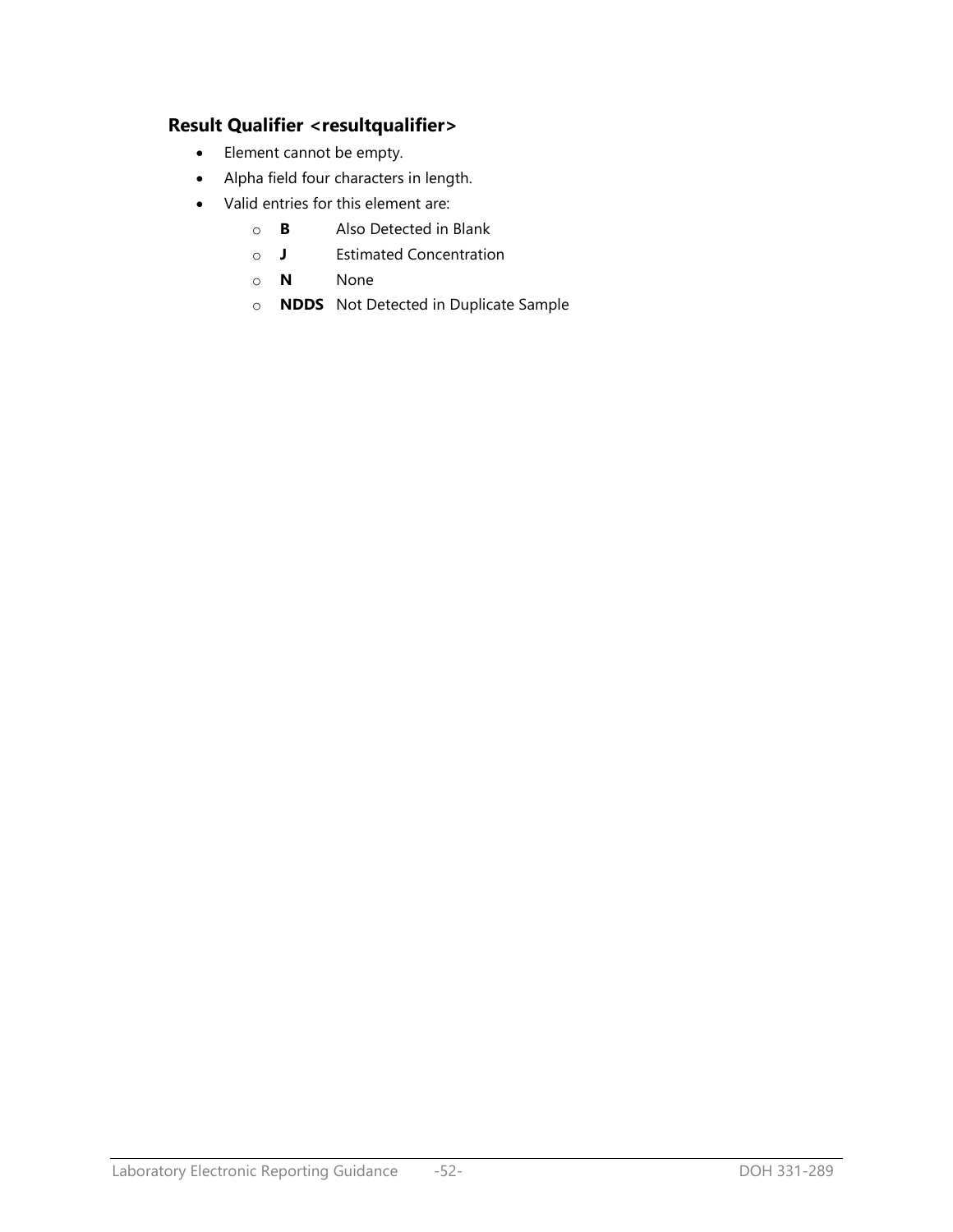# **Appendix**

## **Appendix A Test Panels and Analyte Groups**

|                  | <b>Test Panel Code Test Panel Name</b>       | <b>Analyte Group Code</b> | <b>Analyte Group Name</b>            |
|------------------|----------------------------------------------|---------------------------|--------------------------------------|
| <b>AR</b>        | ARSENIC                                      | <b>IOC</b>                | <b>INORGANIC CONTAMINANTS</b>        |
| ASB              | <b>ASBESTOS</b>                              | <b>IOC</b>                | <b>INORGANIC CONTAMINANTS</b>        |
| <b>BENZO</b>     | <b>BENZO</b>                                 | SOC                       | SYNTHETIC ORGANIC CONTAMINANTS       |
| <b>BROMATE</b>   | <b>BROMATE</b>                               | <b>DBP</b>                | <b>DISINFECTION BY PRODUCTS</b>      |
| <b>BROMIDE</b>   | <b>BROMIDE</b>                               | <b>DBP</b>                | <b>DISINFECTION BY PRODUCTS</b>      |
| <b>CHLORITE</b>  | <b>CHLORITE</b>                              | <b>DBP</b>                | <b>DISINFECTION BY PRODUCTS</b>      |
| <b>COLI AP</b>   | ABSENCE / PRESENCE                           | <b>MICRO</b>              | <b>MICROBIOLOGICAL</b>               |
| <b>COLI_NUM</b>  | NUMERIC COLI COUNT                           | <b>MICRO</b>              | <b>MICROBIOLOGICAL</b>               |
| <b>DIOXIN</b>    | <b>DIOXIN</b>                                | SOC                       | SYNTHETIC ORGANIC CONTAMINANTS       |
| <b>ENDO</b>      | <b>ENDOTHAL</b>                              | SOC                       | SYNTHETIC ORGANIC CONTAMINANTS       |
| <b>FUMIGANT</b>  | <b>SOIL FUMIGANTS</b>                        | SOC                       | SYNTHETIC ORGANIC CONTAMINANTS       |
| <b>GLYP</b>      | <b>GLYPHOSATE</b>                            | SOC                       | SYNTHETIC ORGANIC CONTAMINANTS       |
| HAA5             | <b>HALO-ACETIC ACIDS</b>                     | <b>DBP</b>                | <b>DISINFECTION BY PRODUCTS</b>      |
| HERB1            | <b>CHLOROPHENOXY HERBICIDES</b>              | SOC                       | SYNTHETIC ORGANIC CONTAMINANTS       |
| <b>HET</b>       | HETEROTROPHIC PLATE COUNT                    | <b>MICRO</b>              | <b>MICROBIOLOGICAL</b>               |
| <b>INSECT1</b>   | <b>CARBAMATE INSECTICIDES</b>                | SOC                       | SYNTHETIC ORGANIC CONTAMINANTS       |
| <b>IOC</b>       | <b>COMPLETE INORGANIC</b><br><b>ANALYSIS</b> | <b>IOC</b>                | <b>INORGANIC CONTAMINANTS</b>        |
| <b>IOC_SHORT</b> | <b>INORGANIC SHORT FORM</b>                  | <b>IOC</b>                | <b>INORGANIC CONTAMINANTS</b>        |
| <b>LCR</b>       | <b>LEAD COPPER</b>                           | <b>IOC</b>                | <b>INORGANIC CONTAMINANTS</b>        |
| <b>NIT</b>       | <b>NITRATE SUITE</b>                         | <b>IOC</b>                | <b>INORGANIC CONTAMINANTS</b>        |
| <b>PCB</b>       | PCB AS DECACHLOROBIPHENOL                    | SOC                       | SYNTHETIC ORGANIC CONTAMINANTS       |
| PEST1            | <b>GENERAL PESTICIDE SUITE</b>               | SOC                       | SYNTHETIC ORGANIC CONTAMINANTS       |
| PHTH             | <b>PHTHALATES</b>                            | SOC                       | SYNTHETIC ORGANIC CONTAMINANTS       |
| <b>OUAT</b>      | DIQUAT PARAQUAT                              | SOC                       | SYNTHETIC ORGANIC CONTAMINANTS       |
| <b>RAD</b>       | <b>RADIONUCLIDES</b>                         | <b>RAD</b>                | <b>RADIONUCLIDES</b>                 |
| SEC/PHYS         | SECONDARY/PHYSICAL                           | <b>IOC</b>                | <b>INORGANIC CONTAMINANTS</b>        |
| <b>TTHM</b>      | <b>TOTAL TRIHALOMETHANE</b>                  | <b>DBP</b>                | <b>DISINFECTION BY PRODUCTS</b>      |
| <b>TOC</b>       | <b>TOTAL ORGANIC CARBON</b>                  | <b>DBP</b>                | <b>DISINFECTION BY PRODUCTS</b>      |
| VOC1             | <b>VOLATILE ORGANIC</b>                      | <b>VOC</b>                | <b>VOLATILE ORGANIC CONTAMINANTS</b> |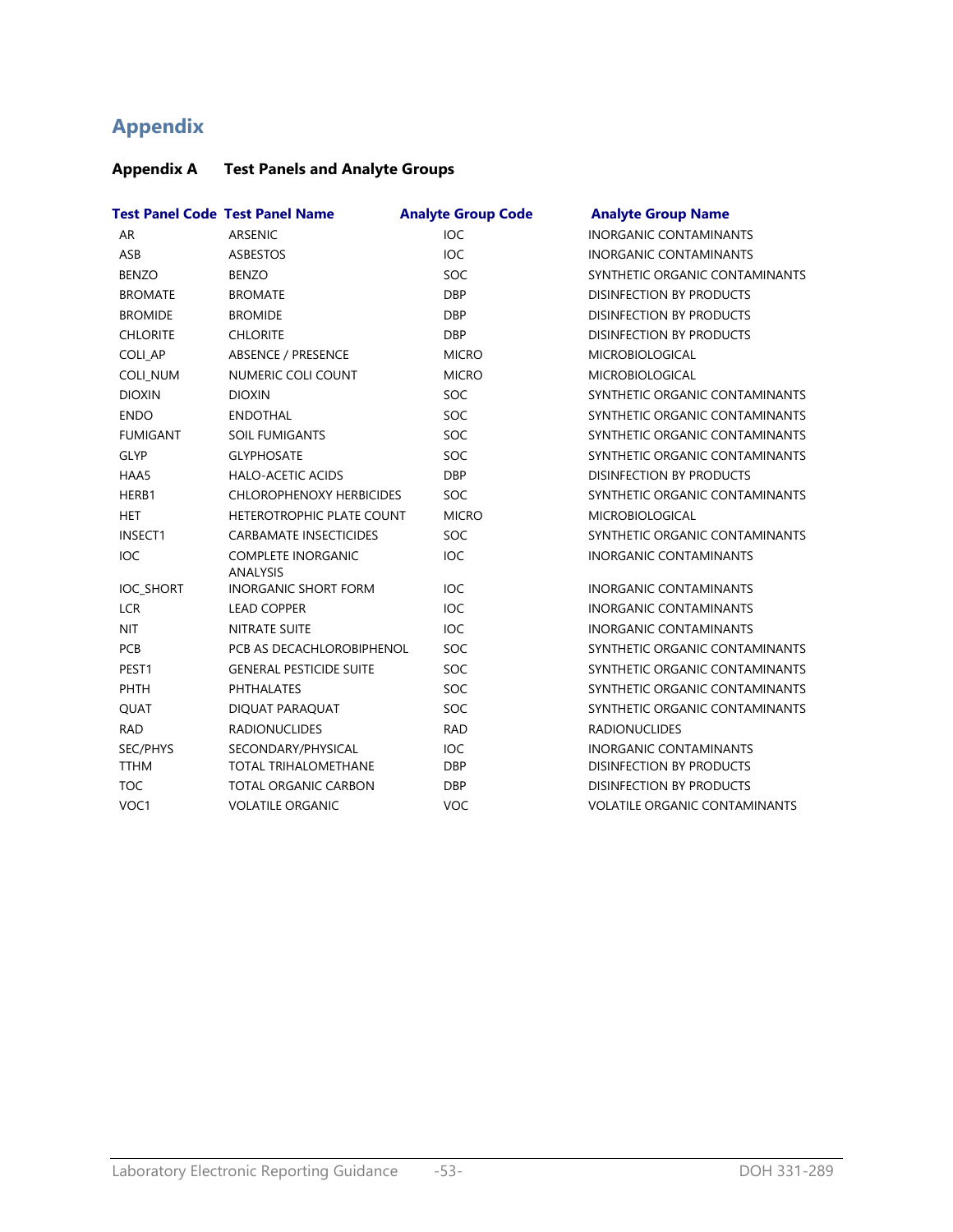## **Appendix B Table of Elements**

## **Sample Elements**

| <b>Element</b>     | <b>Domain</b>        | <b>Length/Precision</b> | <b>Required</b> | <b>Comments</b>                                                                                                                                                                                                                                           |
|--------------------|----------------------|-------------------------|-----------------|-----------------------------------------------------------------------------------------------------------------------------------------------------------------------------------------------------------------------------------------------------------|
| labnumber          | Numeric              | 3/0                     | Y               | Lab number assigned by the<br>department.                                                                                                                                                                                                                 |
| samnumber          | Numeric              | 5/0                     | Y               | Lab sequence number assigned for<br>sample tracking                                                                                                                                                                                                       |
| collectdate        | Date(YYYY-MM-<br>DD) | 10/0                    | Y               | Date the purveyor collected the sample                                                                                                                                                                                                                    |
| composition        | Alphanumeric         | 3/0                     | Y               | D00 Coliform samples<br>D92 Flowing distribution samples<br>D93 Standing distribution sample<br>Composite samples<br>C<br>Blended samples.<br>B<br>Single-source samples<br>S<br>Unknown samples (can't be used<br>U<br>by the department for compliance) |
| testpanel          | Alphanumeric         | 10/0                    | Y               | See Appendix A for complete list. Must<br>be a value in the list.                                                                                                                                                                                         |
| watersystemid      | Alphanumeric         | 6/0                     | Y               | Public water System ID and suffix<br>assigned by the department.                                                                                                                                                                                          |
| analytegroup       | Alphanumeric         | 10/0                    | Y               | See Appendix A for complete list. Must<br>be a value in the list.                                                                                                                                                                                         |
| type               | Alpha                | 4/0                     | Y               | PT/R Pretreatment Raw water sample<br>PT/F Post-treatment Finished water<br>sample<br>U<br>Unknown if taken before or after<br>treatment                                                                                                                  |
| purpose            | Alpha                | 7/0                     | Y               | RC Routine/Compliance Sample<br>Repeat Sample for a coliform<br>R<br>presence<br>Other<br>O<br>Confirm Confirmation (chemical)                                                                                                                            |
| collectionmode     | Alpha                | 1/0                     | Y               | Flowing<br>F.<br>Standing<br>S.                                                                                                                                                                                                                           |
| receiveddate       | Date(YYYY-MM-<br>DD) | 10/0                    | Υ               | Date the lab received the sample.                                                                                                                                                                                                                         |
| reportdate         | Date(YYYY-MM-<br>DD) | 10/0                    | Y               | Date the lab completed the sample<br>analysis.                                                                                                                                                                                                            |
| locationdescriptor | Alphanumeric         | 255/0                   | N               | Sample location description or other<br>related comment.                                                                                                                                                                                                  |
| repeatlabnumber    | Numeric              | 3/0                     | Conditional     | For repeat samples only and required if<br><purpose> = 'R'. Use this field to<br/>identify the lab conducting the original<br/>sample analysis.</purpose>                                                                                                 |
| repeatsamplenumber | Numeric              | 5/0                     | Conditional     | For repeat samples only and required if<br><purpose> = 'R'. Use this field to<br/>identify the lab sequence number of the<br/>original sample analysis.</purpose>                                                                                         |
| repeatcollectdate  | Date(YYYY-MM-<br>DD) | 10/0                    | Conditional     | Date purveyor collected the original<br>sample.                                                                                                                                                                                                           |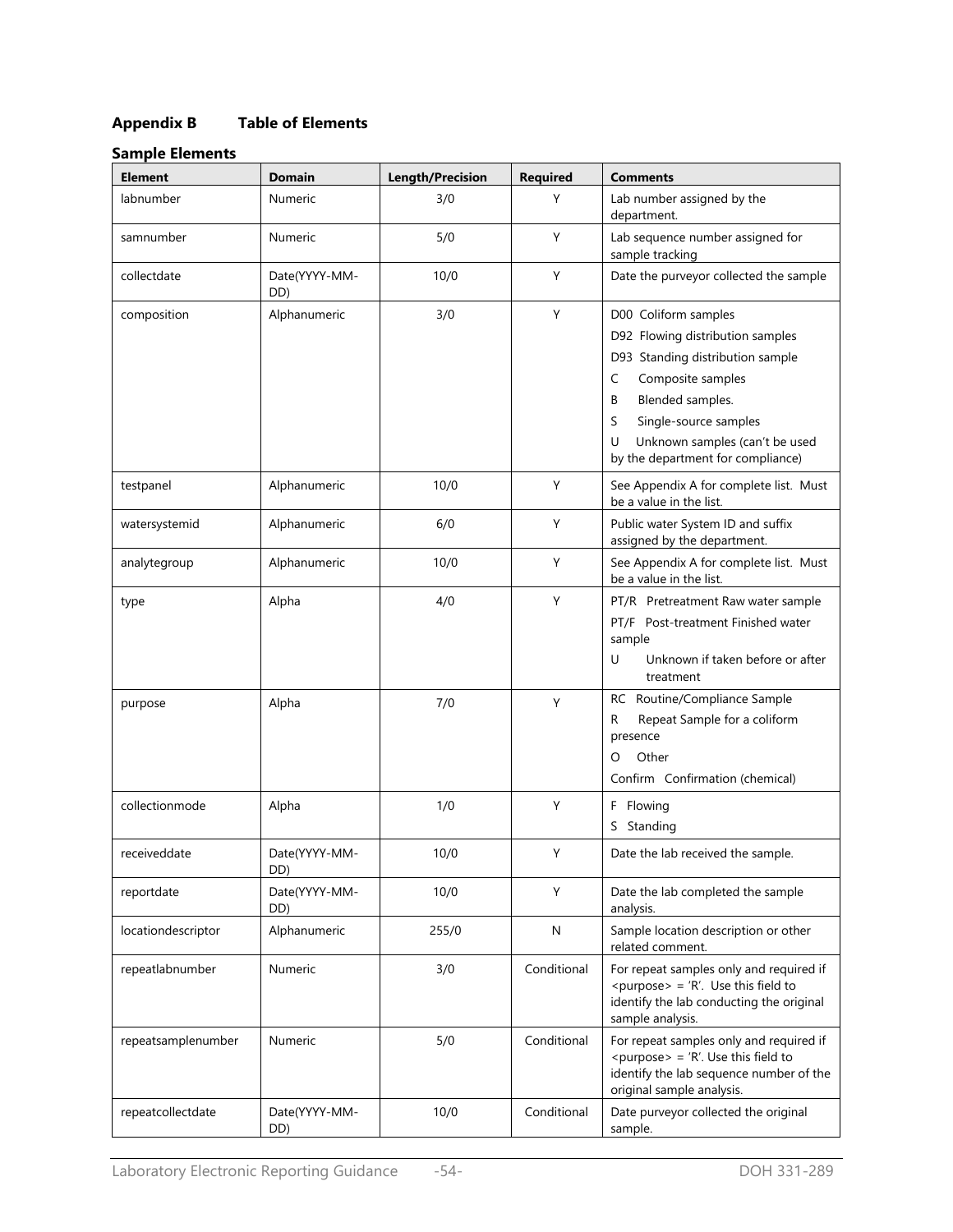### **Source Elements**

| Element      | Domain  | <b>Length/Precision</b> | <b>Required</b> | <b>Comments</b>                                                              |
|--------------|---------|-------------------------|-----------------|------------------------------------------------------------------------------|
| sourcenumber | Numeric | 2/0                     |                 | Source number assigned by the department.<br>$101 - 89$ for specific sources |

## **Analyte Elements**

| <b>Element</b>    | <b>Domain</b> | <b>Length/Precision</b> | <b>Required</b> | <b>Comments</b>                                                                                                                                                                                                                                                                                                     |
|-------------------|---------------|-------------------------|-----------------|---------------------------------------------------------------------------------------------------------------------------------------------------------------------------------------------------------------------------------------------------------------------------------------------------------------------|
| analytedohnumber  | Numeric       | 4/0                     | Y               | The number assigned by the department that<br>uniquely identifies each analyte. See WAC<br>246-390-075 tables 3-7.                                                                                                                                                                                                  |
| suitability       | Alpha         | 1/0                     | Υ               | If lab determined that the sample is<br>unsuitable for analysis one of the following<br>codes must be entered:<br>A Sample too old<br>C Turbid culture<br>E Excessive debris<br>G Confluent growth<br>M Wrong or damaged container<br>S Same tap<br>T Too numerous to count<br>X Unknown reason<br>Y Yes (Suitable) |
| analysislevel     | Alpha         | 2/0                     | Conditional     | Indicates the level of analysis at which a<br>sample has been tested. This field is blank if a<br>sample measurement or a sample<br>present/absent flag is entered. Otherwise:<br>EQ Equals<br>GT Greater than<br>LT Less than<br>NA Not analyzed<br>Not detected<br>ND.                                            |
| measurementresult | Numeric       | 9/4                     | Υ               | The actual amount of analyte measured in a<br>given sample. This must be reported in the<br>units of measure for each analyte listed in<br>Appendix A.                                                                                                                                                              |
| colidetectionflag | Alpha         | 1/0                     | Conditional     | Code indicating the presence or absence of<br>COLI group analyte.<br>A Absent<br>P<br>Present<br>N Not tested                                                                                                                                                                                                       |
| resultqualifier   | Alpha         | 4/0                     | Y               | Indicates if the sample result needs to be<br>qualified<br>B - Also Detected in Blank<br>J - Estimated Concentration<br>N - None<br>NDDS - Not Detected in Duplicate Sample                                                                                                                                         |